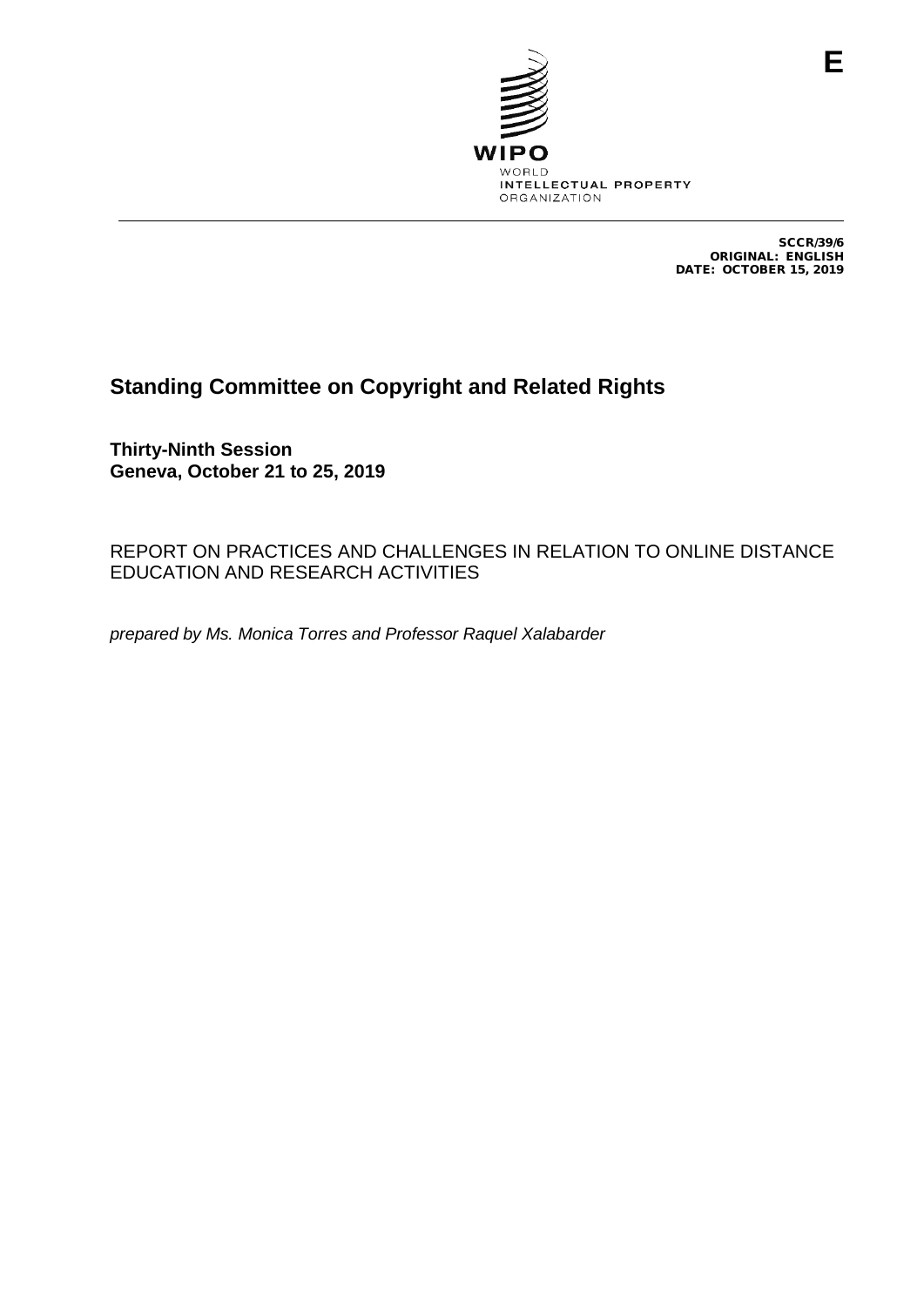# **Report on practices and challenges in relation to online distance education and research activities**

The purpose of this study is to understand how the existing copyright framework affects online distance education and research activities conducted by universities, either through exceptions and limitations (E&L) or through licensing/contractual schemes, covering both national and international activities, and taking into account territorial diversity and different legal traditions (common law / civil law) as well as the cross-border dimension of these activities.

#### *Acknowledgements*

We want to express our thanks and gratitude to all teachers, researchers, institutions and Collective Management Organizations (CMOs) who have contributed to this report, as well as to the WIPO Copyright Law Division for its continuous support.

### *Authors' CVs*

**Ms. Monica Torres**. Specialist in Commercial Law from Universidad de los Andes (Colombia) and Administrative Law from the Sapienza Universitá di Roma. Chief of Copyright area at CERLALC-UNESCO (1993-2013), managing national and international projects for Ibero-American countries. Invited Professor at the Universidad de Buenos Aires for the Intensive Postgraduate degree on Intellectual Property during ten years, and Professor in Intellectual Property at Universidad del Rosario for four years. Currently working as an International Consultant in Intellectual Property.

Prof. **Raquel Xalabarder** holds a Chair of Intellectual Property at the Universitat Oberta de Catalunya, where she is the Law School Dean. *Master of Laws* by Columbia University Law School, New York (1993). Doctor of Laws, *cum laude by unanimity*, by the Universitat de Barcelona (1997). *Visiting Scholar* at Columbia University Law School, New York (2000-2001) and *Honorarvetrag* at the Max Planck Institute for Intellectual Property, Munich (2008 and 2011). President of ALADDA, Spanish group of ALAI, Treasurer of ATRIP, and member of the *European Copyright Society*. Prof. Xalabarder has taught and published extensively on intellectual property, law of the internet and private international law.

### *Methodology*

- 1. Desk research (literature).
- 2. Surveys and interviews with universities teachers and researchers of several countries, CMOs in different countries and other stakeholders.
- 3. Three WIPO Regional Seminars on Libraries, Archives, Museums and Educational and Research Institutions in the field of Copyright, for the Asian, African and Latin American and Caribbean regions, conducted between April and July 2019. Meetings involved SCCR Members and stakeholders:

OMPI/DA/SDO/19 [https://www.wipo.int/meetings/en/details.jsp?meeting\\_id=52668](https://www.wipo.int/meetings/en/details.jsp?meeting_id=52668) WIPO/CR/NBO/19 [https://www.wipo.int/meetings/en/details.jsp?meeting\\_id=52670](https://www.wipo.int/meetings/en/details.jsp?meeting_id=52670) WIPO/REG/CR/SIN/19 [https://www.wipo.int/meetings/en/details.jsp?meeting\\_id=51652](https://www.wipo.int/meetings/en/details.jsp?meeting_id=51652)

The authors thank Mr. José Luis Caballero (Mexico), Prof. Kwaku Mensah Ganu (Ghana), Mrs. Rán Tryggvadóttir (Iceland), Prof. Kimberlee Weatherall (Australia), for their helpful reviews and comments.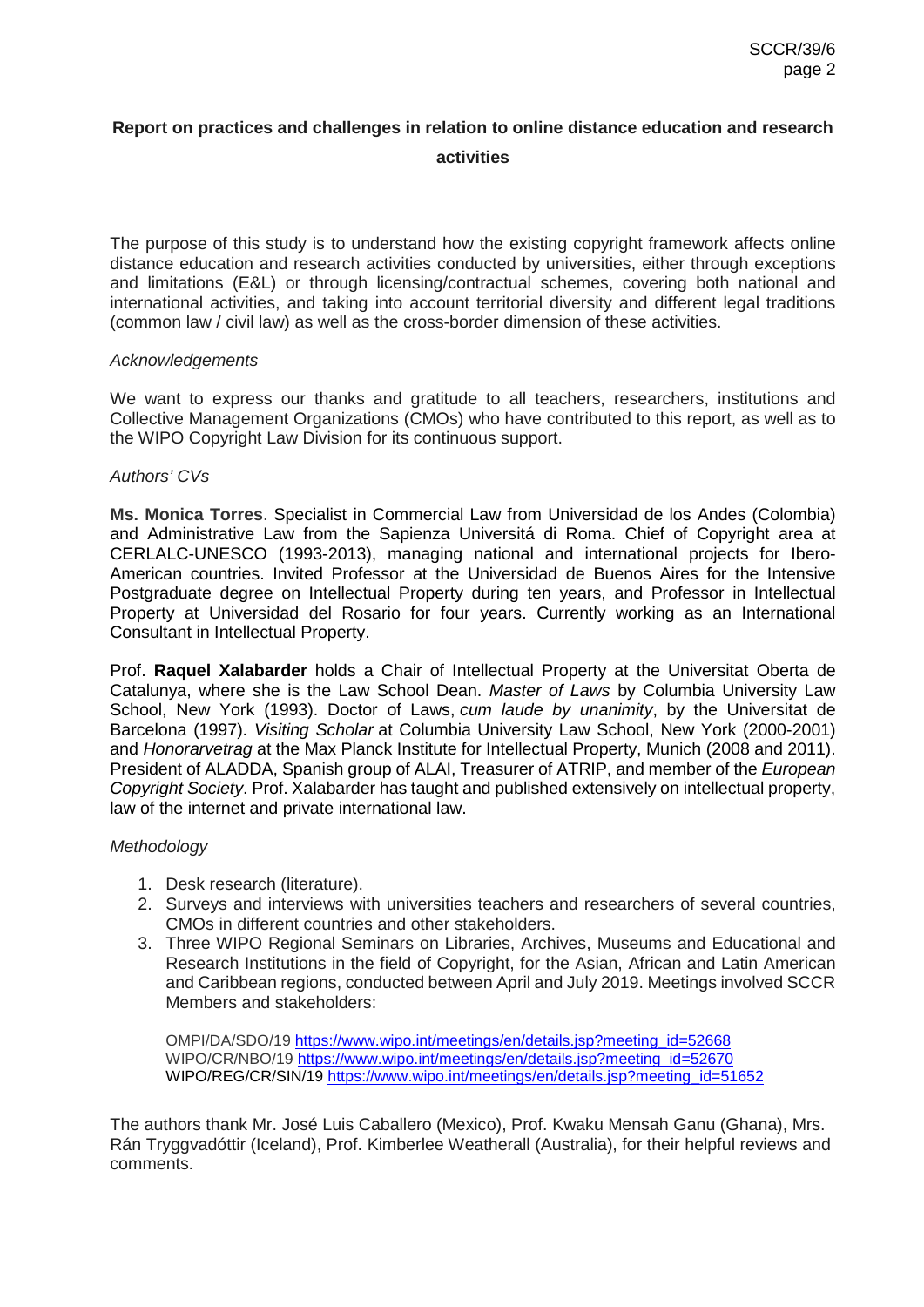### Content

| 1. |              |                                                              |  |  |
|----|--------------|--------------------------------------------------------------|--|--|
| 2. |              |                                                              |  |  |
|    | 2.1          |                                                              |  |  |
|    | a)           |                                                              |  |  |
|    | b)           |                                                              |  |  |
|    | $\mathbf{C}$ |                                                              |  |  |
|    | 2.2          |                                                              |  |  |
|    | a)           |                                                              |  |  |
|    | b)           |                                                              |  |  |
|    | 2.3.         |                                                              |  |  |
| 3. |              |                                                              |  |  |
|    |              |                                                              |  |  |
|    | a)           |                                                              |  |  |
|    | b)           |                                                              |  |  |
|    | $\mathbf{C}$ |                                                              |  |  |
|    |              |                                                              |  |  |
|    | a)           |                                                              |  |  |
|    | b)           |                                                              |  |  |
|    | $\mathsf{c}$ |                                                              |  |  |
|    | d)           |                                                              |  |  |
| 4. |              |                                                              |  |  |
| 5. |              | SPECIFIC TERRITORIALITY CHALLENGES FOR ONLINE ACTIVITIES  44 |  |  |
| 6. |              |                                                              |  |  |
|    |              |                                                              |  |  |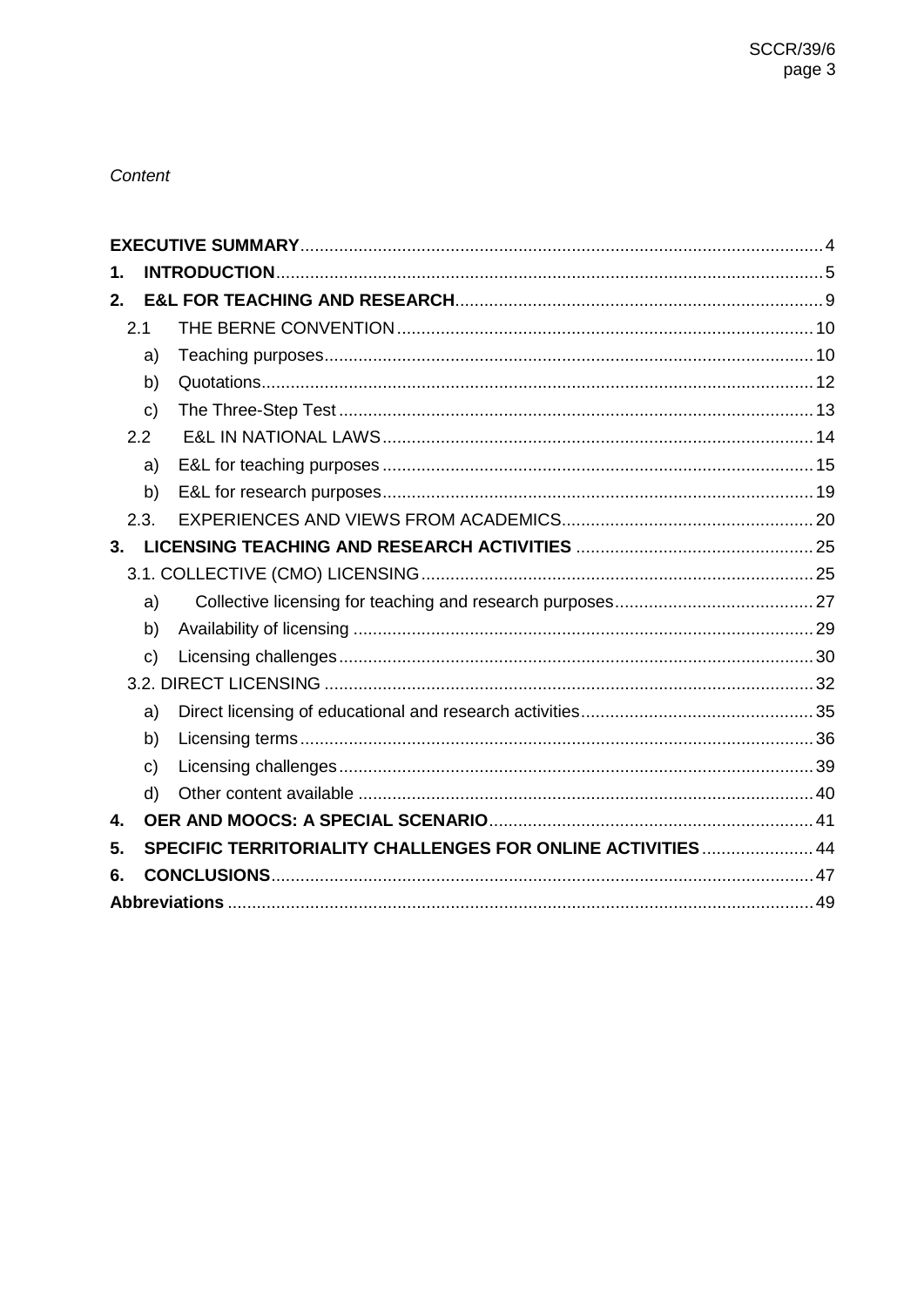## <span id="page-3-0"></span>**EXECUTIVE SUMMARY**

Digital technology and the internet have significantly and rapidly expanded teaching and research opportunities. However, in terms of copyright law, flexibilities that exist for teaching and research activities in the analogue world do not seem to apply in the same manner in the digital world.

Most copyright laws allow making copies and performances of works for teaching and research purposes in analogue and face-to-face scenarios. The same uses are not always possible in online and digital contexts. Several reasons may explain this result. Firstly, because most exceptions and limitations (E&L) were adopted before digital and online technologies developed and the right of making available online was not accordingly exempted. Secondly, because even when teaching and research E&L cover online uses, they tend to be more restrictive in scope and less flexible than E&L for analogue and face-to-face uses. In addition, online teaching and research must face the paradox that while exceptions and limitations in national laws are territorial in scope, activities conducted online often take place in different countries (we refer to it as the "cross border" element). A teaching use exempted under the national law of the country where the teaching institution is located may not be so exempted under the national laws of other countries where students or academics reside.

Similarly, availability of licensing for teaching and research activities is far from uniform worldwide. Licensing practices vary across different countries, depending not only upon the specific copyright statutory choices, but also on the specific licensing "ecosystem" and, of course, on the cultural, economic and market conditions that exist in each country. In some countries, licensing for teaching and research uses is easily available (mostly, for publications) either via CMOs or directly from Copyright owners; whilst, in other countries, collective licensing is hardly operational and direct licenses are not yet available. In general terms, even where licensing is available for specific academic uses, it tends to be territorial in scope, thus failing to satisfy the needs of online academic activities that take place across borders.

Some countries are introducing changes in their national laws to accommodate E&L to online teaching and research, and to foster licensing models (e.g., through collective management organizations) for uses that go beyond those exempted under E&L. Given this situation, a reflection could be made on how to reduce uncertainties as to the scope of exempted uses under national E&L and overcome their territorial effects, in order to better respond to the needs of teaching and research activities conducted online and across borders and to foster their development.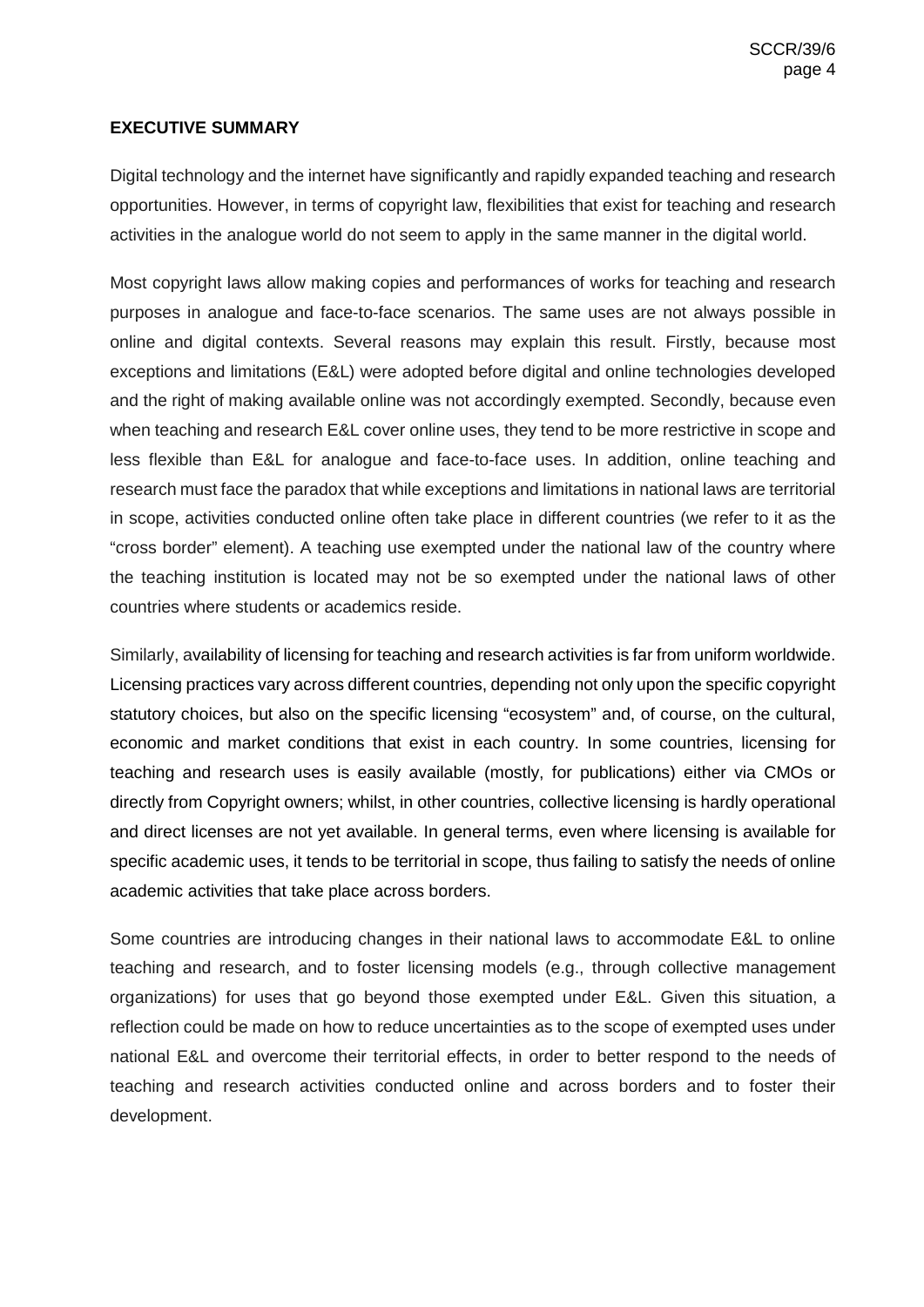E&L and voluntary licensing are not mutually exclusive. A combination of E&L in national copyright laws - adjusted to the specific cultural, economic and market circumstances of each country - and licensing schemes - either under collective management or directly from right holders -, could provide relevant solutions to foster copyright uses in teaching and research activities online.

# <span id="page-4-0"></span>**1. INTRODUCTION**

This report gathers current practices and challenges that educational and research institutions face in relation to **teaching and research activities at university level conducted online, with a special focus on "cross-border" elements** (e.g. students and researchers located in different countries, materials obtained from/published in other countries, etc).

The report aims at presenting how the existing copyright legal framework operates in this field, either through Exceptions and Limitations (E&L) granted in national copyright laws and licensing schemes available, for specific copyrighted contents, in different markets.

Information has been gathered through **questionnaires** distributed to academics and educational institutions, as well as Collective Management Organizations (CMOs) and copyright owners from different countries or territories and legal traditions (common law/civil law). Debates and interviews with government officials and stakeholders at the three Regional Seminars organized by WIPO<sup>1</sup> have also provided relevant information for this report.

**Copyrighted contents used in teaching and research activities at universities** may be diverse: different kinds of works (literary, music, audiovisual, art, etc) and recordings (phonograms, videos) as well as software, databases, etc. Teaching and research activities may take place **in restricted environments** (such as a virtual learning environment (VLE) only accessed by registered students) and is often directed at obtaining an official degree or a certificate, or on publicly accessible websites, such as **Massive Open Online Courses (MOOCs) and Open Educational Resources (OER)**.

In order to present the findings, several scenarios have been identified:

<span id="page-4-1"></span><sup>&</sup>lt;sup>1</sup> Documents from these seminars are available at:

OMPI/DA/SDO/19 [https://www.wipo.int/meetings/en/details.jsp?meeting\\_id=52668;](https://www.wipo.int/meetings/en/details.jsp?meeting_id=52668) WIPO/CR/NBO/19 https://www.wipo.int/meetings/en/details.jsp?meeting\_id=52670; WIPO/REG/CR/SIN/19 [https://www.wipo.int/meetings/en/details.jsp?meeting\\_id=51652](https://www.wipo.int/meetings/en/details.jsp?meeting_id=51652) .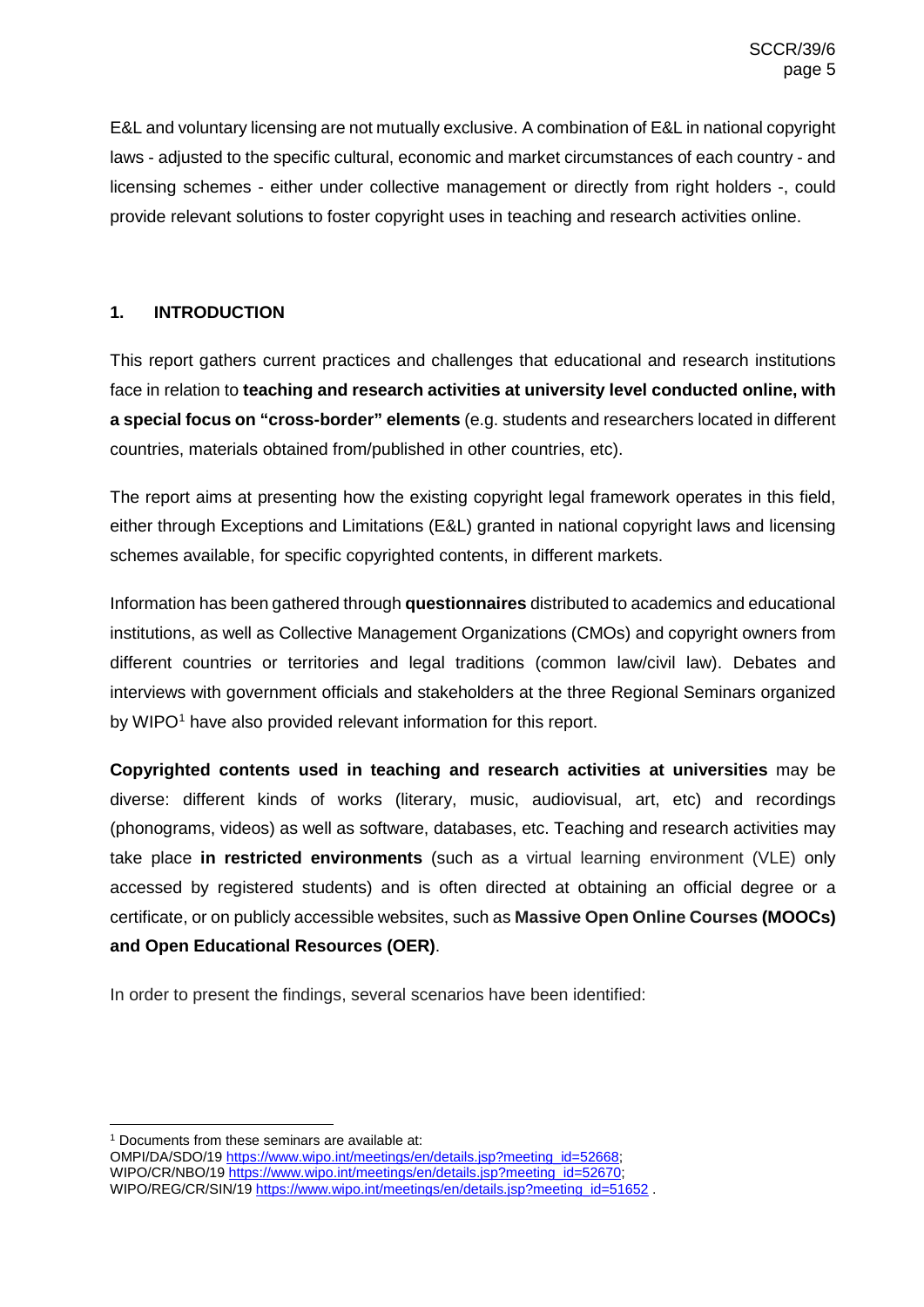- Teaching programs at different levels (degrees, postgraduate, life-long learning certificates) offered by universities and high-education institutions **face-to-face and online**,
- **Research activities** conducted online by research centers and universities.
- **OER and MOOCs** offered by teaching or research institutions (not by private businesses).

**Several exceptions and limitations[2](#page-5-0) existing in copyright laws** may apply to educational and research uses conducted online:

- Quotations E&L;
- Teaching and Research E&L;
- Private use/copying E&L;
- Library E&L;
- Fair use/dealing provisions (in Common law countries).

Despite they may directly or indirectly interact with educational purposes,<sup>[3](#page-5-1)</sup> E&L for libraries will **not be considered** in this report since they are considered elsewhere. For the same reason, **private use/copying E&L** that benefit not only students, teachers and researchers, but individuals in general, will not be examined here, despite these E&L may have a direct impact on the scope of uses permitted by some national laws for purposes of teaching and research.<sup>[4](#page-5-2)</sup> **Quotations done for teaching and research purposes<sup>5</sup> are generally permitted under** Quotation E&L or Fair use/dealing provisions. Hence, the report will focus on E&L designed specifically for Teaching and Research purposes, as well as on Fair use/dealing provisions -where existing- that may exempt them.

Specific examples of teaching uses, at any educational level, that may be permitted by law include copying works or fragments of works for purposes of an exercise or an exam, dictating fragments of literary works to students as part of their training, playing a song (phonogram) for students to identify words in a foreign language, playing a musical composition, copying a work of art to use as an exercise, playing part of a movie (or part of a recorded TV program) to debate in class,

<span id="page-5-0"></span> $2$  For the sake of simplicity, the terms 'exception' and 'limitation' will be used in this report indistinctively to refer to statutory provisions which authorize specific exploitation acts (or uses), whether the authorized act/use is for free (free uses) or remunerated (statutory or compulsory licenses).

<span id="page-5-1"></span><sup>&</sup>lt;sup>3</sup> Many teaching and research uses are made possible through materials that have been obtained by or through libraries.

<span id="page-5-2"></span><sup>4</sup> See WIPO International Survey on Private Copying Law & Practice (2015) available at [https://www.wipo.int/edocs/pubdocs/en/wipo\\_pub\\_1037\\_2016.pdf](https://www.wipo.int/edocs/pubdocs/en/wipo_pub_1037_2016.pdf)

<span id="page-5-3"></span><sup>&</sup>lt;sup>5</sup> Such as reciting a poem or showing an art work to be explained or commented in class.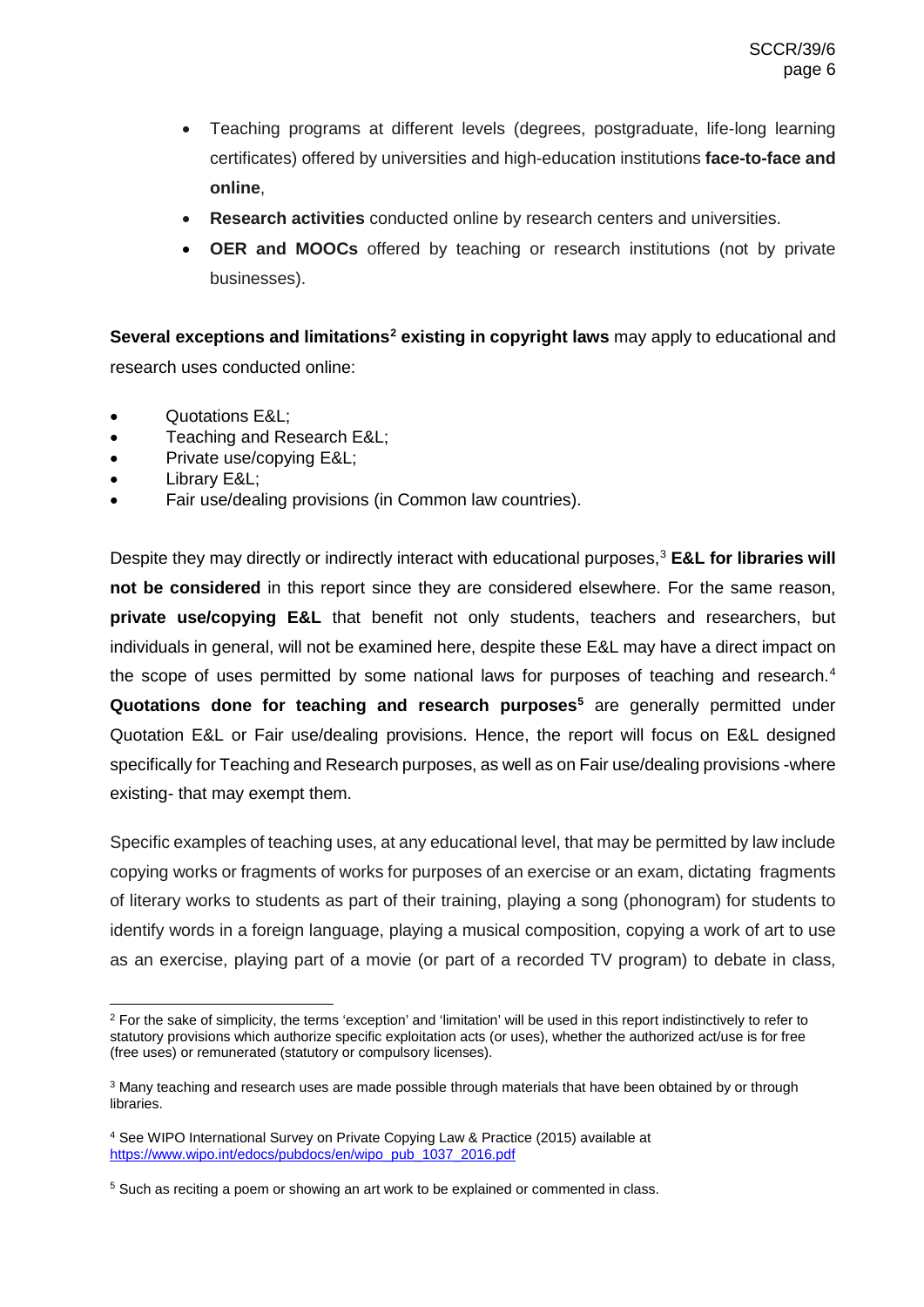scanning a few pages from a book to use as an exercise or exam or as part of the instruction, etc. These uses amount to something more than quotations and they will only be allowed to the extent that they are exempted by a specific E&L for teaching purposes or, failing that, that they have been authorized by right holders. The scenario gets more complicated when the same acts are conducted online, as part of distance education programs or of MOOCs and OER projects.

Furthermore, within the context of university education, the publishing sector (academic publications) is heavily impacted: whether copying (either in analogue or digital format) of fragments of treatises and textbooks to be used for reading and studying purposes is permitted under a specific E&L (and if so, to what extent and conditions) or, instead, it requires a license (and if available, under what conditions) remains a critical issue. **In no case, should infringing activity occurring in some countries, be confused with exempted uses under E&L for teaching and research purposes.**

In general terms, **E&L envisioned in national laws to allow the use of copyrighted content for Teaching and Research activities** tend to be defined narrowly in terms of acts of exploitation allowed, works and amount that can be used, and beneficiaries. Not all works, and not in the same manner, may be used for teaching and research purposes. Furthermore, most national E&L for Teaching and Research purposes fail to cover digital and online uses; when they do, they are often subject to more restrictive conditions than those set for analogue and face to face academic activities.

The use of copyrighted works for Teaching and Research may be permitted under E&L **for free or subject to remuneration**. Depending on the scope of permitted uses, remuneration may be necessary to comply with the **Three-step test requirements (e.g., Art.9(2) BC)**: namely, to avoid *conflicting with a normal exploitation of the work and causing unreasonable prejudice to the legitimate interests of the author.* Remuneration schemes for teaching and research uses permitted under E&L (either as statutory licensing or compulsory licensing) are usually **managed by CMOs** – we will refer to them, in general terms, as *non-voluntary licensing*.

**E&L are meant to secure specific public interests**, and they are only **justified to the extent they do so**. Teaching and research activities are one of these public interests that copyright laws must safeguard.<sup>[6](#page-6-0)</sup> And it is precisely the "public interest" that must help define the scope of teaching and research uses that are permitted under E&L: fundamental teaching and research needs must be authorized under E&L (subject to terms and conditions that satisfy the three-step-

<span id="page-6-0"></span> $6$  As confirmed by the fact that the Berne Convention has always safeguarded teaching and research activities.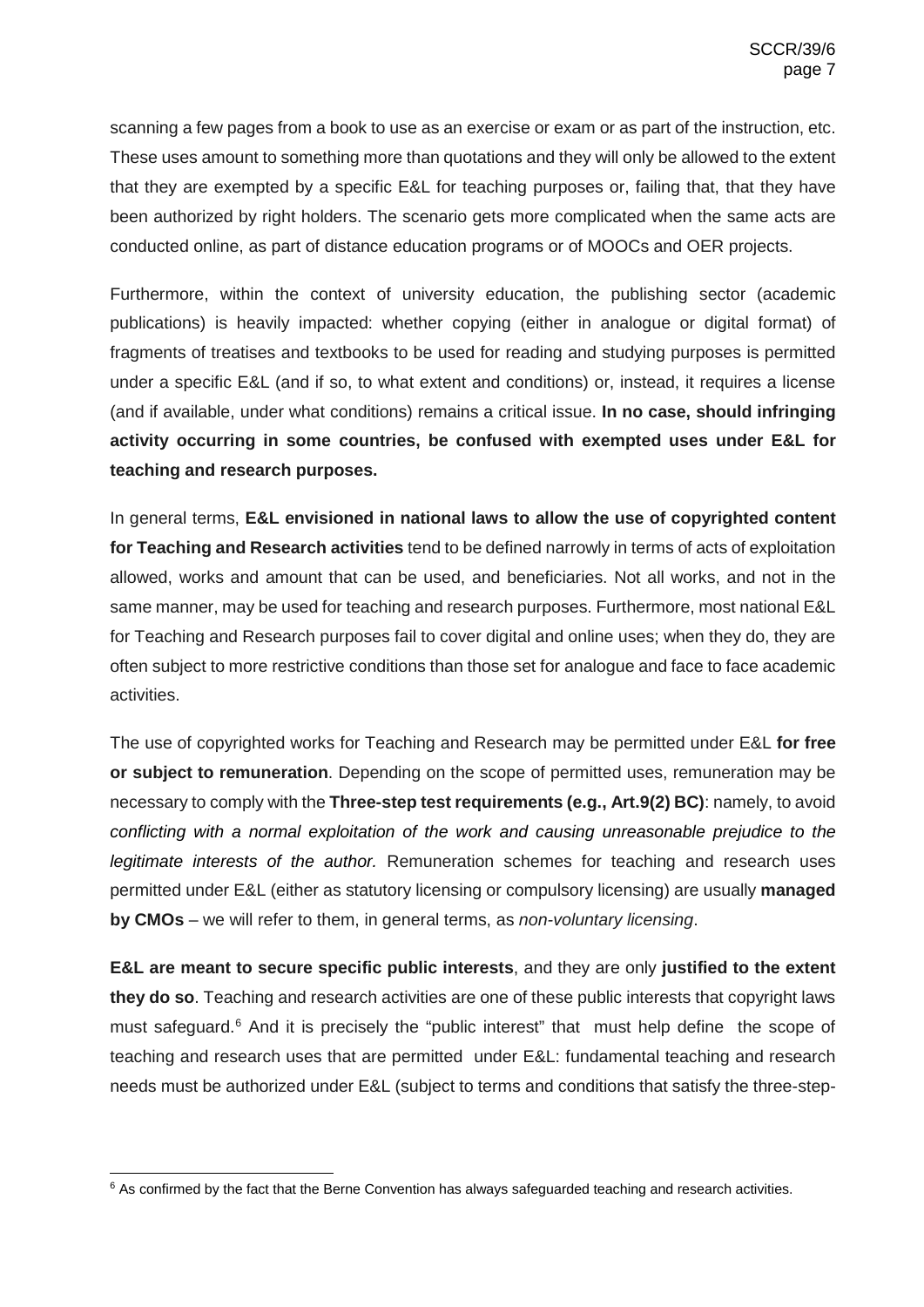test). Further teaching and research uses must remain in the hands of right holders to authorize or prohibit.

The statutory design of E&L and licensing existing in each country are inherently linked: the scope of activities permitted under a statutory E&L will define the scope of acts of exploitation that require licensing and, *vice versa,* licensing availability in one country will shape the kind of E&L best suited for it.

**Licensing availability and licensing formats** for teaching and research activities varies widely across different countries. Collective licensing and CMOs are not yet operational everywhere, and not equally so for all kind of works. Collective licensing may be available in one country for some type of works (e.g. publications), but hardly available for others (e.g. movies and phonograms). Furthermore, **different licensing models may co-exist** within the same legal framework; for example, the same teaching uses may be licensed under different conditions (scope of permitted uses, pricing, etc.) or even licensing models (non-voluntary or voluntary licenses) depending on the academic institution's public or for-profit nature. [7](#page-7-0)

None of these **licensing models** (collective licensing, voluntary licensing by right holders, or compulsory or statutory licensing often, deriving from an E&L) may be seen as better than another to facilitate online academic activities: their needs and success will depend on the legal, cultural and market circumstances existing in each country. Certainly, some countries are introducing changes in their legal framework<sup>[8](#page-7-1)</sup>, to adapt E&L to online contexts and to foster a more efficient licensing for academic uses, but at the end, their success and efficiency very much depend, not only on its legal drafting, but upon the market and economic context of that country.[9](#page-7-2)

Together with E&L, licensing is undoubtedly called to play **an important role in the development of online and cross-border education**, meeting the needs and demands of educational institutions for online teaching and research activities, while respecting the primary markets of the licensed works. Of course, this requires new and better statutory provisions, as well as a fluid dialogue between copyright owners and educational institutions that permits an approach of

<span id="page-7-0"></span> <sup>7</sup> For instance, some E&L distinguish between public and for-profit academic institutions: non-voluntary licensing (uses permitted under E&L subject to remuneration) applies to the former, while the later remain a matter for strict voluntary licensing.

<span id="page-7-1"></span><sup>&</sup>lt;sup>8</sup> For instance, Jamaica and the UK towards an Extended Collective Licensing ECL model. In some countries, a statutory E&L would only apply as long as there is no license available in the market for it; this mechanism fosters negotiations towards collective licensing, with CMOs approved by the government, and even encourages the development of CMOs. This is the case of the UK (educational purposes in s. 26 (6) CDPA), Mauritius, soon Kenya, and a similar mechanism also exists in Zimbabwe. This mechanism has also encouraged right holders in some countries to establish CMOs to grant licenses for educational uses, as in the case of Jamaica.

<span id="page-7-2"></span><sup>9</sup> In addition, broader market questions, such as the degree of competition in education and research publishing markets and the significant concentration of research publications in some countries, may also have an impact.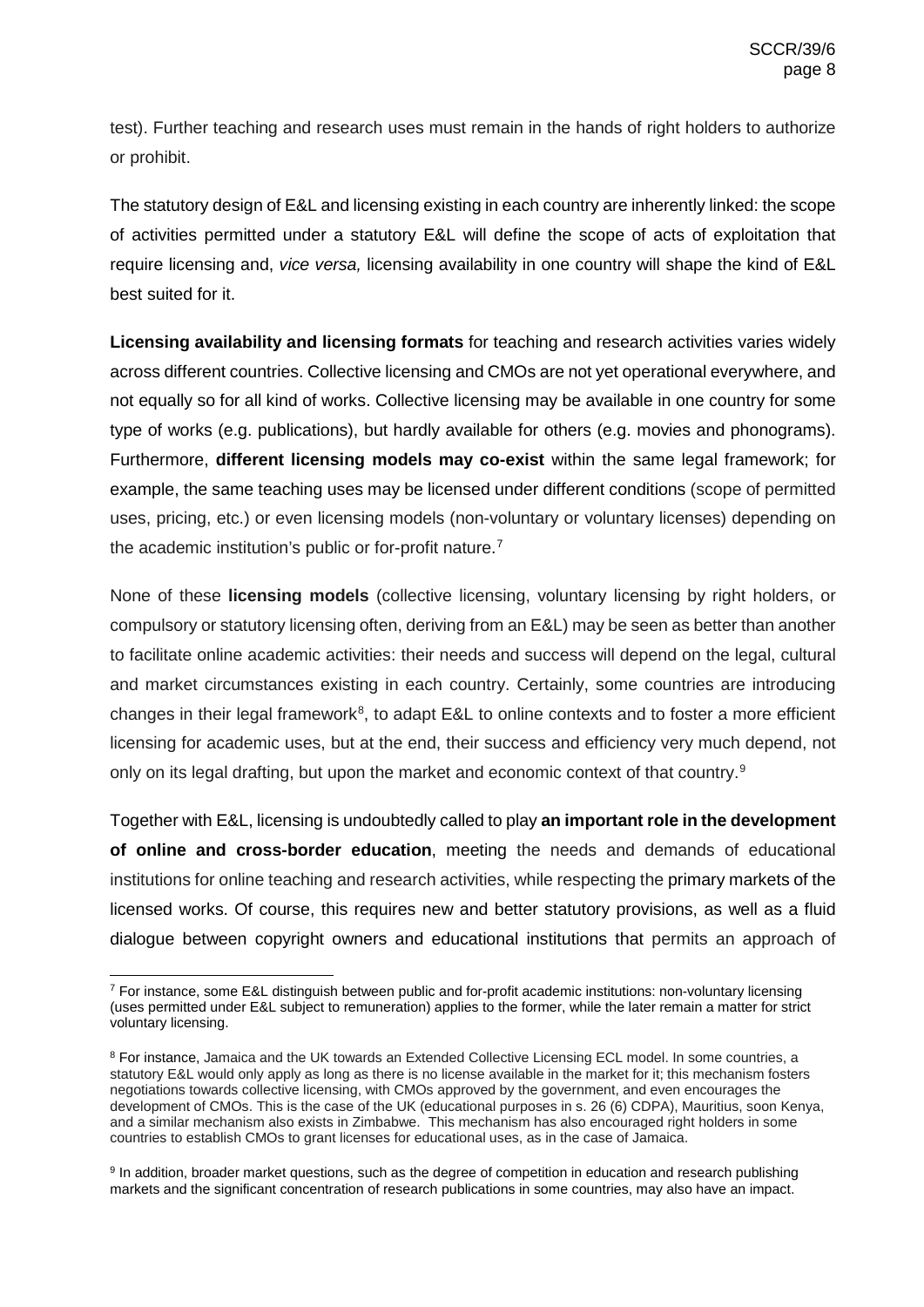interests and a joint work to find solutions to improve the offer and availability of contents for universities, teachers, researchers and students for their online teaching and research activities.

Last, but not least, online teaching and research activities happen in **ubiquitous markets**: students and researchers may be located in different countries (other than the country where the university is located) making it more difficult to assess the scope of exempted uses under different national E&L; materials used for teaching and research purposes may have been obtained from sources "located abroad," further complicating the task of locating and contacting copyright owners and obtaining an authorization from them; academic uses may have been licensed for specific territories only, thus failing to provide a complete answer to cross-border online uses.

We will now examine both issues separately, E&L and Licensing, despite knowing that they are inherently linked and that the development of online teaching and research activities depends on a balanced combination of both, adjusted to the specific cultural, economic and market circumstances of each country.

Licensing schemes resulting from E&L – usually managed by CMOs – to remunerate for the statutory exempted uses will be considered in the following chapter. Voluntary licensing, as well as statutory-supported licensing, will be dealt with in the third chapter.

# <span id="page-8-0"></span>**2. E&L FOR TEACHING AND RESEARCH**

Academic uses (*i.e.,* teaching and research purposes) of copyrighted works may be directly authorized by copyright laws, either for free or subject to remuneration.

For purposes of E&L, **teaching** may include different kind of activities: uses which are strictly necessary to convey the instruction (*i.e.,* the work is directly used as material assistance to the instruction); uses of works as reading material (*i.e.*, for study and research purposes) or for school-related entertainment purposes (*i.e.*, performing a theatrical play at a "school event").

**Research**, as used in this report, includes any acts which are necessary to gather and discover information, as well as to study, analyze and understand a topic, in order to enhance knowledge, science and culture. Academic research is typically conducted by universities and research centers.[10](#page-8-1)

<span id="page-8-1"></span><sup>&</sup>lt;sup>10</sup> Sometimes in conjunction with external partners.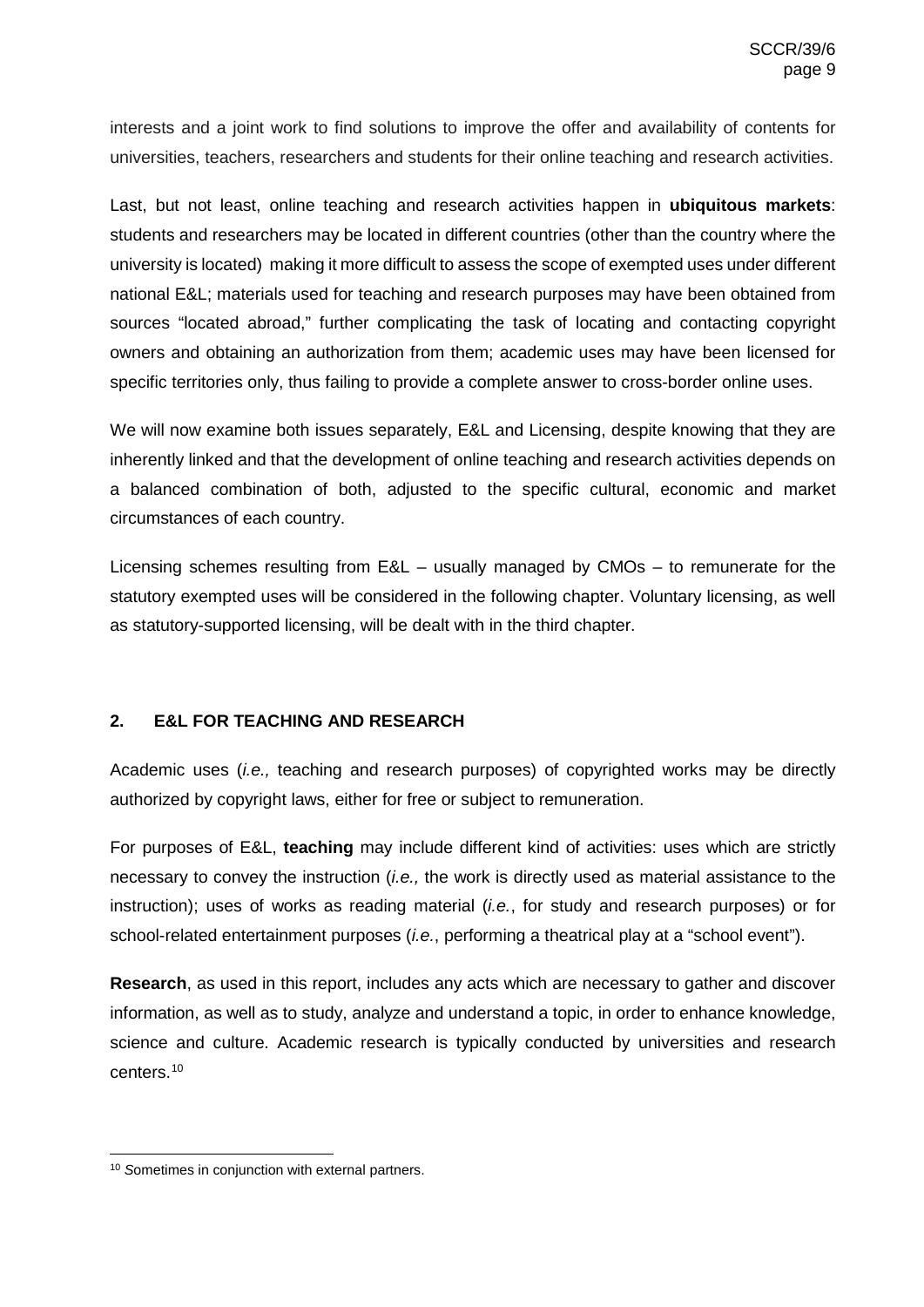Teaching and research activities that take place **online** usually involve several exclusive rights: acts of reproduction, communication to the public, making available online and, in some countries, distribution. Sometimes, translations may also be involved. In addition, materials used in online teaching may have been digitized from analogue formats (i.e., a book or a journal) or recorded (i.e., from TV broadcasts), and they may be stored or "compiled" (i.e., on a common storage unit or cloud) for later access and studying purposes. Whether or not these acts are permitted by law or require a license from right holders depends on the scope of E&L in applicable national laws.

As we will see, the **scope of E&L** for educational purposes very much depends on the specific language used to describe:

- the acts of exploitation exempted (*i.e.*, instructional uses, studying purposes, schoolevents),
- the formats or means of exploitation (*i.e.*, reprography, analog, digital),
- the specific beneficiaries (*i.e.*, public institutions, for-profit institutions, universities, schools) and/or individuals (*i.e.*, teachers, students, librarians) entitled to do exempted uses,
- what kind of works (*i.e.*, any or specific works) and the extent of use allowed (*i.e.*, how much, how many copies),
- the specific purposes allowed (*i.e.*, teaching, examinations, exercises, studying),
- as well as any further conditions and requirements, including remuneration.

# <span id="page-9-0"></span>2.1 THE BERNE CONVENTION

**E&L for teaching and research purposes** have been present in the Berne Convention since its adoption in 1886.[11](#page-9-2)

Both the **Berne Act of 1886** and the **Brussels Act of 1948** referred to "*educational or scientific"* purposes. Although current Art.10(2) BC (as drafted at **Stockholm, 1967)** only refers to teaching, scientific research purposes may be served by two other exceptions also reformed in Stockholm: quotations (Art.10(1) BC) and the general exception to reproduction rights (Art.9(2) BC).

# <span id="page-9-1"></span>a) Teaching purposes

According to Art.10(2) BC:

<span id="page-9-2"></span> <sup>11</sup> *See* Berne Convention for the Protection of Literary and Artistic Works, of 9 September 1886, as revised at Paris on 24 July 1971 and amended in 1979 [hereinafter, BC]. Similar E&L exist in the Rome Convention. for the Protection of Performers, Producers of Phonograms and Broadcasting Organisations (1961).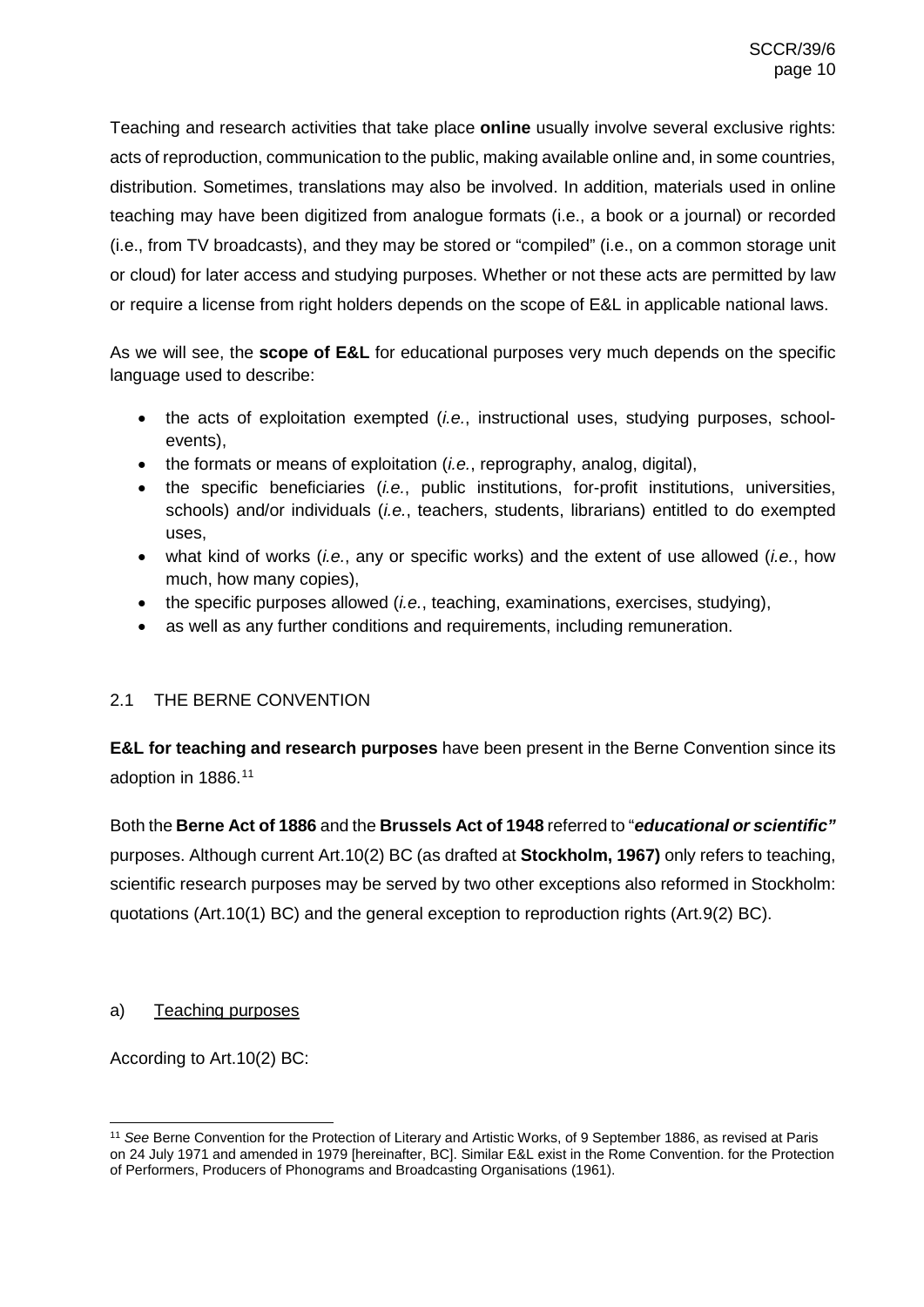*"It shall be a matter for legislation in the countries of the Union, and for special agreements existing or to be concluded between them, to permit the utilization, to the extent justified by the purpose, of literary or artistic works by way of illustration in publications, broadcasts or sound or visual recordings for teaching, provided such utilization is compatible with fair practice."*

This is an **open, flexible and technology-neutral** exception, aimed at accommodating any acts of exploitation<sup>[12](#page-10-0)</sup> and new technology.<sup>[13](#page-10-1)</sup> Accordingly, digital means and online teaching (or any other means of distance learning) are clearly included under the exception.[14](#page-10-2) Its backbone is '*by way of illustration... for teaching***.'** This was never intended to restrict the scope of "*educational purposes"* envisioned in the original provision; rather, it responded to a concern about the amount of a work used and to make sure that reproductions used are indeed "illustrating" the teaching.[15](#page-10-3)

Art.10(2) BC was meant "to include teaching at all levels"<sup>[16](#page-10-4)</sup> yet, there is some doctrinal debate as to whether it should only include "official" programs and degrees or also general teaching available to the general public.<sup>[17](#page-10-5)</sup> A restrictive interpretation excluding adult education courses and life-long learning may, to some extent, be compensated by the provisions of the Appendix to the Berne Convention which clearly include them.<sup>[18](#page-10-6)</sup>

<span id="page-10-4"></span><sup>16</sup> *See* Ricketson, WIPO Study, *op.cit.supra*, p.15: "in educational institutions and universities, municipal and State schools, and private schools".

<span id="page-10-0"></span><sup>&</sup>lt;sup>12</sup> Including the making available granted in Art.8 WCT.

<span id="page-10-1"></span><sup>13</sup> The reference to '*by way of illustration in publications, broadcasts or sound or visual recordings for teaching'* resulted from a specific wish to accommodate to new technology; *See* Ricketson, Sam and Ginsburg, Jane C. (2006), *The Berne Convention for the Protection of Literary and Artistic Works: 1886-1986*, Oxford, UK and New York, US, Oxford University Press, §13.45.

<span id="page-10-2"></span><sup>14</sup> *See* Ricketson*, WIPO Study on Limitations and Exceptions of Copyright and Related Rights in the Digital Environment*, WIPO Document SCCR/9/7 (2003), p.15. *See* also Ricketson/Ginsburg, *op.cit.supra*, §13.44 and §13.45. As stated in the Agreed Statement concerning Art.10 WCT, Member States may 'appropriately extend into the digital environment limitations and exceptions in their national laws … [and] devise new E&L that are appropriate in the digital networked environment.'

<span id="page-10-3"></span><sup>15</sup> See WIPO (1976), *Reports on the Work of the Five Main Committees of the Intellectual Property Conference of Stockholm 1967*, WIPO Publication 309(E), # 93-94. A commentary to the teaching exception in Sec.7(i)(c) of the WIPO Tunis Model Law on Copyright of 1976 explains that "illustrations must actually illustrate the teaching, and they are permitted only to the extent justified by the purpose. In practice, this means that the publication… is itself made solely for teaching purposes."

<span id="page-10-5"></span><sup>17</sup> See Ricketson/Ginsburg, *op.cit.supra*, §13.45.

<span id="page-10-6"></span><sup>&</sup>lt;sup>18</sup> However, only a few countries have incorporated the Berne Appendix in their laws (allowing their nationals to request a license to reproduce and translate non-available works) and, even when so, very few have used them. See (2009) WIPO *Studies on the Limitations and Exceptions to Copyright and Related Rights for the Purposes of Educational and Research Activities:* Fometeu, J. (Africa) SCCR/19/5, p.42; Nabhan, V. (Arab Countries) SCCR/19/6, p.4; Seng, D. (Asia and Australia) SCCR/19/7, p.202; available at [https://www.wipo.int/meetings/en/details.jsp?meeting\\_id=17462](https://www.wipo.int/meetings/en/details.jsp?meeting_id=17462)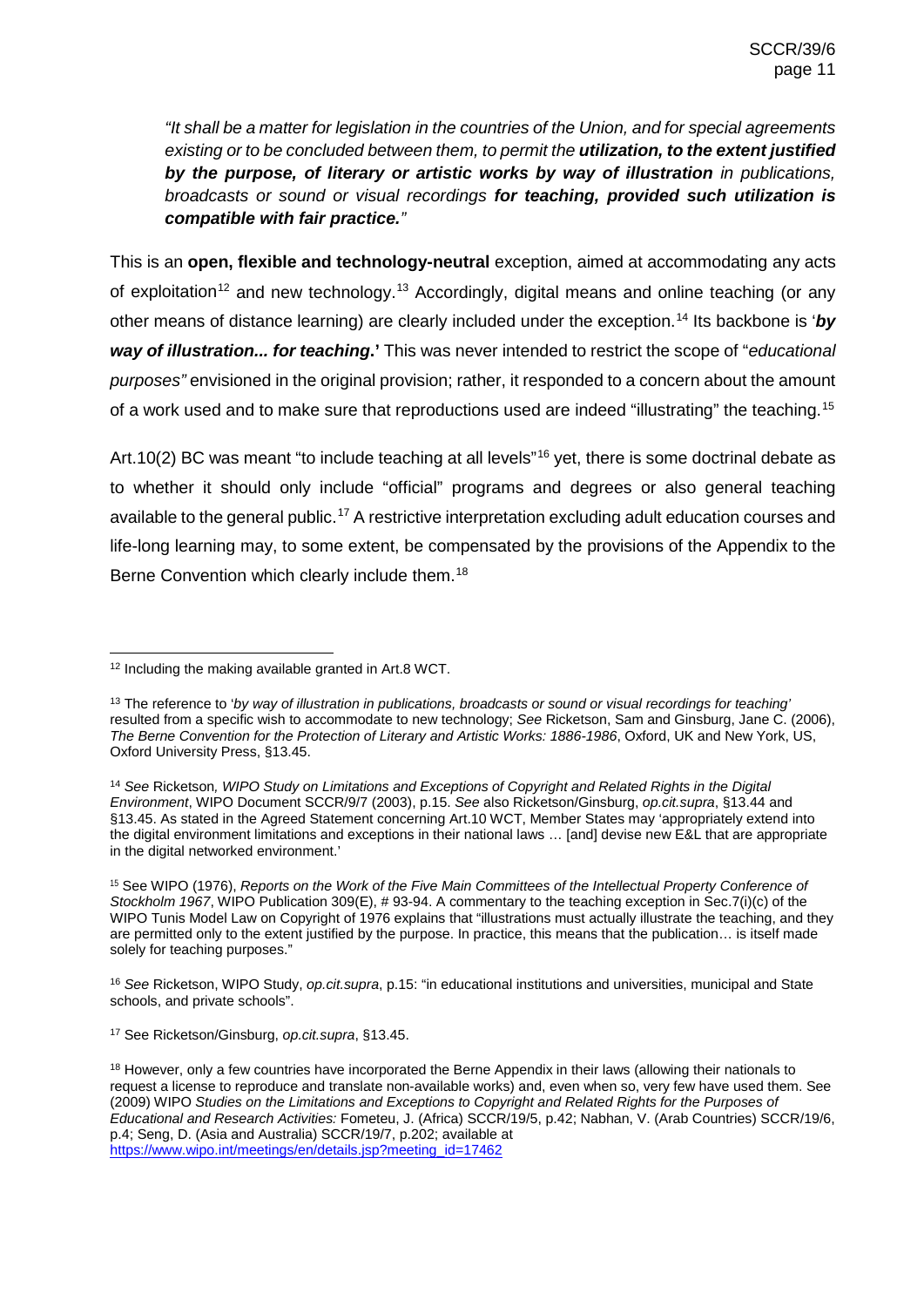Art.10(2) BC applies to **all kinds of works**; rather than specific quantitative or qualitative restrictions, the exempted use is only **limited on two grounds**: "*the extent justified by the purpose"* and *"[compatibility] with fair practice."* No remuneration is required but Member States are free to implement it; in fact, some compensation or remuneration may be necessary to comply with "*fair practice.*"[19](#page-11-1)

And last, but not least, Art.10(2) BC is **not a mandatory exception**: within its boundaries, the exempted use of works for teaching purposes remains a matter for national law.

### <span id="page-11-0"></span>b) Quotations

According to Art.10(1) BC:

*"It shall be permissible to make quotations from a work which has already been lawfully available to the public, provided that their making is compatible with fair practice, and their extent does not exceed that justified by the purpose, including quotations from newspaper articles and periodicals in the form of press summaries."*

As Prof. Ricketson explains,<sup>[20](#page-11-2)</sup> quotations for "*scientific, critical, informatory or educational purposes*" are clearly included within its scope.

Art.10(1) BC exempts any acts of exploitation: reproduction, distribution, communication to the public and making available, as well as translations.<sup>[21](#page-11-3)</sup>

Art.10(1) BC applies to all kind of works (provided they have been "*lawfully made available to the public*"), without any specific limitation as to the amount that may be quoted. Of course, the term 'quotation' itself already suggests some restriction, but its length will be ultimately determined *in casu,* subject to the conditions of "*extent justified by the purpose*" and in a manner that is "*compatible with fair practice.*"[22](#page-11-4)

<span id="page-11-1"></span> <sup>19</sup> *See* Ricketson, WIPO Study, *op.cit.supra*, p.15: "Remuneration for [some] uses under a compulsory license may therefore make the use more 'compatible with fair practice'".

<span id="page-11-2"></span><sup>20</sup> *See* Ricketson, WIPO Study, *op.cit.supra*, p.13.

<span id="page-11-3"></span><sup>21</sup> *See* WIPO (1976), *WIPO Reports op.cit.supra*, § 205. *See* Ricketson, WIPO Study, *op.cit.supra*, p.37-39: "the exclusion of translations from the exceptions provided in these Articles will lead to a manifestly absurd or unreasonable result". Aligned with this conclusion, Sec.7 "Fair use" of the WIPO Tunis Model Law on Copyright of 1976 expressly allows (under all the listed exceptions) the use of works "either in the original language or in translation".

<span id="page-11-4"></span><sup>22</sup> *See* Ricketson, WIPO Study, *op.cit.supra*, p.12.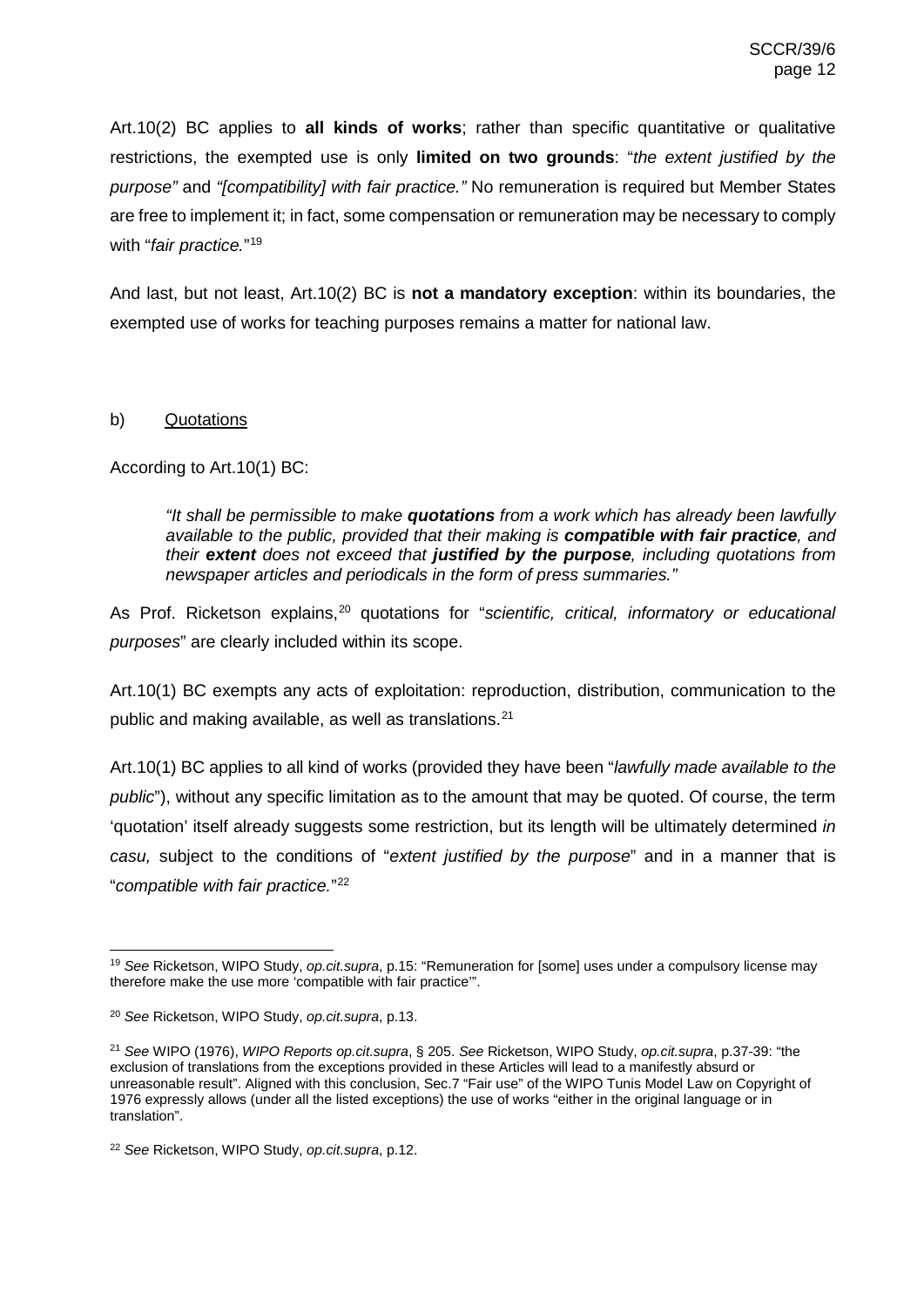Similarly, since the quotation exception is neither restricted in terms of beneficiaries nor technology, it may exempt quotations for teaching and research purposes made by professors, students and researchers, as well as by any means of exploitation (i.e, digital formats and online contexts).

Again, despite remuneration is not formally required, nothing prevents Member States from subjecting exempted quotations to remuneration schemes –which, "should more readily justify the requirement of compatibility with fair practice than would a free use."<sup>[23](#page-12-1)</sup>

As happens with teaching uses, according to Art.10(3) BC, mention shall be made of the name of the author as it appears on the original, and the source (from where the work has been obtained).

Art.10(1) BC is mandatory and Member States must apply it in their national laws. As we will see, not all national laws do so – at least, not with the scope of exempted quotation uses mandated by Art.10(1) BC.

# <span id="page-12-0"></span>c) The Three-Step Test

As a general rule,<sup>[24](#page-12-2)</sup> international instruments (such as the Berne Convention) delegate on national legislators the responsibility to identify and define the E&L needed in their copyright laws. The Three-Step test is the primary instrument to secure that national E&L will comply with international standards.

According to Art.9(2) Berne Convention, Member States are allowed to maintain and introduce exceptions and limitations to reproduction right in national laws, provided that three cumulative conditions are met:

*It shall be a matter for legislation in the countries of the Union to permit the reproduction of such works in certain special cases, provided that such reproduction does not conflict with a normal exploitation of the work and does not unreasonably prejudice the legitimate interests of the author.* 

This is commonly called the "Three-Step test." Subsequently, Art.13 TRIPs and Art.10 WCT extended the application of the test (with slightly different language) to all exclusive rights of authors -beyond reproduction- and with a clear intent to also apply in the digital environment.

<span id="page-12-1"></span> <sup>23</sup> *See* Ricketson, WIPO Study, *op.cit.supra*, p.13.

<span id="page-12-2"></span><sup>&</sup>lt;sup>24</sup> Notable exceptions are Art.10(1) BC and the mandatory E&L in the Marrakesh Treaty.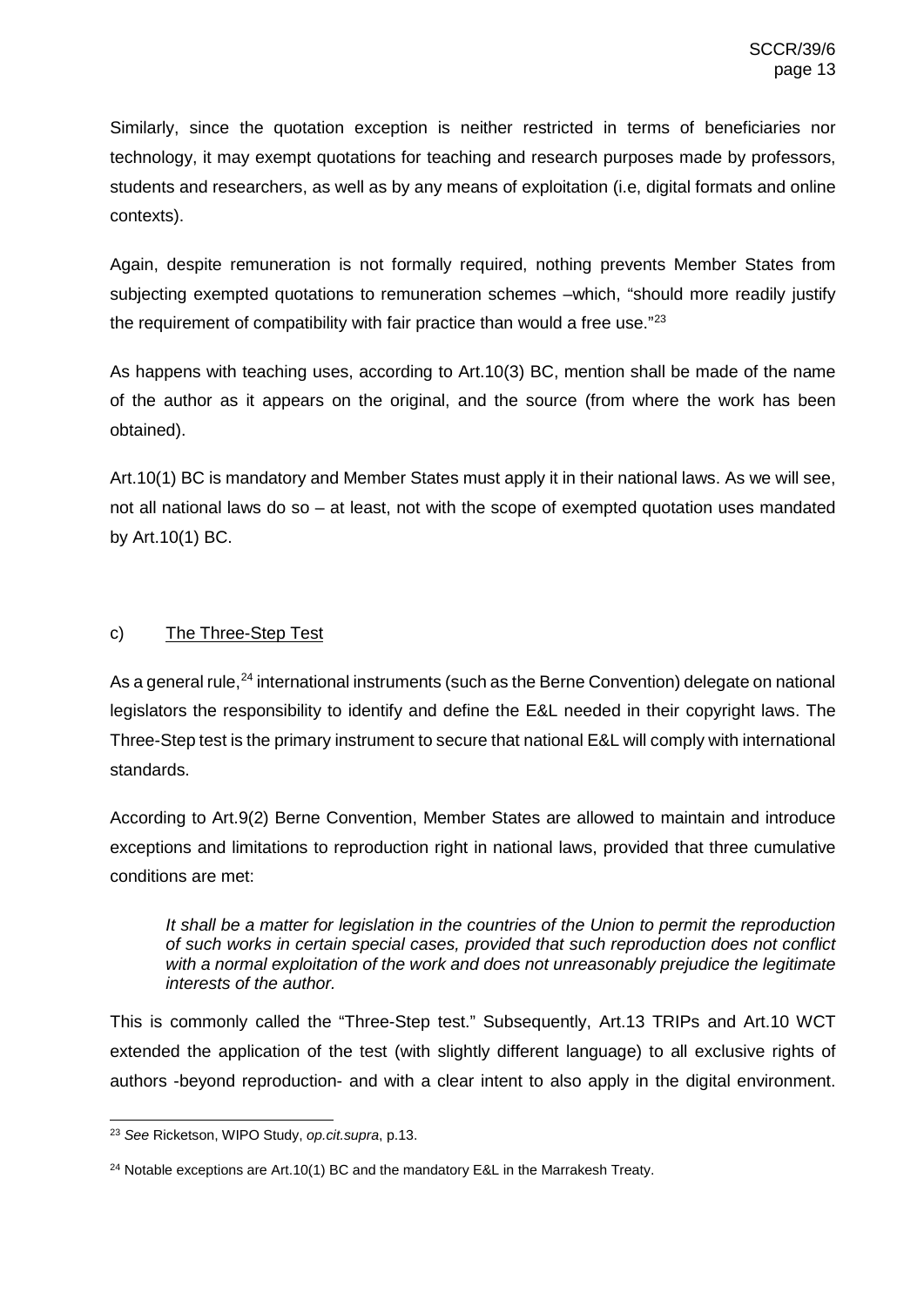National laws must comply with the cumulative test when adapting and introducing E&L to exclusive rights.

According to it, E&L for teaching and research purposes must be carefully defined to avoid exempting uses in a manner (and scope) that conflict with the normal exploitation of a work.<sup>[25](#page-13-1)</sup> In addition, the requirement of remuneration may help clear the last step ("unreasonable prejudice to the legitimate interests of the author's") and help strike a "reasonable" balance between the public interest justifying the E&L (in our case, teaching and research purposes) and the prejudice caused to right holders.

# <span id="page-13-0"></span>2.2 E&L IN NATIONAL LAWS

In addition to the general exceptions for quotations and private copying that partially satisfy academic needs, all countries provide for **specific E&L for teaching and research** uses, Common Law countries tend to rely, instead, on fair use/fair dealing provisions to authorize these uses.

The scope and conditions of educational E&L vary, sometimes widely, among domestic laws; this is so even within "harmonized" markets such as the EU.[26](#page-13-2) The **lack of normative consensus** is far more acute when we consider digital formats and online teaching. As a general rule, E&L in national laws tend to be less generous than Art.10(1) and (2) Berne Convention.

<span id="page-13-1"></span><sup>&</sup>lt;sup>25</sup> For instance, by excluding from the E&L works meant for the teaching market or by setting flexible but clear quantitative or qualitative restrictions so as to avoid depleting the normal exploitation of the work.

<span id="page-13-2"></span> $^{26}$  Little harmonization has been achieved within the EU countries as a result of the optional E&L set in Art.5.3(a) EUCD in favor of "illustration for teaching and research purposes". See Xalabarder, R. (2009) *WIPO Study on Copyright Limitations and Exceptions for Educational Activities in North America, Europe, Caucasus, Central Asia*  and Israel SCCR/19/8; available at https://www.wipo.int/meetings/en/details.jsp?meeting\_id=17462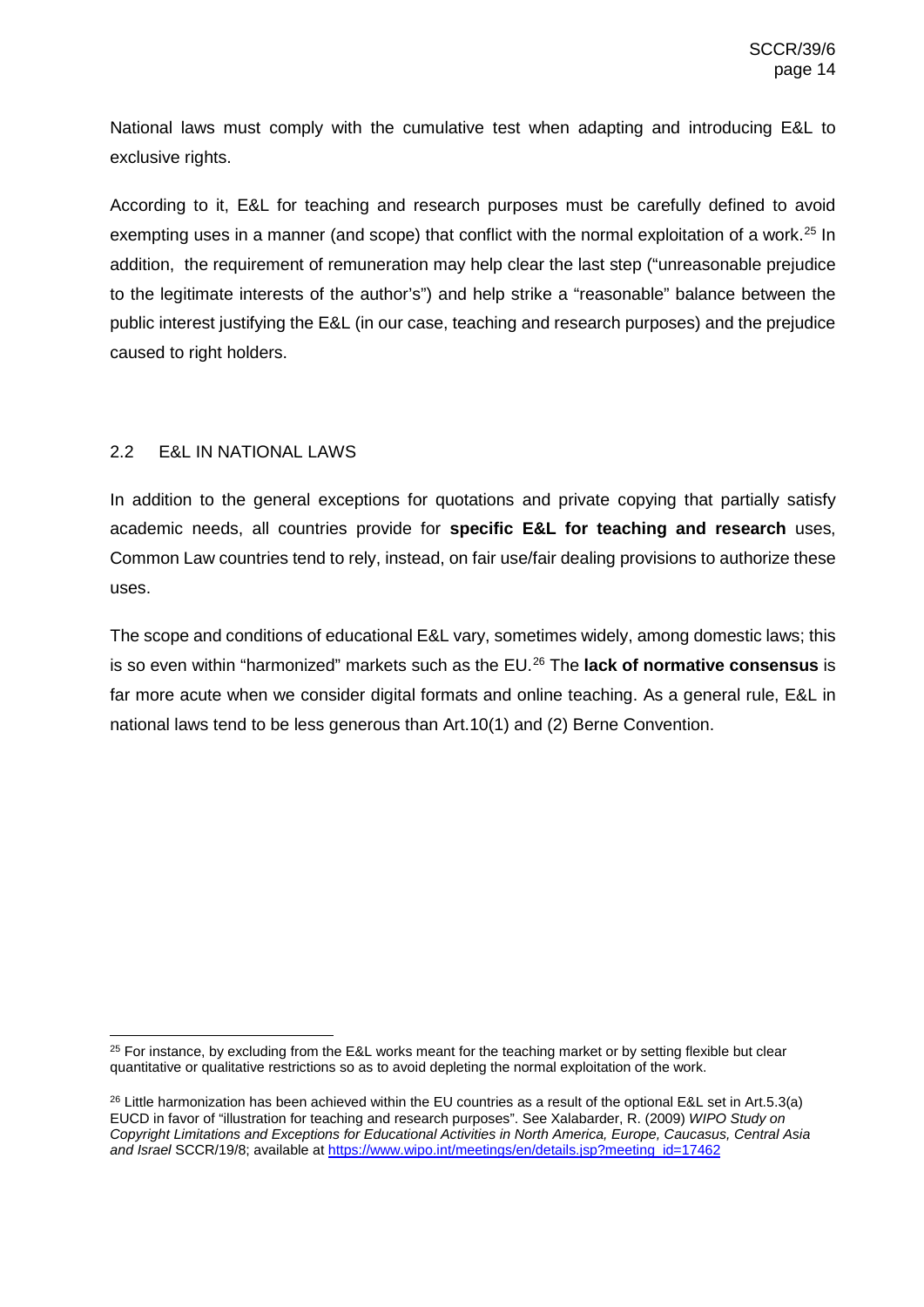### <span id="page-14-0"></span>a) E&L for teaching purposes

National E&L for teaching purposes are far from homogeneous. Differences relate to the specific **purposes** exempted,<sup>[27](#page-14-1)</sup> the exempted **acts of exploitation**<sup>[28](#page-14-2)</sup> (including translations or not),<sup>[29](#page-14-3)</sup> **beneficiary institutions**[30](#page-14-4) **and/or individual users,[31](#page-14-5)** as well as the **kind and amount of works** that may be used. $32$ 

Another distinguishing factor is the requirement of **remuneration** (or compensation) for authors, publishers and producers. While most E&L for teaching and research purposes do not require any compensation (this is so in most African, Asian and Latin American countries), a few (especially in developed countries) require remuneration, and they do so by different means.<sup>[33](#page-14-7)</sup>

Of course, specific legislative choices ultimately help define the **scope of uses exempted** under teaching E&L and shape the licensing system developed in each country. As a rule of thumb, the following statements may be made: E&L allowing uses for free tend to be narrower in scope than remunerated ones; E&L requiring remuneration are more common in countries where CMOs are deployed to manage it while, at the same time, remunerated E&L are a powerful tool to foster the

<span id="page-14-4"></span><sup>30</sup> As a general rule, teaching uses are exempted at all educational levels; however, a few laws establish different E&L for schools and for universities, or restrict them to the context of public education and non-for-profit institutions (or 'non-commercial purpose') excluding private for-profit educational institutions.

<span id="page-14-5"></span><sup>31</sup> Some E&L refer to teachers and/or students (or pupils) as beneficiaries.

<span id="page-14-1"></span><sup>&</sup>lt;sup>27</sup> Some laws incorporate the formula "illustration for/of teaching" envisioned in Art.10(2) BC (and Art.5(3)(a) EUCD) but the majority of teaching exceptions still prefer other terminology such as "educational purposes" or "teaching purposes," "school" and "classroom use", and -more specifically- to "instruction," "examination," "lessons" and "lectures," etc. These terms may be interpreted differently in each country.

<span id="page-14-2"></span><sup>&</sup>lt;sup>28</sup> Most teaching E&L cover both reproduction and/or performance and are basically designed to envision the kind of activities (and works) used in face-to-face teaching. Some only allow photocopying, reproduction, "live" performances, or are directly restricted to 'face-to-face' teaching. A few national laws refer to "use", yet it is not clear whether they would cover digital and online teaching uses.

<span id="page-14-3"></span><sup>&</sup>lt;sup>29</sup> Very few E&L expressly allow translations for teaching purposes.

<span id="page-14-6"></span> $32$  Following Art.10(2) BC, exempted teaching uses usually cover any works, to the extent required by the purpose. But a few national solutions prefer to regulate in detail the nature, extent, and quantity of works that may be used for teaching purposes. Some laws exclude the use of textbooks or publications intended for educational use or set specific quantity restrictions (10%, 15 pages).

<span id="page-14-7"></span><sup>33</sup> Some E&L require compensation under a statutory license. Others (especially in Common-law regimes such as Canada and UK) foster voluntary licensing by establishing a statutory exception to apply where no voluntary licensing has been agreed. In Nordic countries, extended collective licensing applies to exempted uses and also to license beyond the statutory exceptions. In other countries (mostly, EU), compulsory collective licensing schemes apply to compensate for uses exempted under E&L. And in other countries (again, mostly EU), some teaching and research uses may be indirectly compensated through levy systems provided for private copying applicable on equipment (such as photocopiers, printers and scanners) and/or on operators (schools, colleges, universities, libraries, research institutions, etc).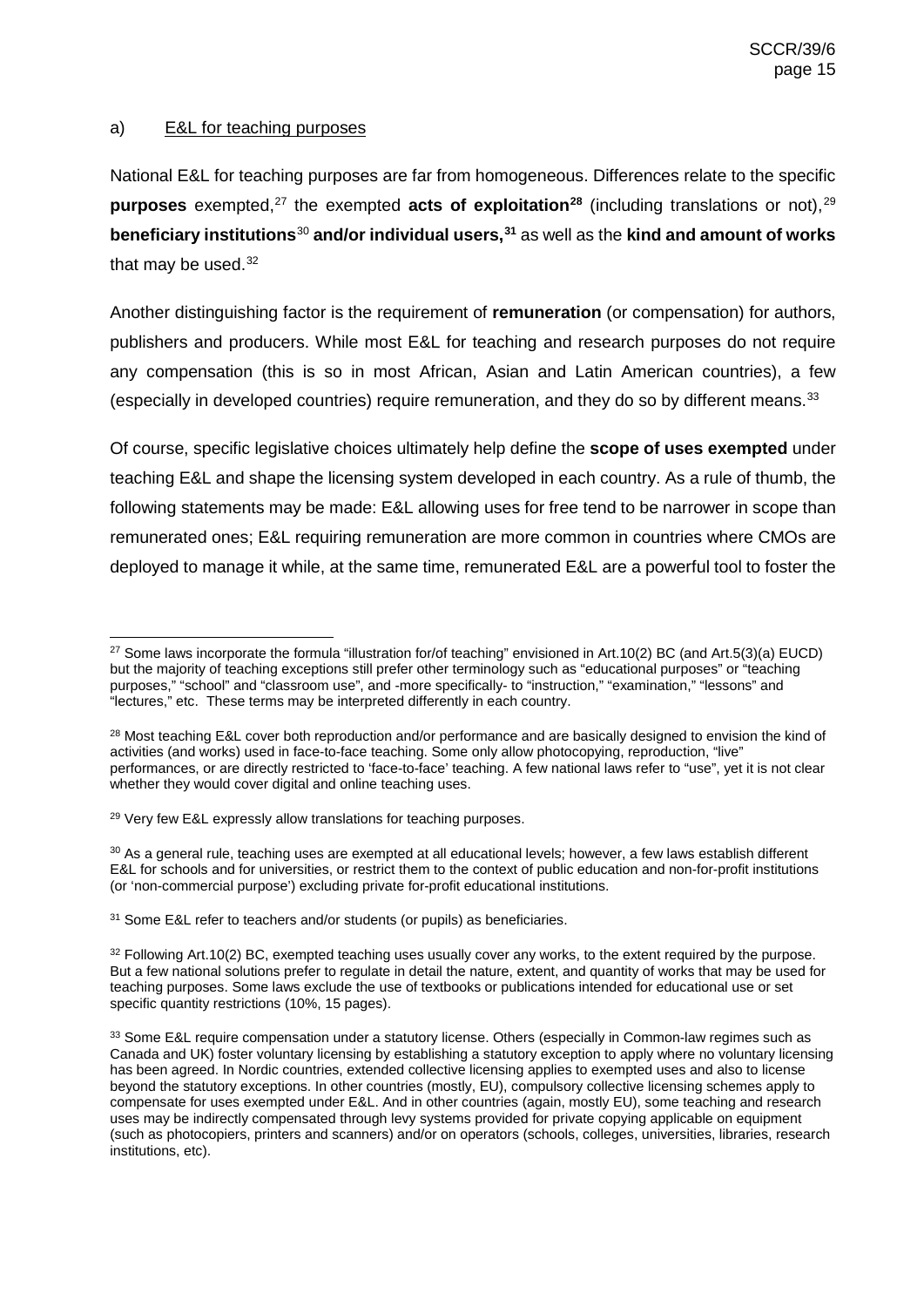development of CMOs;<sup>[34](#page-15-0)</sup> In general terms, **Common Law** provisions that exempt educational uses are far more detailed than **Civil law** ones – albeit more detail often does not mean a broader scope of exempted uses.

Beyond these general comments, let's now focus on **online teaching uses**.

Contrary to the flexibility shown by Art.10(2) BC, most national E&L for teaching purposes fail to properly envision digital and online uses. Specific language tends to **restrict exempted teaching uses to face-to-face and "analogue" scenarios** (e.g. classrooms, performance, photocopying). This is particularly the case in Asia, Africa, Latin America, Middle East and Eastern Europe. Most national E&L laws only benefit face-to-face teaching scenarios. This was the general finding of the comparative law Studies commissioned by WIPO in  $2009$ ;<sup>[35](#page-15-1)</sup> the scenario has not changed much in 10 years.

Recent amendments in a few countries (most notably, in the EU,<sup>[36](#page-15-2)</sup> USA, Canada, Australia, China, Japan, South Korea and Singapore) have introduced **specific E&L for digital and online teaching**. Often these E&L tend to combine a cluster of exempted free instructional online uses with further uses of specific works (i.e., publications for readings and compilations) subject to remuneration, managed by CMOs. Often, E&L contain restrictive terms (as to works and extent

<span id="page-15-0"></span><sup>34</sup> Non-voluntary licensing set by law (statutory or compulsory licensing) facilitates the establishment and work of CMOs by making it unnecessary for them to obtain mandates of rights from right holders: the CMO is legitimized by law to grant licenses and collect remuneration.

<span id="page-15-1"></span><sup>35</sup> See (2009) WIPO *Studies on the Limitations and Exceptions to Copyright and Related Rights for the Purposes of Educational and Research Activities:* Monroy Rodríguez, J.C. (Latin America and the Caribbean) SCCR/19/4; Fometeu, J. (Africa) SCCR/19/5; Nabhan, V. (Arab Countries) SCCR/19/6; Seng, D. (Asia and Australia) SCCR/19/7; Xalabarder, R. (North America, Europe, Caucasus, Central Asia and Israel) SCCR/19/8. available at [https://www.wipo.int/meetings/en/details.jsp?meeting\\_id=17462](https://www.wipo.int/meetings/en/details.jsp?meeting_id=17462)

<span id="page-15-2"></span><sup>36</sup> According to Directive 2019/790, of 17 April 2019, on Copyright and related rights in the Digital Single Market (Art.5), digital and online uses of works for teaching purposes will be permitted in the EU countries under a uniform mandatory E&L (Member States may choose the scope of exempted uses and the requirement of compensation); online cross-border teaching will be deemed to occur only in the country where the educational establishment is established (thus, subject to one national E&L). Member States may choose not to apply this mandatory E&L, either in general or as regards specific types of works, when "adequate licenses … are easily available in the market." The concern behind this option is to avoid negative economic effects in countries where digital teaching uses are already being licensed by voluntary agreements (i.e. Nordic countries, UK and Ireland); at the same time, countries should be vigilant that the interpretation of "adequate licenses" does not prevent the enforcement of the E&L.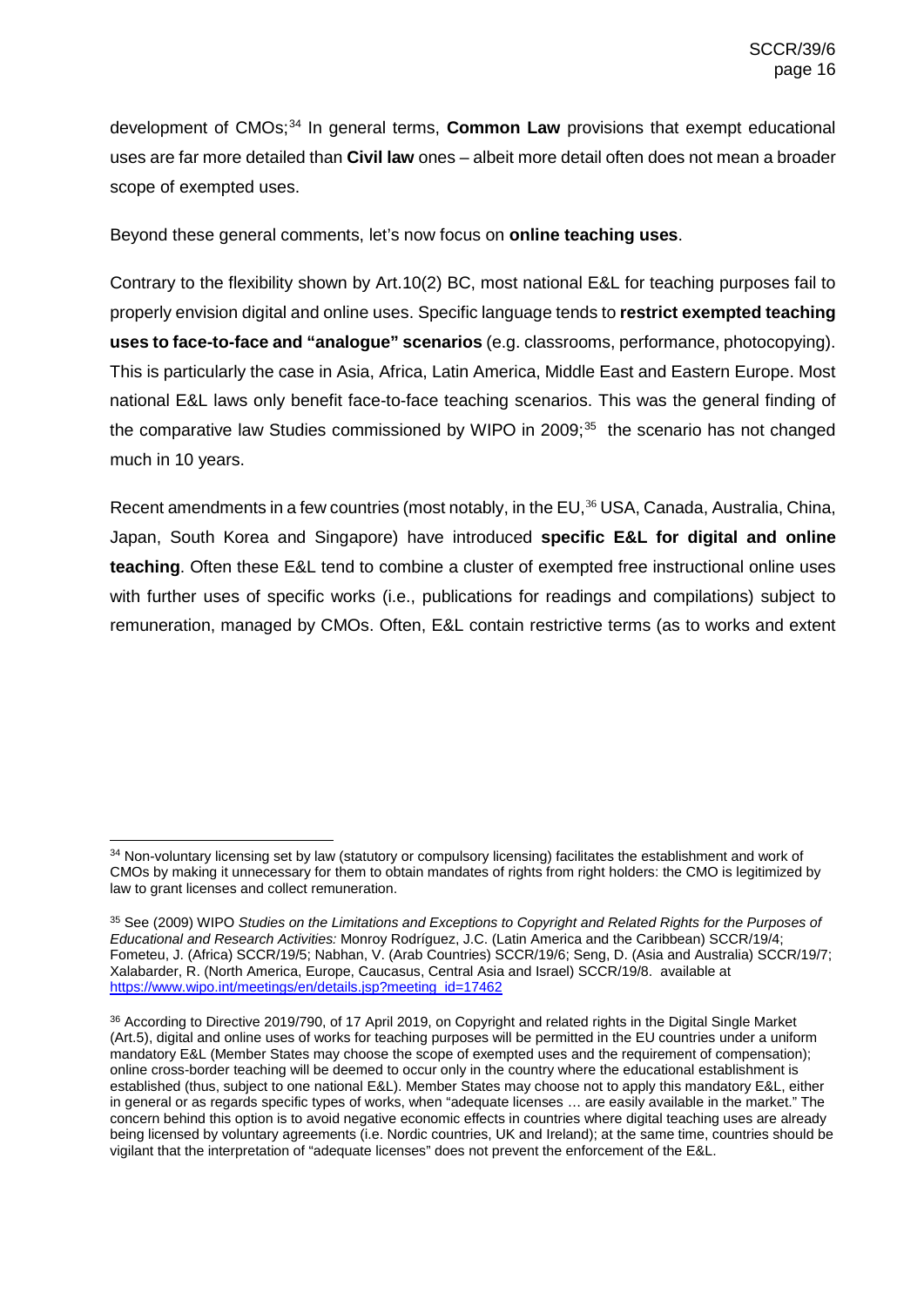uses permitted)<sup>[37](#page-16-0)</sup> and eventually they include specific language that may render the E&L technologically obsolete.<sup>[38](#page-16-1)</sup>

Interestingly, a few African countries<sup>[39](#page-16-2)</sup> have recently amended their laws to formally include "uses on computer networks … provided that **access to the works is only available to enrolled pupils or students and their teachers,**" but this language is meant to refer to digital storage "on site" (such as university computer networks) rather than "online distance learning".[40](#page-16-3)

Failing a specific E&L, online teaching uses may also be deemed permitted where national laws retain the flexible language of Art.10(2) BC (illustration for teaching in publications, broadcasts and recordings)<sup>[41](#page-16-4)</sup> or when E&L authorize "any use" or "anything done" for educational purposes.  $42$ In both cases, these general provisions entail legal uncertainty that will ultimately deter the development of online teaching projects. In Common law countries, fair use/dealing provisions may be more prone to deem online teaching uses exempted;<sup>[43](#page-16-6)</sup> despite also sharing some degree of legal uncertainty, fair use/dealing is constantly built up with new caselaw and guidelines adjusting to technological and market evolution.

For the rest, E&L for teaching purposes only cover face to face and analogue formats, and online educational activities fail to benefit from them.

Among the challenges that current E&L present for digital and online teaching, the need for **a uniform treatment of the several acts of exploitation** involved should be mentioned first. Online teaching uses involve acts of reproduction and making available (when uploading the contents on a website), communication to the public or transmission (which at the same time includes multiple transient copies) and subsequent copying (when content is downloaded by

<span id="page-16-0"></span><sup>&</sup>lt;sup>37</sup> Within the Asian region, Singapore formally allows using an insubstantial part of a work (e.g. 5 pages or 5%) for online teaching uses (distance learning), for free; while China, Japan, South Korea and Singapore allow further copyright uses (e.g. a journal article or an out-of-commerce work) for online learning, subject to remuneration (nonvoluntary licensing).

<span id="page-16-1"></span><sup>&</sup>lt;sup>38</sup> Sometimes, E&L for online teaching are the result of an intricate compromise of interests which is difficult to enforce and even more difficult to integrate with the rest of E&L; see, for instance, Sec.110(2) USCA.

<span id="page-16-2"></span><sup>39</sup> Liberia, Mauritius, Seychelles.

<span id="page-16-3"></span><sup>40</sup> As confirmed by Country delegates at the Regional Meetings.

<span id="page-16-4"></span><sup>41</sup> For instance, 43 countries in Africa, 27 in Latin America and 29 in Asia-Pacific; despite not all of them refer to the three means of exploitation.

<span id="page-16-5"></span><sup>42</sup> For instance, Ghana and Nigeria; Cambodia, North Korea, Lebanon, Malaysia, Philippines and Thailand.

<span id="page-16-6"></span><sup>43</sup> For instance, in the Caribbean region and in a few African countries (Kenya, Liberia, Uganda, Zambia, Zimbabwe, Eswatini, Namibia, South Africa).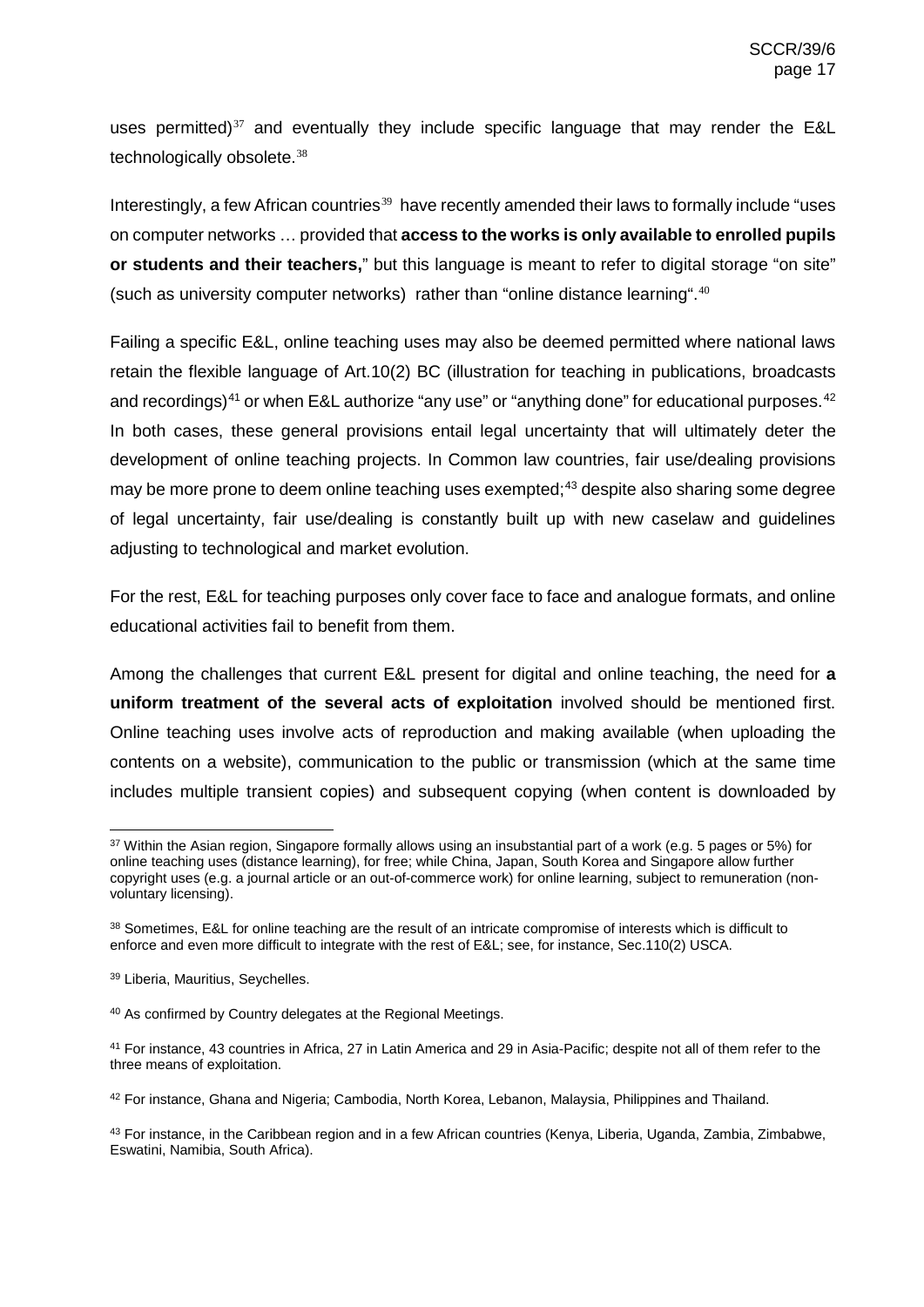recipients).[44](#page-17-0) In order to fully exempt online teaching uses, all these acts of exploitation should be uniformly addressed by the E&L.

Another issue that is poorly addressed by national laws – and highly controversial – is **digitization** of works to be used for teaching purposes. To the extent that scanning amounts to a reproduction, digitization might be exempted as a reproduction (where E&L exempts it). However, digital formats bring a higher risk of downstream infringing uses than analogue ones. This factor, together with the impact that digitization may have on the primary markets of the works are factors that deserve to be carefully considered in order to find more nuanced E&L solutions for online teaching uses.

Similarly, allowing **translations** for teaching purposes is especially important in some countries (with minority languages) which are net importers of academic materials published elsewhere. Following the Berne Convention Appendix (1971), $45$  some developing countries envision the possibility to obtain (from a "competent authority") authorization to translate and/or reproduce for purposes of instruction (not research) works which are not available in that country (under certain circumstances). Under the current Appendix, it is unlikely that online uses (which involve not only digital reproduction, but also making available and communication to the public rights) might also benefit from this possibility.

Another challenge that needs to be duly addressed by E&L for teaching and research, is the need for flexibility in terms of **kind of works** (e.g., not only textual) and amount of use (e.g., to allow uses "to the extent necessary" as under Art.10 BC). Sufficient coverage of any works and protected subject matter, and some degree of flexibility, are critical for the development of teaching and research online. Yet, this is not the reality under most national E&L, which tend to cover only the use of specific works (mostly, published works) and be restricted by number of pages or percentages.

In short, there is room for national copyright laws to further explore the scope of permitted uses under Art.10(2) BC and formally exempt online teaching uses under the guidance of the Three-Step test.

<span id="page-17-0"></span> <sup>44</sup> An E&L that only allows reproduction (even when digital copies are allowed) of a work for teaching purposes may not be fit to exempt online uses. Similarly, an E&L that only allows performances (or communication to the public) but not reproductions may also fail to exempt online uses, and so on.

<span id="page-17-1"></span><sup>45</sup> See Berne Convention, APPENDIX - SPECIAL PROVISIONS REGARDING DEVELOPING COUNTRIES: [https://www.wipo.int/treaties/en/text.jsp?file\\_id=283698](https://www.wipo.int/treaties/en/text.jsp?file_id=283698)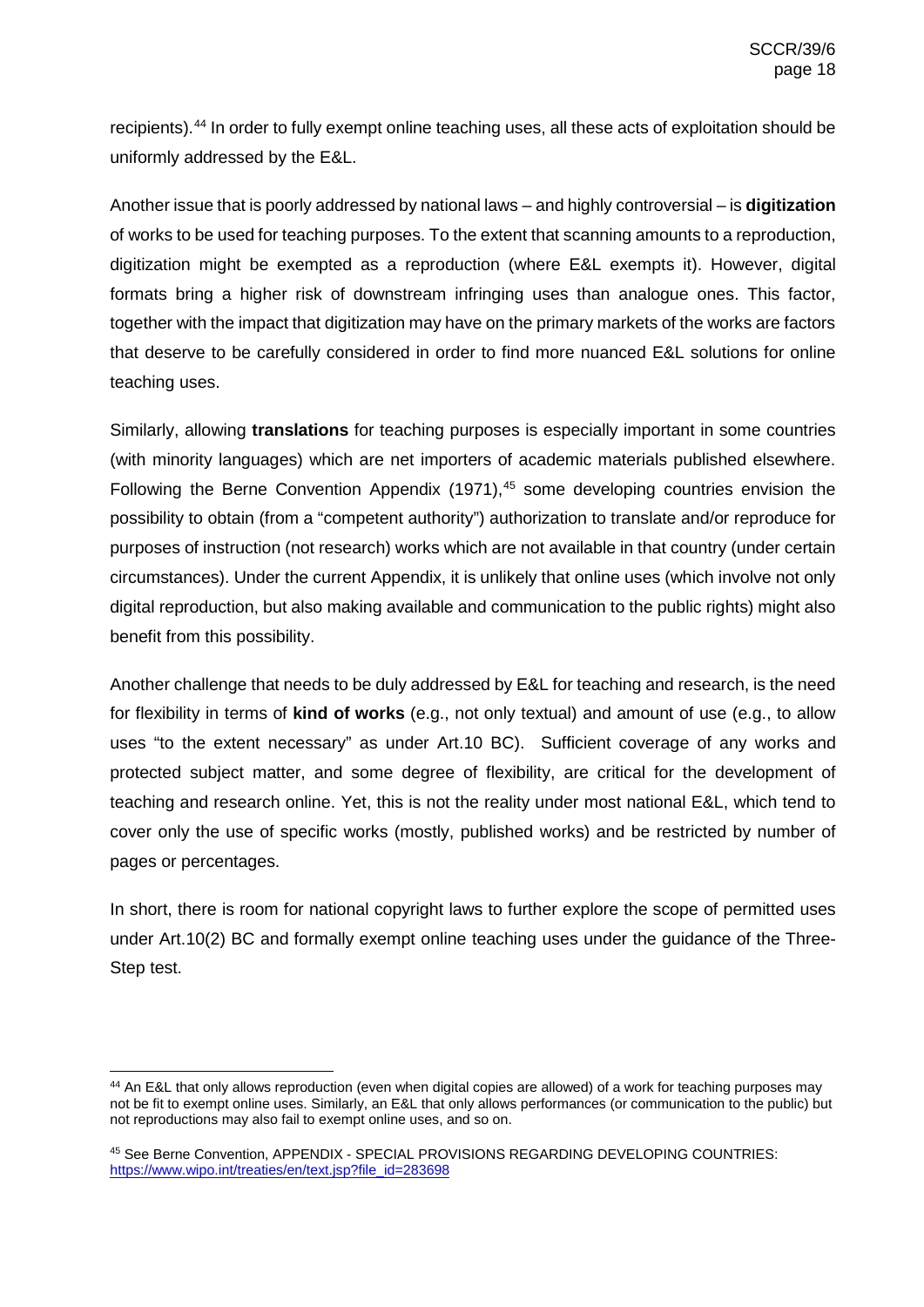### <span id="page-18-0"></span>b) E&L for research purposes

As a general rule, in most national copyright laws, research purposes tend to benefit from the same E&L envisioned for teaching purposes. In addition, uses exempted as quotations and private copying are fundamental for research purposes.

Research activities conducted online face the same obstacles and challenges analyzed under the teaching E&L: restrictive terms that only exempt face-to-face or analogue research activities and failure to cover all kind of works in a flexible manner. Once again, researchers and academics located in different countries who want to "exchange" copyrighted contents and make their research available to researchers globally (i.e., in VLEs), and are uncertain about the scope of exempted uses under applicable E&L; uncertainty as to the applicable law and the extent of E&L covering specific uses; contents obtained from licensed databases subject to territorial restrictions or to contractual conditions prevail over E&L; TPM-protected works that prevent specific uses or uses in foreign countries; and, of course, interpretation challenges of what qualifies as research. For all these reasons, open licensing and open access initiatives have been developing across academic communities.[46](#page-18-1)

Furthermore, beyond copyright, the use of raw data and information (often resulting from research projects, or originated within the Public Sector) that is not *per se* protected under copyright, is also a very valuable asset for research. Challenges here include the difficulty to distinguish between copyright protected works and data which is not protected by copyright.<sup>[47](#page-18-2)</sup>

**Machine reading (automated processing)** of large volumes of text and data (i.e., scientific databases) become a fundamental tool for the advancement of research (and teaching). Yet, in principle, **Text and Data Mining (TDM)** of copyrighted content implies several acts of exploitation (namely, reproduction, transformation, communication to the public) that would require authorization by copyright owners. TDM is hardly exempted under current E&L for research purposes.

<span id="page-18-1"></span> <sup>46</sup> See SPARC[: https://sparcopen.org/](https://sparcopen.org/)

<span id="page-18-2"></span><sup>47</sup> Where Database *sui generis* rights exist (such as in EU countries), the distinction is less relevant, since the maker of a database may claim an exclusive right on its contents (be it works or data).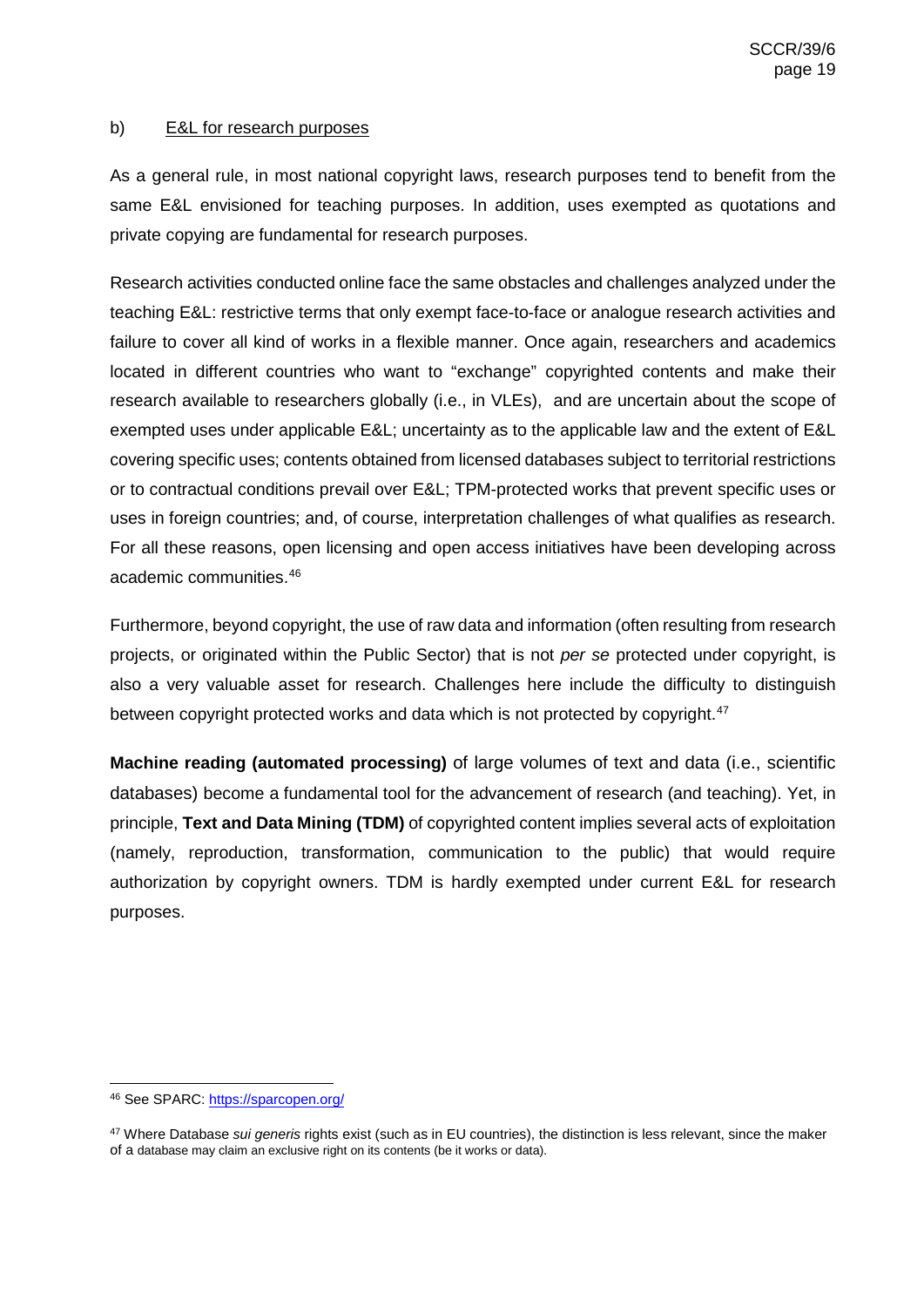Text and data mining for research purposes is being successfully addressed in some countries under fair use doctrines (*i.e.*, USA)<sup>[48](#page-19-1)</sup> or statutory E&L (*i.e.* UK).<sup>[49](#page-19-2)</sup> An EU-wide mandatory exception to allow text and data mining for research and teaching purposes is included in the recently adopted Directive on Copyright and related rights in the Digital Single Market (Directive 2019/790 of 17 April 2019), offering also the possibility for Member States to enact E&L for TDM for other purposes, as long as not expressly reserved by right holders. Beyond TDM exempted by E&L and fair use, most publishers are already licensing TDM uses as part of their subscription database licenses (see Direct Licensing section below).

# <span id="page-19-0"></span>2.3. EXPERIENCES AND VIEWS FROM ACADEMICS

Academics<sup>[50](#page-19-3)</sup> tend to be aware of **uses generally permitted as quotations and private copying.** Instead, **they fail to have a clear understanding** of the scope of permitted uses under E&L for teaching and research purposes. As a general rule, librarians are more knowledgeable on copyright matters, and academics often rely on them for that.

Academics refer to **unclear language and insufficient scope of E&L** for teaching and research purposes. For instance, universities refrain from publishing thesis and dissertations online out of fear that some of the images and works included in them may exceed the scope of use permitted under quotation and research E&L. [51](#page-19-4) **Legal uncertainty** is aggravated when an online activity occurs across different countries: a use clearly exempted under one national law may not be so exempted under the law of other countries where students or academics reside (see chapter 5).

<span id="page-19-1"></span> <sup>48</sup> In the USA, courts have availed several instances of TDM as fair use. For instance, regarding copying and indexing done by search engines (see *Kelly v Arribasoft*, 336 F.3d 811 (9th Cir. 2003) and *Perfect 10 v. Amazon*, 508 F.3d 1146 (9th Cir. 2007) ), as well as the massive scanning, storing and indexing in a searchable database of whole books in libraries as part of the Google Books project (see *AG v. Google,* SDNY 14 Nov. 2014, confirmed 804 F.3d 202 (2d Cir. 2015) and, as far as university libraries, allowing them to create a full‐text searchable database of copyrighted works based on scanned copies obtained as part of the Google Books project (see *AG v. HathiTrust,* 755 F.3d 87 (2d Cir. 2014).

<span id="page-19-2"></span><sup>49</sup> In the UK, the non-commercial TDM statutory exception introduced in 2014 removed any requirement for a licensing scheme for TDM.; the Copyright Licensing Agency (CLA) is studying the possibility to discuss user requirements for a TDM license with researchers and their representatives in other sectors. Some CMOs have pointed out that they will forward their efforts to other sectors beyond the academic field, such as the corporate market.

<span id="page-19-3"></span><sup>&</sup>lt;sup>50</sup> This section conveys information expressed by academic respondents to our surveys.

<span id="page-19-4"></span><sup>&</sup>lt;sup>51</sup> Ultimately frustrating governmental and institutional open access policies and failing to comply with specific funding grants' requirements.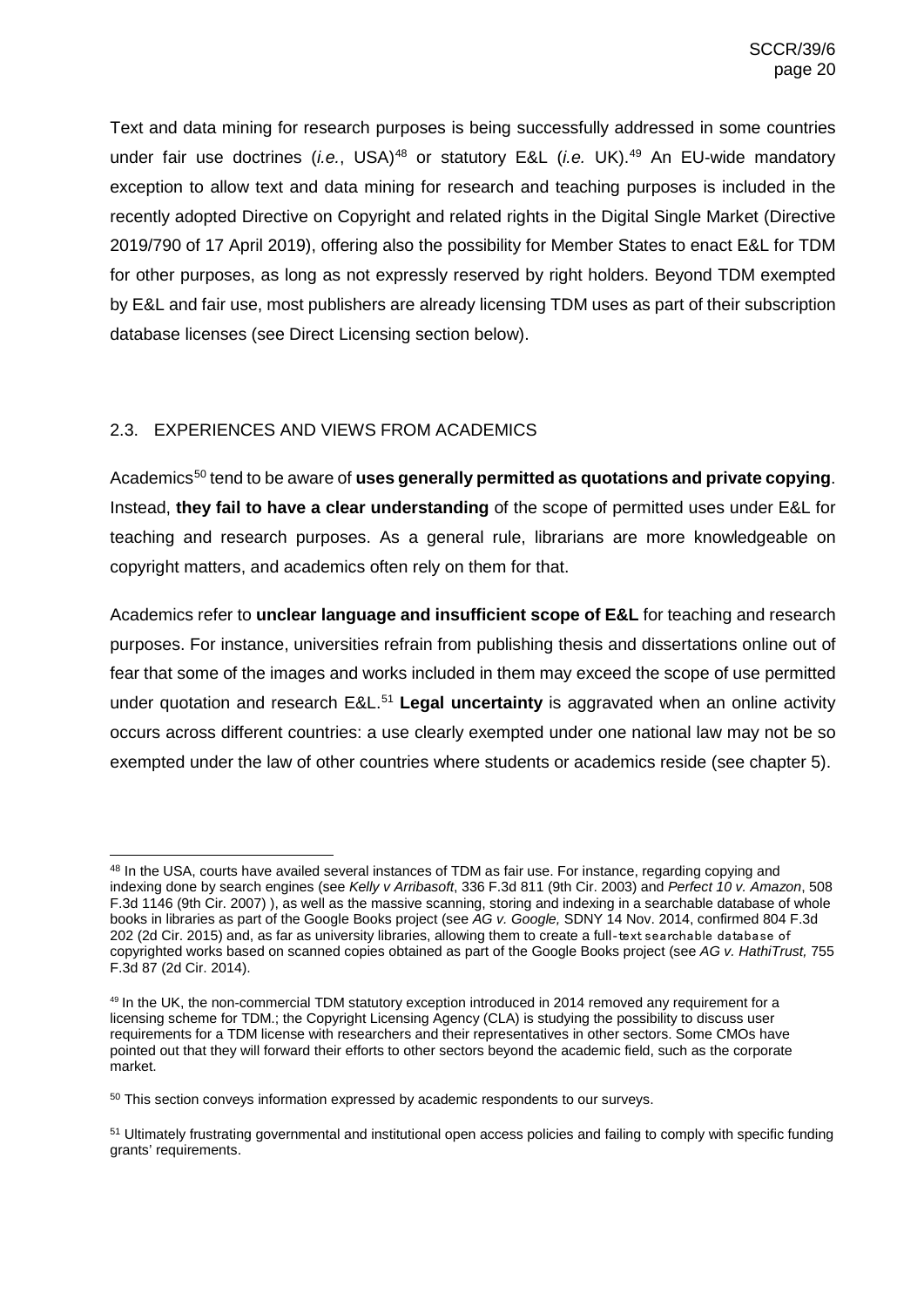**Legal uncertainty about the scope of exempted uses** leads to unnecessary licensing or even precautionary removal of contents, which has a negative impact on the quality of education or research provided.[52](#page-20-0) **Risk-avoiding institutions** tend to advise their students and professors to seek permission from copyright holders to use any works (i.e., images) in doctoral thesis and research papers that are intended to be published on an online open-repository; despite, quite often, these uses could be exempted as quotations or under the teaching and research E&L.

Furthermore, in some cases - depending on the source (e.g., materials obtained through a licensed database) - **licensing terms may prevent a teaching use that might be exempted under an E&L**. Even though, in theory, one may expect E&L and fair use to prevail over specific contractual terms and conditions<sup>[53](#page-20-1)</sup>, in practice, this is a controversial issue (much debated by case law and scholarly doctrine) and one that may require further guidance from the international and national legislators.<sup>54</sup>

Also, without questioning the validity of DRM to exploit works and prevent infringement, **DRM** are often identified as an obstacle to the use of copyrighted content (mostly, audiovisual content) for teaching purposes. Some academics explained that they must take screen-captures of video contents to show their students or that DRM restrictions have pushed them to use OER, instead.

Not all teaching and research institutions have a unit which specializes in copyright law and often, institutions' legal offices fail to include copyright expertise. Most institutions have general warnings on copyright compliance and academic ethics (Codes of conduct), but they fail to offer **specific guides** for the use of copyrighted material for teaching and research uses (although, on this specific issue, a clear distinction may be drawn between academic institutions in developed and

<span id="page-20-0"></span><sup>52</sup> Legal uncertainty and excessively restrictive E&L will likely reduce online teaching uses to database-licensed or open-access content; copyright clearance costs to use other materials being too high for most academics and institutions.

<span id="page-20-1"></span><sup>53</sup> One may question the benefit of statutory E&L that may be subsequently displaced by contracts. On this issue, CC licenses expressly refrain from interfering with the scope of any applicable statutory E&L; however, not all national laws are clear enough on this matter and often licensing terms are meant to prevail over exempted uses under applicable E&L.

<span id="page-20-2"></span><sup>54</sup> As an example, the EU Copyright *acquis* offers diverging solutions. While E&L to Computer programs and Databases cannot be prevented by TPMs, Art.6.4(4) InfoSoc Directive expressly allows TPMs to prevail over E&L (despite a few of them are especially "protected" through courts). None of these Directives say anything regarding contractual terms. Instead, the recent CDSM Directive formally states that any contractual provision contrary to the mandatory E&L in Art.3-9 (namely for TDM, education and research, cultural heritage & out-of-commerce works) "shall be unenforceable;" however, it also refers to Art.6(4) InfoSoc Directive, thus opening the door for implementation of TPMs that may prevent the effective enforcement of these mandatory E&L. Last, but not least, the Marrakesh Directive addressed this issue in a more coherent manner (Art.3(4) and (5)) ensuring that the VIP exception cannot be overridden by contract or by TPMs (since Art.6(4)(4) InfoSoc Directive was not formally referred).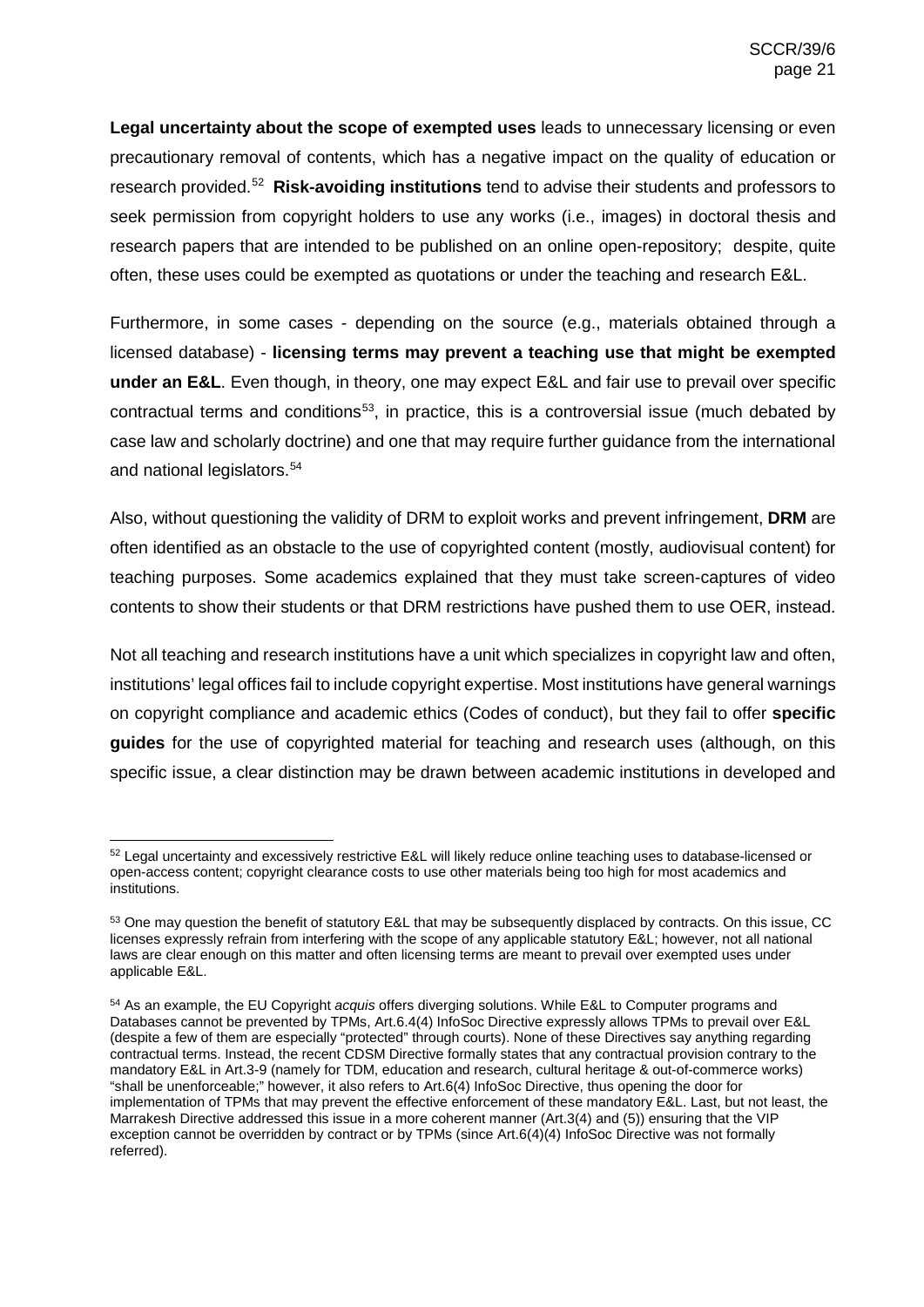developing countries). Even where guidelines exist,<sup>[55](#page-21-0)</sup> academics are generally unaware of them.<sup>[56](#page-21-1)</sup>

Additionally, university policies and academic obligations may sometimes conflict. For example, an institution may favor open access publishing (which will subsequently facilitate reuse for teaching and research purposes) but, at the same time, academics are expected to publish in the most prestigious (non-open access) journals in order to obtain professional accreditation and career promotions.

**Misconceptions** commonly spread in academic communities include the following: [57](#page-21-2) non-forprofit uses are always allowed under copyright (only commercial uses require a license), using 10% of a work is always allowed, teaching and research uses are allowed as long as authorship is attributed or as long as no commercial purposes are sought, anything available online may be used for teaching and research purposes, and any work licensed with a Creative Commons may be freely used (without paying much attention to the specific conditions of that license). Most scholars also believe that the scope of teaching and research uses permitted under E&L (or even under licenses) is the same for face-to-face and online activities; for example, that a picture, a song or a fragment of a movie that may be shown or played as part of the instruction in a classroom may also be shown or posted online (VLE intranet) for the students to access.

When necessary for teaching, academics **translate works** that are not available in their countries without considering whether translation is an act of exploitation exempted under national E&L or the need for a license; sometimes, a tangible copy of the work has been purchased in/from a foreign country. In countries with sufficient access to copyrighted material available for teaching and research in their own language, translations for teaching and research purposes are rarely needed.

Works and materials used for teaching and research are often **obtained either from openaccess repositories (i.e., image databases, scholarly articles) and open-licensed sources or directly from libraries.** Open-access repositories and sources, as well as licensed databases may be from overseas sources. Copies obtained from libraries may be copies permitted for

<span id="page-21-0"></span><sup>&</sup>lt;sup>55</sup> Guidelines have often been prompted by copyright infringement claims or by notice and take down requests sent by copyright owners; these cases serve as a "wake up call" for the institution (to generate copyright guidelines) and for academics (to be more aware of the need of copyright compliance). Very few institutions offer copyright courses for their staff.

<span id="page-21-1"></span><sup>56</sup> Another important issue, which exceeds the scope of this Report, is the eventual liability of universities and educational institutions for copyright infringements committed by their staff and professors.

<span id="page-21-2"></span><sup>&</sup>lt;sup>57</sup> Some scholars profess to be aware of copyright E&L and consider them clear and broad enough to cover teaching and research needs; yet, these same scholars express some of these common misunderstandings.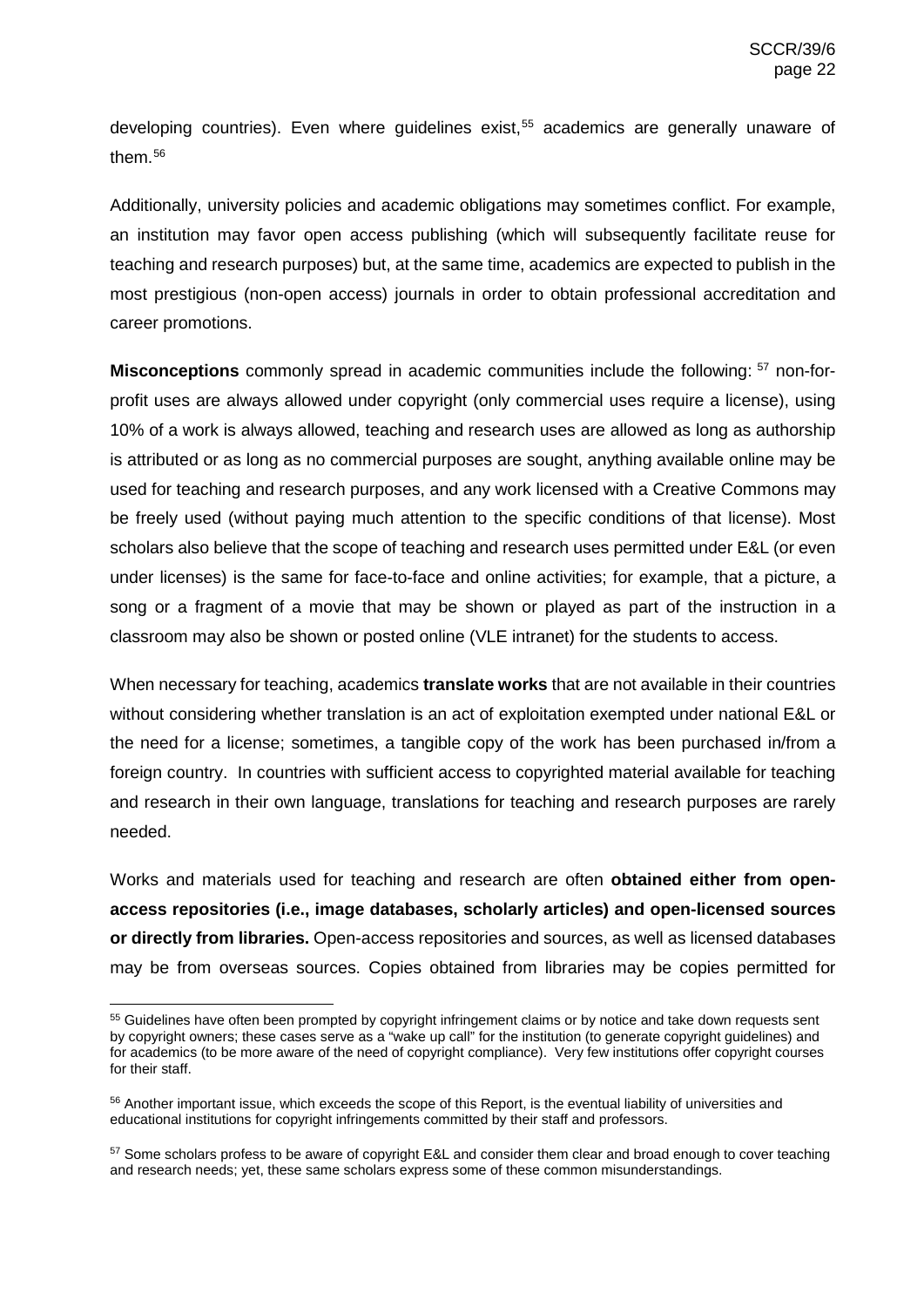research purposes under library E&L or copies licensed by publishers (e.g. library licensed databases). Often, use of library-licensed materials is restricted to a specific territory and cannot be accessed by students residing in another territory (see chapter 5). In addition, materials used for online teaching may often be scanned (digitized) copies of tangible ones (books, DVD, posters) acquired by academics (as a personal purchase) or departments (as an institutional purchase) in or from foreign markets.

Teaching uses often link to **contents freely available online**, stored on Youtube or websites worldwide; in general terms, linking to online content lawfully available online does not qualify as an act of exploitation that requires exemption or authorization, but as a disadvantage, linked contents may be no longer available when necessary for teaching.

**When academics identify that a specific use will not be allowed** under copyright law, they prefer to find alternative contents (preferably, available in open-access repositories and/or licensed with a Creative Commons license), or to "re-create" the contents themselves. When neither option is feasible, they try to contact the author or copyright owner to obtain authorization. Challenges include identifying and locating him/her and obtaining a timely response (if any at all).

In general terms, contacting a CMO (if available) in their country is usually envisioned as the last possible option (although, in European and developed countries, CMOs are more easily contacted). Academics tend to have little information about CMOs existing in their countries. When all this fails, some academics choose to conduct the teaching or research use, anyhow.

**Fair use** is a fundamental piece for teaching and research uses in some Common Law countries (notably, the USA). US academics realize that fair use is a flexible tool to foster teaching and research, but they are also aware of its challenges and the uncertainty it generates, being ultimately a matter to be decided *in casu* by courts (case law). In the USA, institutions and libraries generally provide extensive fair use guidelines but the application of these guidelines (and fair use assessments) remains in the hands of academics (only when controversies arise, fair use determination may be a matter for courts) .

Sometimes, challenges result from having **different E&L that are applicable to a specific teaching or research scenario**. For instance, in the USA and Canada, there is some uncertainty as to how fair use and fair dealing may apply to online teaching activities that are also subjected to specific E&L. Canada, for instance, has a specific regime combining voluntary blanket licenses (i.e., like those offered by Access Copyright), usually priced on a per student/per year basis- with individual transactional licenses, that are only available to institutions which are already subscribing to the blanket license. Thus, institutions who are not part of this blanket license, end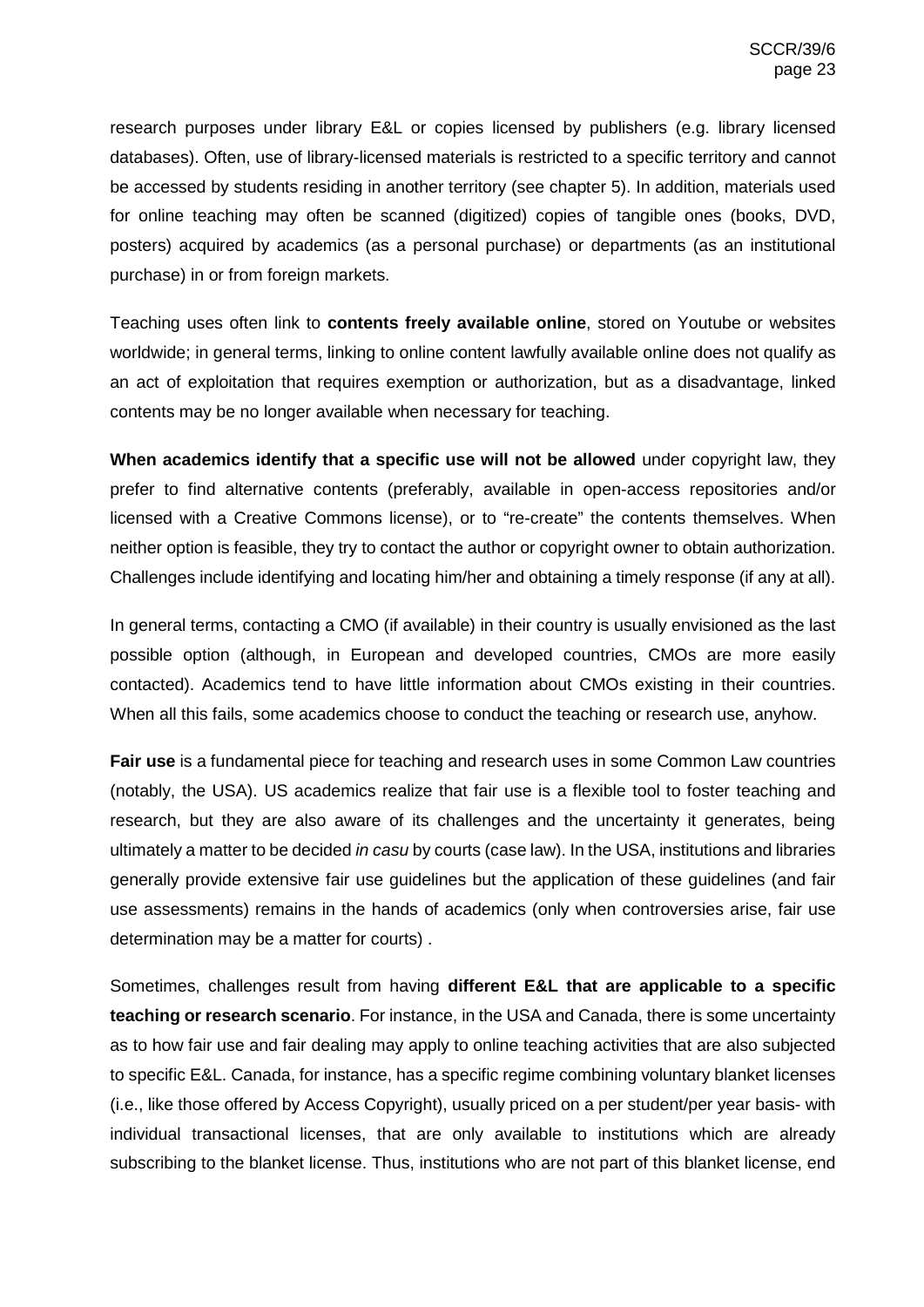up caught in a loop when individual publishers refer them to Access Copyright which cannot license them.

In **Nordic countries**, teaching uses are subjected to collective licensing under Extended Collective Licensing (ECL). Teaching ECL tend to cover copying, scanning, and online uses (through secured VLE), but they tend to include restrictions as to the number of pages that can be used and are restricted to uses done "on campus."<sup>[58](#page-23-0)</sup> On the other hand, ECL yield to other specific licensing agreements. As more and more database licenses are being entered by libraries with copyright owners (offering better conditions than under collective licenses),<sup>59</sup> and more and more content is published in open-access repositories, the scope and importance of collective licensing (and ECL) is diminishing. In these countries, some academics and librarians have expressed their concerns that teaching and research uses would be better served with a combination of voluntary licensing agreements (database access or open-source repositories) and free statutory exempted uses (such as under fair use), rather than under remunerated collective licensing.<sup>[60](#page-23-2)</sup> They also complain that the "ECL culture is much too strong" and negotiations started between universities and textbook publishers tend to fail. Apparently, in order to overcome this, some institutions have started licensing directly from foreign publishers.

Regardless of statutory E&L, in many countries, **the existing conditions are not conducive to**  enforce copyright law (i.e., CMOs are not operational in all countries,<sup>[61](#page-23-3)</sup> foreign right holders are difficult to reach, etc). Of course, these conditions do not make unauthorized uses less infringing but they do show the conundrum faced by teaching and research communities where compliance of copyright law is hard, if not impossible, in the specific circumstances existing in their countries. As one academic from a developing country put it: "We cannot care about copyright, we care about teaching". This statement may well summarize the frustration of academics when copyright laws fail to properly address the academic reality.

<span id="page-23-3"></span><sup>61</sup> See (2009) Monroy Rodríguez *WIPO Study*, op.cit.supra., p.232: "users may find it difficult to obtain express prior authorization since, in the region, right holders have not implemented a collective management systems for rights..." Regarding a similar situation in African countries, see T. *Koskinen-Olsson (2014)* WIPO Study on Collective Negotiation of Rights and Collective Management of Rights in the Audiovisual Sector,

<span id="page-23-0"></span><sup>58</sup> As explained by academic respondents to this Study, in some Nordic countries, researchers have been sued for using copyrighted images at conferences outside campus.

<span id="page-23-1"></span><sup>&</sup>lt;sup>59</sup> For instance, database licenses do not establish restrictions on the number of pages that can be copied for teaching and research uses.

<span id="page-23-2"></span><sup>60</sup> Similar views have been expressed in Australia; see Australian Law Reform Commission (2014) *Copyright and the Digital Economy*, available at <https://www.alrc.gov.au/publication/copyright-and-the-digital-economy-alrc-report-122/>

[http://www.wipo.int/edocs/mdocs/mdocs/en/cdip\\_14/cdip\\_14\\_inf\\_2.pdf](http://www.wipo.int/edocs/mdocs/mdocs/en/cdip_14/cdip_14_inf_2.pdf) : "The scarcity of strong and representative associations or guilds of creative collaborators and financing partners does not support collective negotiation of rights in [these countries].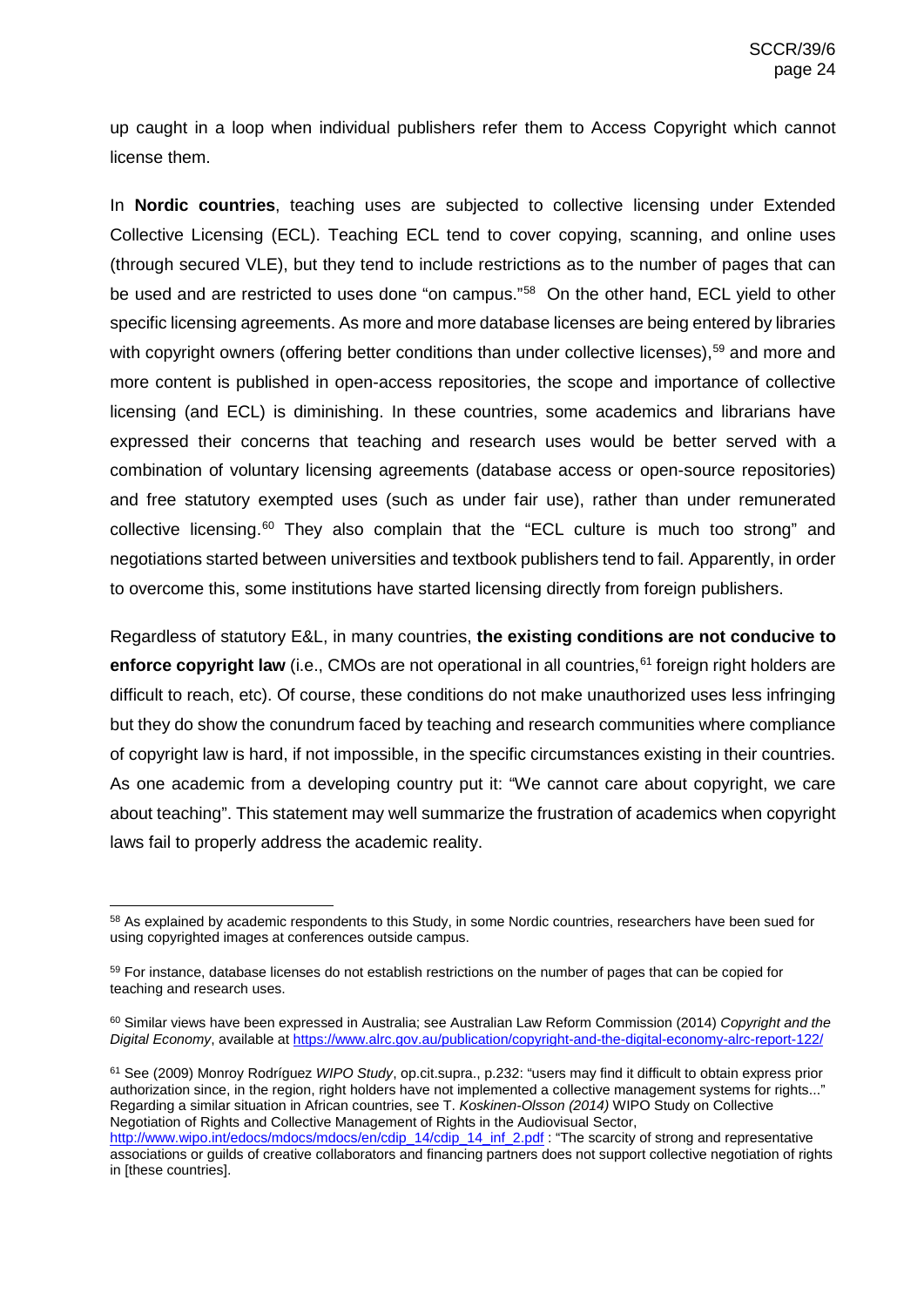In summary, the current scenario of E&L for online teaching and research is far from optimal: it generates legal uncertainty, deterring the development of online projects and weakening the quality of teaching and research online, while – at the same time – depriving authors and right holders from obtaining remuneration for the use of their works.

# <span id="page-24-0"></span>**3. LICENSING TEACHING AND RESEARCH ACTIVITIES**

Beyond the specific uses authorized by national E&L (be it for free or subject to remuneration), further teaching and research uses may be authorized either collectively, by CMOs, or directly, by copyright owners. We refer to **direct licensing**, when the copyright owner authorizes the use of the work under the conditions and remuneration agreed upon. Instead, **collective licensing** is granted by collective management organizations (CMOs) that have been entrusted by rights owners with exercising their rights on their behalf.

Traditionally, the licensing of **primary markets** has been reserved by copyright owners; while licenses for secondary uses of published works were managed -on their behalf- by CMOs, offering the advantages of a wider territorial deployment and reciprocal representation of repertoires. This picture is changing as the internet, telecommunication technologies and digital means of exploitation facilitate direct licensing also for secondary uses (such as teaching and research purposes, including Text and Data Mining).[62](#page-24-2)

In this section we will focus on what is available in the market to meet the demand of universities for their online distance education and research activities, both via collective licensing, through CMOs, and via direct licensing, by right holders themselves. Given the purpose and scope of this report we will only refer to the main practices of universities and the main challenges they face.

# <span id="page-24-1"></span>3.1. COLLECTIVE (CMO) LICENSING

Collective licensing is a system precisely designed to meet the needs of users for accessing contents, ensuring copyrights protection and guaranteeing a remuneration to right holders. However, it has been observed that **availability of collective licensing** for teaching and research activities is not uniformly developed. Licensing practices vary across different countries,

<span id="page-24-2"></span> $62$  Let us remember that collective management only applies to cases in which the owner cannot, does not have the capacity or is not interested in negotiating its rights directly with users.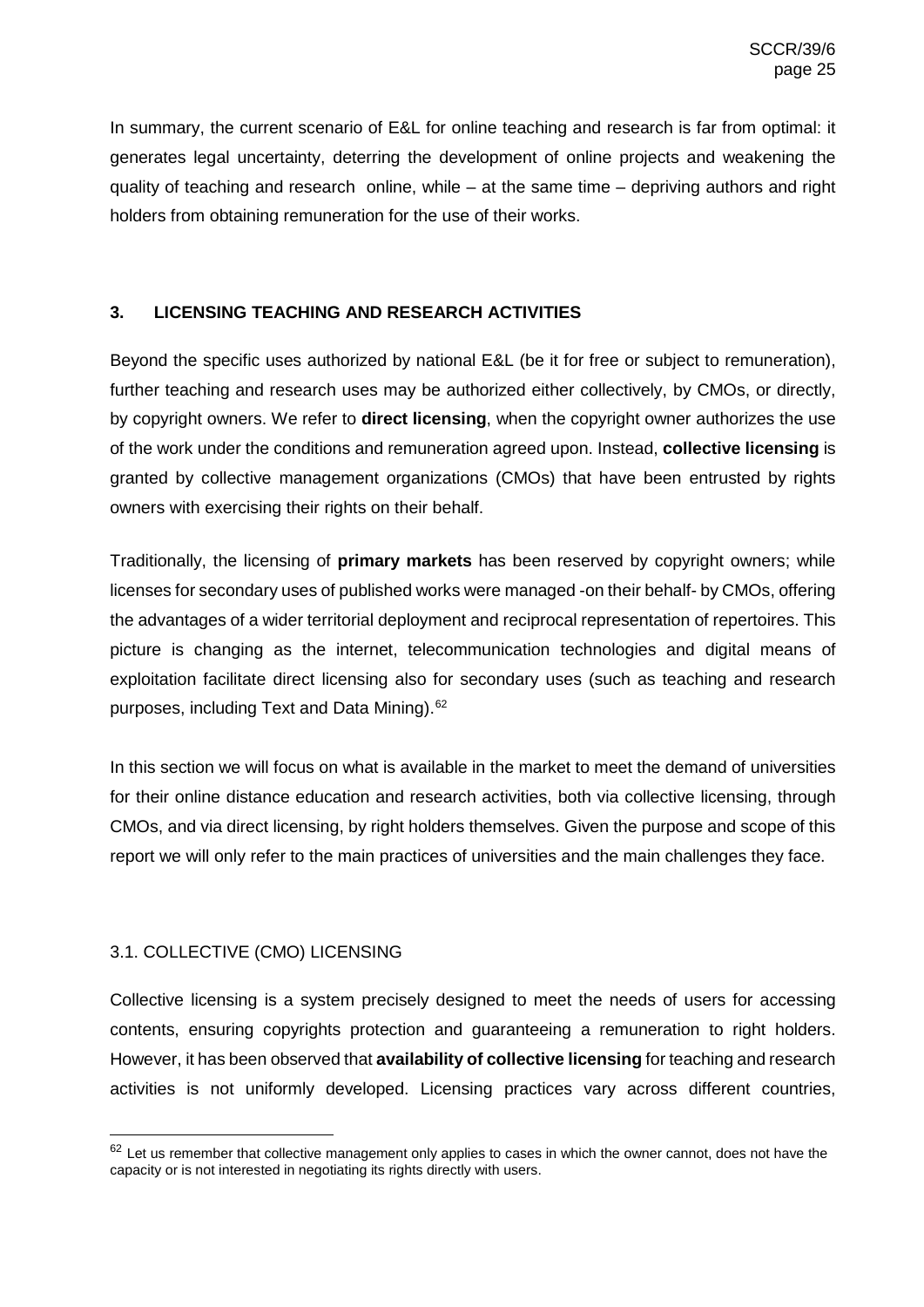depending not only on the specific copyright statutory choices done by legislators (e.g., scope of E&L for teaching and research, either for free or remunerated under statutory or compulsory licensing), but also on the specific cultural, economic and market conditions existing in each country. In some countries, there are no CMOs available to license teaching and research activities (or not for all different kind of works).

Despite collective licenses do not formally refer to them, at least, three licensing models offered by CMOs may be identified: [63](#page-25-0)

- **Voluntary** collective licensing is the most extended one.<sup>[64](#page-25-1)</sup> A CMO can only license rights that have been voluntarily entrusted to it by its members, through mandates. In addition, CMOs negotiate Bilateral Agreements with other CMO around the world so as to license their repertoires (in their respective territories), on the basis of reciprocal representation. In some countries there are some stipulations in the copyright legislation that encourages right holders to establish a CMO $65$
- **Voluntary Licensing with legislative backup** may adopt several forms. In some countries, a statutory E&L would only apply failing a license available for it; this is a very efficient manner to foster negotiations towards collective licensing, with CMOs approved by the government. In other countries, $66$  Extended Collective License (ECL) makes collective management more efficient for users: once a license has been agreed with a CMO that is representative on the sector, it will "extend" to cover members as well as non-

<span id="page-25-0"></span><sup>&</sup>lt;sup>63</sup> Notice that a different licensing system may apply to the same activities in the market, depending on the specific licensee and licensed subject-matter. For instance, public teaching institutions may benefit from an E&L subject to remuneration and, thus, obtain a legal license from the CMO, while businesses and private institutions will obtain a voluntary license from the same CMO; And a public university may obtain a legal license from a CMO to remunerate for teaching uses exempted under an E&L and a voluntary license (from the same CMO) to authorize further teaching uses, beyond those exempted by the statutory E&L.

<span id="page-25-1"></span> $64$  This is the licensing system operating in many countries around the world, i.e. USA, UK, Kenya, Colombia, Argentina, Chile, Mexico.

<span id="page-25-2"></span> $65$  This is the case for the UK, which is contained for educational purposes in s. 36 (6) CDPA, Jamaica, soon in Kenya, and a similar mechanism also exists in Zimbabwe.

<span id="page-25-3"></span> $66$  It is native to the Nordic countries; today, the ECL model has also been adopted in other countries such as Malawi, the Russian Federation and will be implemented in the UK and Jamaica soon. Also the EU has recently implemented an ECL model in its Directive 2019/790 on Copyright in the Digital Single Market.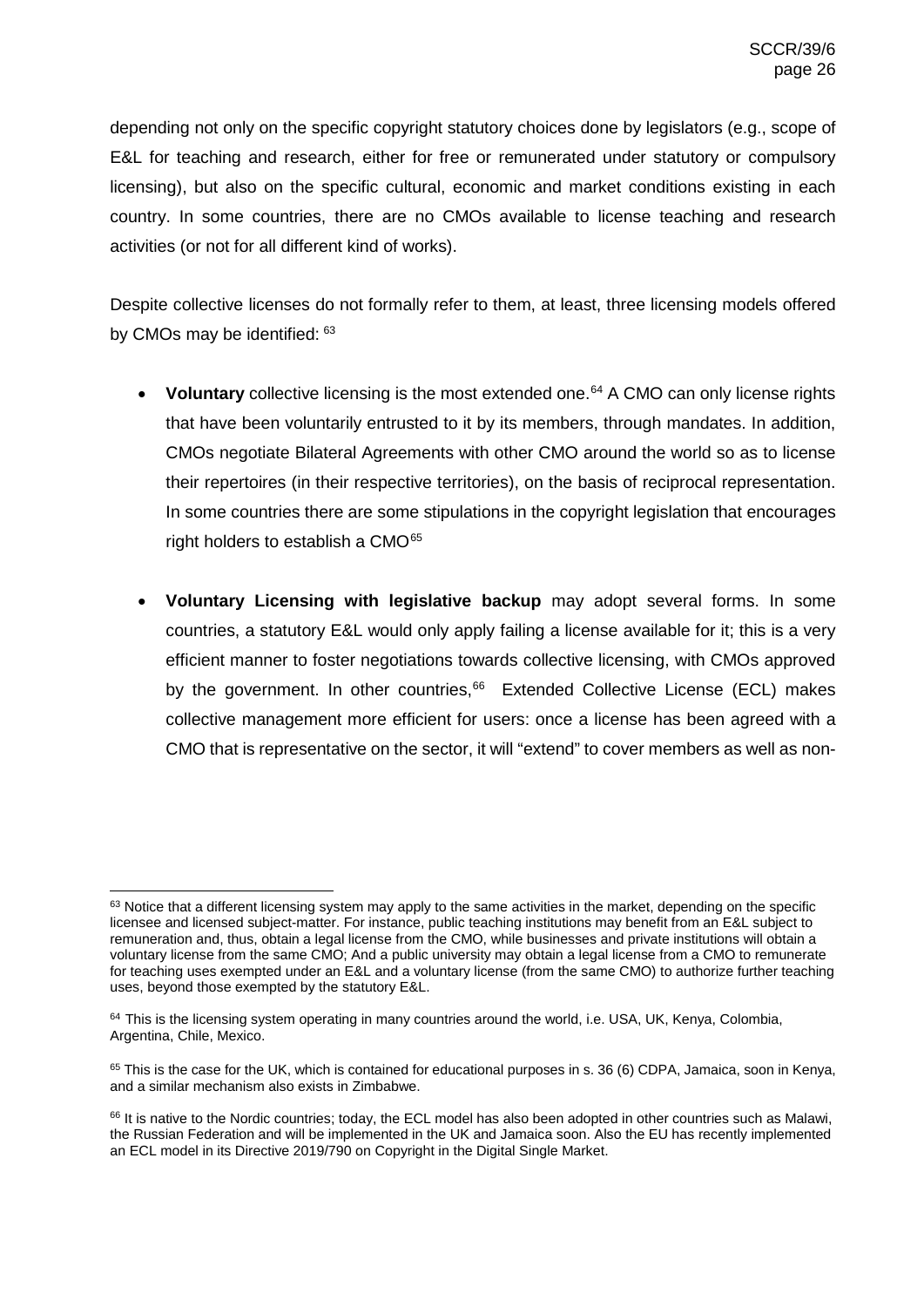members of the CMO.<sup>[67](#page-26-1)</sup> The ECL provides an integral solution for users without any risk of infringement claims from right holders not represented by the CMO.

• **Non-voluntary licensing** includes statutory and compulsory licensing. Under statutory (**legal) licenses,**[68](#page-26-2) no consent from right holders is required because the license is granted by law usually subject to the payment of a remuneration (often set by law, too). Under compulsory licensing, right holders are obliged by law to grant a license but they may negotiate its conditions (including pricing). Non-voluntary licenses often are linked to E&L that require remuneration schemes. The most visible example of non-voluntary licensing is **the private copying remuneration**, which is managed by CMOs and collected through a levy system applicable on equipment and devices (such as photocopiers, printers and scanners) or directly from operators (such as schools, colleges, universities, libraries, research institutions, etc.), or a combination of both.<sup>[69](#page-26-3)</sup>

## <span id="page-26-0"></span>a) Collective licensing for teaching and research purposes

Collective licensing for educational purposes is mostly offered by **CMOs for text and images** (i.e., written works, in books, texts, journals, printed music and images), usually known as Reproduction Rights Organizations (RROs). Off-line, analogue, teaching and research activities have been traditionally licensed by RROs; over the past decades digital and online uses have been added, after securing from right holders the corresponding mandates of digital rights and means of exploitation. RROs offer blanket licenses, on a non-exclusive basis, that cover all their repertoire (on a reciprocal representation basis). Allowed uses include: scanning from paper, make copies from digital to digital, digital to print, store copies on a local storage device or media, or repositories and databases of the institution, share copies with students and staff, post or upload content to digital copy and making them available through to a secure network, accessible just for authorized persons, such as students, researchers, teachers, staff. Quantitative restrictions apply (e.g., between 10% and 20% of a work, or a chapter, article, single story, poem,

<span id="page-26-1"></span> $67$  Licensing negotiations take place on a voluntary basis and the CMO must be representative within the sector. All right holders (members and non-members) have a right to receive remuneration (from the ECL) and, often, they can opt-out of it.

<span id="page-26-2"></span><sup>&</sup>lt;sup>68</sup> In the field of education, this applies in Australia. Netherlands and Switzerland cover other sectors.

<span id="page-26-3"></span><sup>69</sup> Belgium, Spain, and many other countries, most of them European.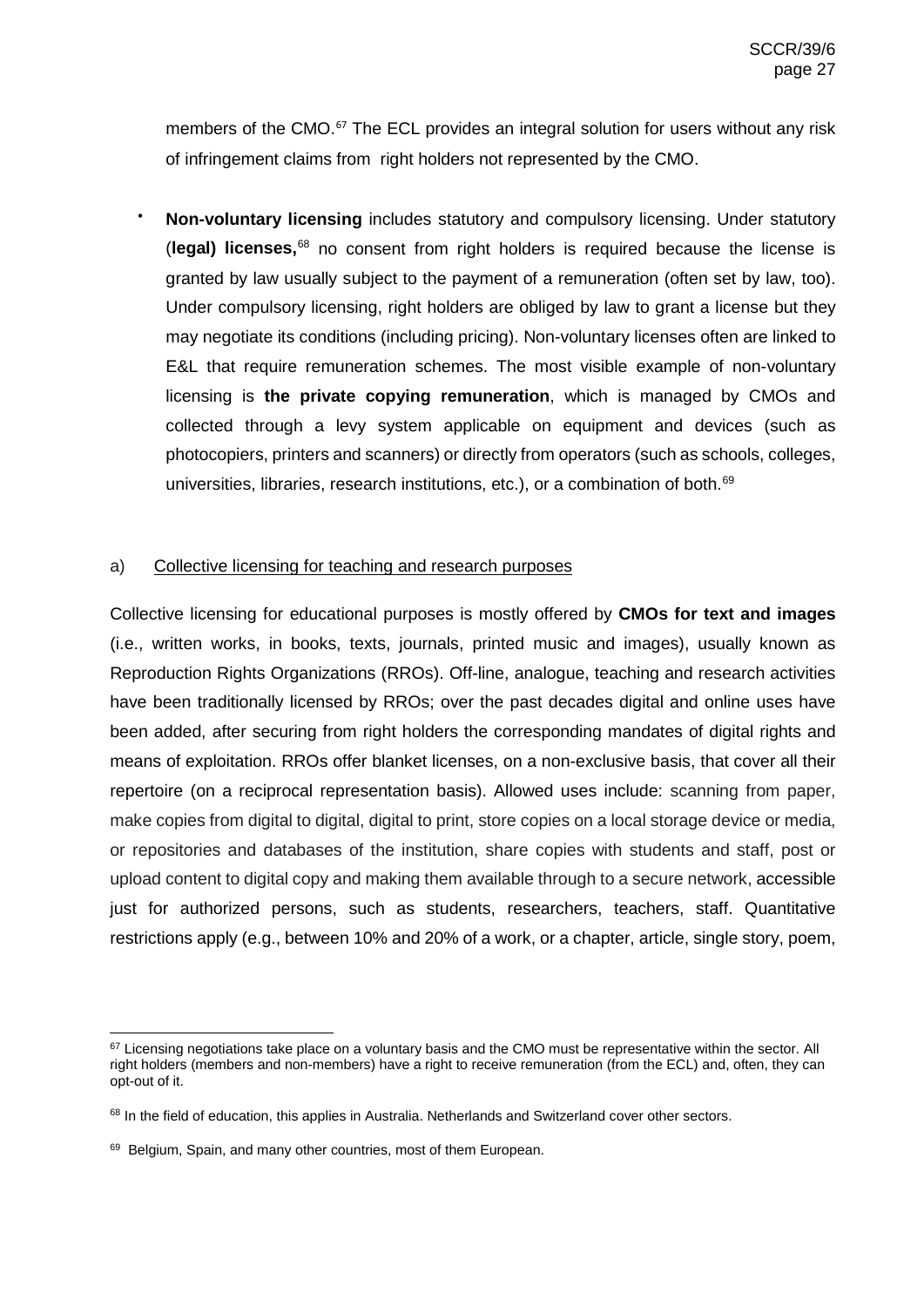essay). In some countries, RROs also offer pay-per-use licenses (to prepare course-packs and compilations, classroom handouts).

Another area of licensing that is fundamental for teaching and research activities is **Text and Data Mining.** Most academic publishers offer their own TDM licenses, individually or in consortia agreement with other publishers. The Scientific Technical and Medical -STM- licenses are well known.<sup>[70](#page-27-0)</sup>, covering TDM of subscribed content (included in a previous license) and for TDM of previously un-subscribed content<sup>71</sup>. These licenses have been boosted with the inclusion of "text" and data-mining" clauses in model agreements, allowing use of licensed content for TDM, for internal non-commercial research purposes. Licensees who are interested in using these materials for TDM projects that are commercial in nature or for other external activities or purposes, have to negotiate a separate license agreement. [72](#page-27-2) Maybe this is why collective licensing of TDM, by a CMO is rather rare. Yet, a few CMOs (such as the Finnish RRO, Kopiosto) do include TDM activities in their blanket licenses for universities and research centers.<sup>[73](#page-27-3)</sup> Another example is the Copyright Clearance Center -CCC-<sup>[74](#page-27-4)</sup> license in the USA, which is globally available. This license, which was initially designed as a corporate license, tries to address some of the problems expressed by the community of researchers when "machine reading" (mining) texts. This license allows access to the full text of scholarly articles, through a highly sophisticated and specialized search service, published in journals to which they are subscribed as well as those that are not. Searches can be done not only by references such as author name, work title, subject matter, or ISSN, but also by the content of the article itself. It offers a large content repository to conduct searches and obtain collections of articles that respond to the search criteria that can be downloaded in a uniform XML format, onto the user's server so as to mine these texts. There is, of course, a series of conditions and restrictions for the use of these downloaded collections to ensure that text mining projects comply with copyright, minimizing infringement risks; security measures control uses in accordance with authorized terms.

<sup>71</sup> an[d https://www.stm-](https://www.stm-assoc.org/2013_04_17_Readable_Summary_Sample_licence_for_Text_and_Data_Mining_of_subscribed_copyright.pdf)

<span id="page-27-0"></span> <sup>70</sup> <https://www.stm-assoc.org/copyright-legal-affairs/licensing/text-and-data-mining-stm-statement-sample-licence/>

<span id="page-27-1"></span>[assoc.org/2013\\_04\\_17\\_Readable\\_Summary\\_Sample\\_licence\\_for\\_Text\\_and\\_Data\\_Mining\\_of\\_subscribed\\_copyright.](https://www.stm-assoc.org/2013_04_17_Readable_Summary_Sample_licence_for_Text_and_Data_Mining_of_subscribed_copyright.pdf) [pdf](https://www.stm-assoc.org/2013_04_17_Readable_Summary_Sample_licence_for_Text_and_Data_Mining_of_subscribed_copyright.pdf) 

<span id="page-27-2"></span><sup>72</sup> Science Online Journals Institutional License Agreement[https://www.sciencemag.org/subscribe/institutional](https://www.sciencemag.org/subscribe/institutional-license-agreement)[license-agreement](https://www.sciencemag.org/subscribe/institutional-license-agreement)

<span id="page-27-3"></span><sup>73</sup> See: [https://www.kopiosto.fi/app/uploads/2018/11/11095521/Brochure-The-Kopiosto-copying-licence-](https://www.kopiosto.fi/app/uploads/2018/11/11095521/Brochure-The-Kopiosto-copying-licence-Universities_19.pdf)[Universities\\_19.pdf](https://www.kopiosto.fi/app/uploads/2018/11/11095521/Brochure-The-Kopiosto-copying-licence-Universities_19.pdf) 

<span id="page-27-4"></span><sup>74</sup> For instance, see<http://www.copyright.com/business/xmlformining-2/>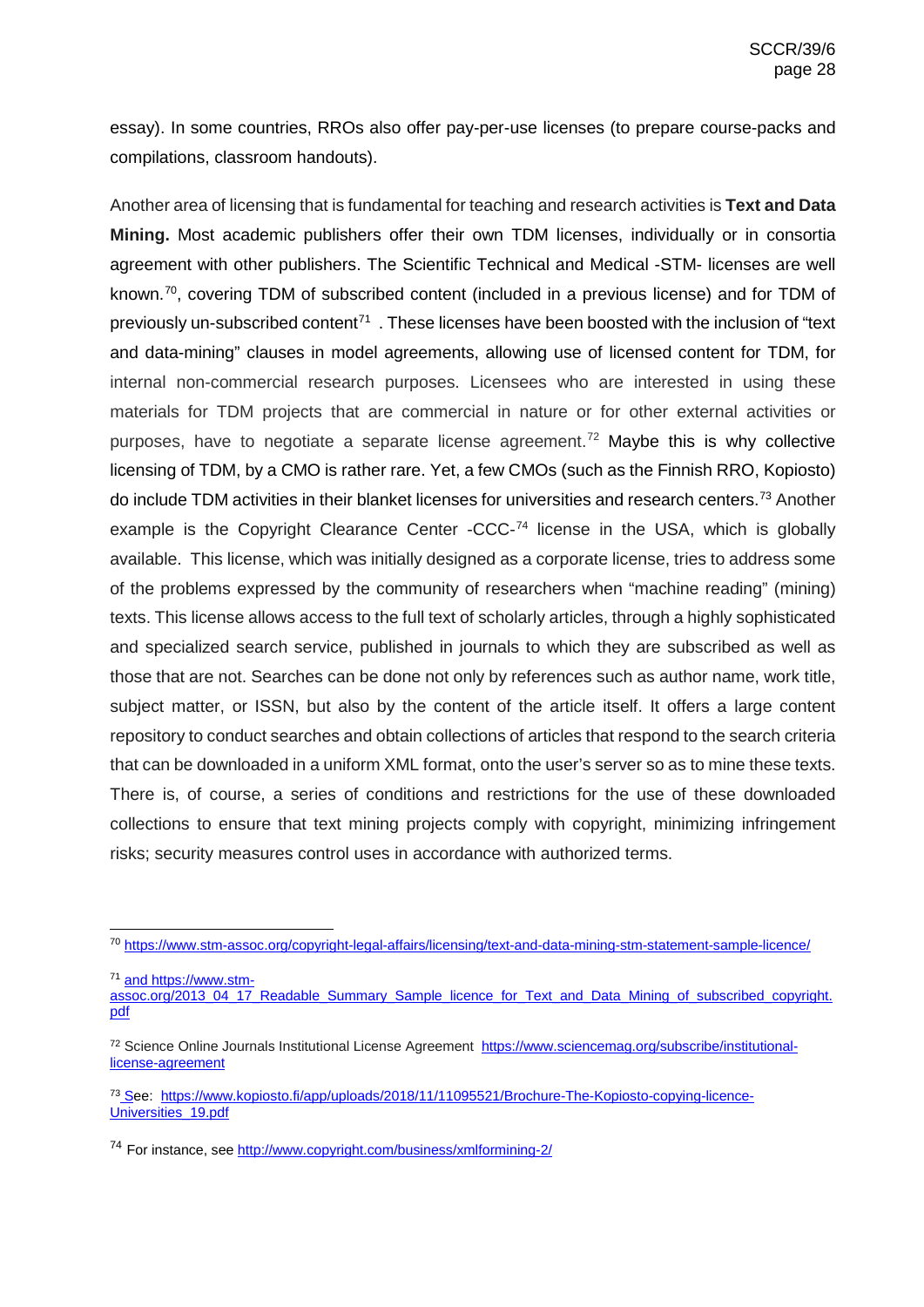**Collective licensing of music and audiovisual contents** for teaching and research purposes is far less widespread. Only a few CMOs for music and audiovisual are at this time managing licenses in the field of education. In Australia and Norway, for instance, musical content is licensed for educational uses directly by the CMOs representing music composers, publishers and phonographic producers.<sup>[75](#page-28-1)</sup> In the UK, CLA (the UK's RRO) also offers a music license on behalf of music publishers alongside its other licenses.

### <span id="page-28-0"></span>b) Availability of licensing

Availability of licenses varies greatly from one country to another due to several reasons, including: social, economic, cultural factors, sensitivity to the subject of copyright, legal framework, the existence or not of organized right holders associations, the existence of a CMO able to offer licenses for education and research purposes, mandates covering digital rights necessary to license the online activities, and the lack of users' knowledge about the role that CMOs play. In addition, changes in digital technology are evolving rapidly and significantly in new teaching and learning practices, while legal frameworks react slowly to respond to these changes. Most CMOs respond slowly to new requirements and demands for uses in online education. In summary, availability of licensing does not have a uniform response.

In developed countries, licensing for online learning and research uses, responds - in most casesto the needs and demands of teaching and research institutions. Different factors have contributed to it: a solid legal framework that encourages digital collective licensing<sup>[76](#page-28-2)</sup> (for instance, extended collective license system, voluntary licensing supported by statutes, or non-voluntary legal licenses), a constructive and transparent dialogue between CMOs and university representatives,<sup>[77](#page-28-3)</sup> the willingness of publishers and authors to be flexible and realistic about digital licensing, the willingness of CMO stakeholders to invest in technology to improve and offer

<span id="page-28-1"></span> <sup>75</sup> See Australia [http://apraamcos.com.au/music-customers/licence-types/music-in-education/;](http://apraamcos.com.au/music-customers/licence-types/music-in-education/) See Norway <https://www.tono.no/en/>an[d https://norwaco.no/en](https://norwaco.no/en) 

<span id="page-28-2"></span><sup>&</sup>lt;sup>76</sup> Japan where new legislation implemented compulsory license for universities digital uses of copyright content, including online sharing and storage of content for all type of works (text, image, audiovisual, music); in South Korea, where a similar compulsory license allows online transmission of copyright content by universities.

<span id="page-28-3"></span><sup>77</sup> Universities UK and GuildHE established a copyright working group, now called the Copyright Negotiating and Advisory Committee (CNAC), responsible for all copyright matters that have implications for the higher education sector. It is responsible for negotiating copyright licenses on behalf of the sector if they are considered to be in the best interests of the sector. This includes monitoring their implementation, and raising issues with licensing bodies about any new products or services that they may wish to initiate that are related to copyright and likely to affect the sector. See<https://www.universitiesuk.ac.uk/policy-and-analysis/Pages/copyright-working-group.aspx>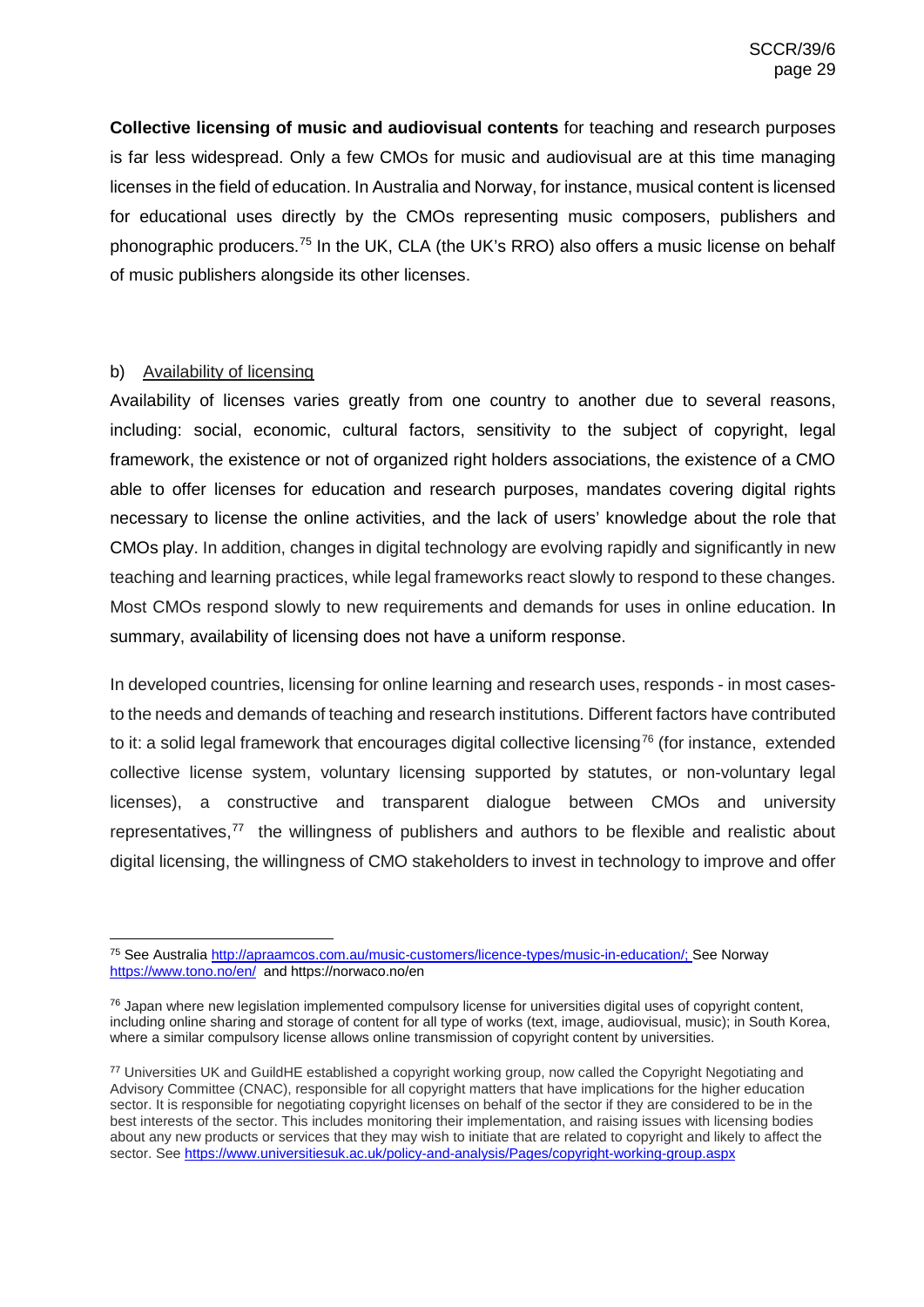new services <sup>[78](#page-29-1)</sup> and last, but not least, the bilateral agreements between CMOs to jointly license as a consortium (e.g. countries of a same speaking language) in order to offer a more solid repertoire.

In some developing countries, collective licensing of educational uses is certainly successful. But this is a rather exceptional situation. Jamaica is a good example. The RRO Jamcopy operates on a voluntary licensing system basis. Today all universities (and colleges) have a blanket education license which includes digital uses and covers distance education*.* Jamcopy is also working in a project, the CARROSA license, aiming to offer a solution for cross border matters (see more about CARROSA in chapter 5), and is searching for new licensing solutions (Extended Collective Licensing is expected to be implemented soon).

Instead, in most developing countries, the situation is quite the opposite. Presence and operation of CMOs is still very low, which means they cannot provide a solution that meets the needs of users in relation to distance education and research purposes. In some countries of Africa and LATAM<sup>79</sup>, they still rely on using physical materials. In the case of online distance learning, materials are often sourced elsewhere and only accessed by learners enrolled in their countries; local universities which offer distance learning materials, pay for licenses to use the content from a foreign institution.

### <span id="page-29-0"></span>c) Licensing challenges

In addition to the high level of uncertainty and lack of understanding of the need for a license for teaching and research uses, other reasons add extra hurdles to the process of negotiating a license. A common misunderstanding is that all academic activity is covered by E&L for educational or teaching purposes, and/or by the scope of licensing of databases subscribed to. Accordingly, the first pitfall is to understand the need and the benefits of a license in terms of being able to use a large repertoire of works from different parts of the world, from a large number of authors, with the certainty of not incurring in an infringement. Overcoming this first struggle has taken years for some CMOs.

<span id="page-29-1"></span><sup>&</sup>lt;sup>78</sup> Copibec -the RRO for Quebec- offers the possibility to have online access to over 30 000 books, picture books, illustrations, song lyrics, sheet music collections, magazines and visual artworks. This service -SAMUEL- allows to download selected excerpts and to share them in class or on the secure network of the institution <https://www.copibec.ca/en/samuel>Or in the UK, where CLA offered new services such as the Digital Content Store. With 110 Higher Education Institutions signed up, over 241,827 items of content, over 229,884 active links, an[d UK](https://cla.co.uk/news/dcs-5-million-downloads?utm_source=LinkedIn&utm_medium=Social&utm_campaign=News&utm_content=DCS%20Student%20Downloads)  [students](https://cla.co.uk/news/dcs-5-million-downloads?utm_source=LinkedIn&utm_medium=Social&utm_campaign=News&utm_content=DCS%20Student%20Downloads) download 5 million copyright-compliant documents. [https://www.cla.co.uk/digital-content-store.](https://www.cla.co.uk/digital-content-store)

<span id="page-29-2"></span> $79$  In LATAM, six countries have established an RRO, three of them offer digital licenses. In Africa, there are 15 established RROs and four of them offer digital licenses [\(https://www.ifrro.org/rro\)](https://www.ifrro.org/rro).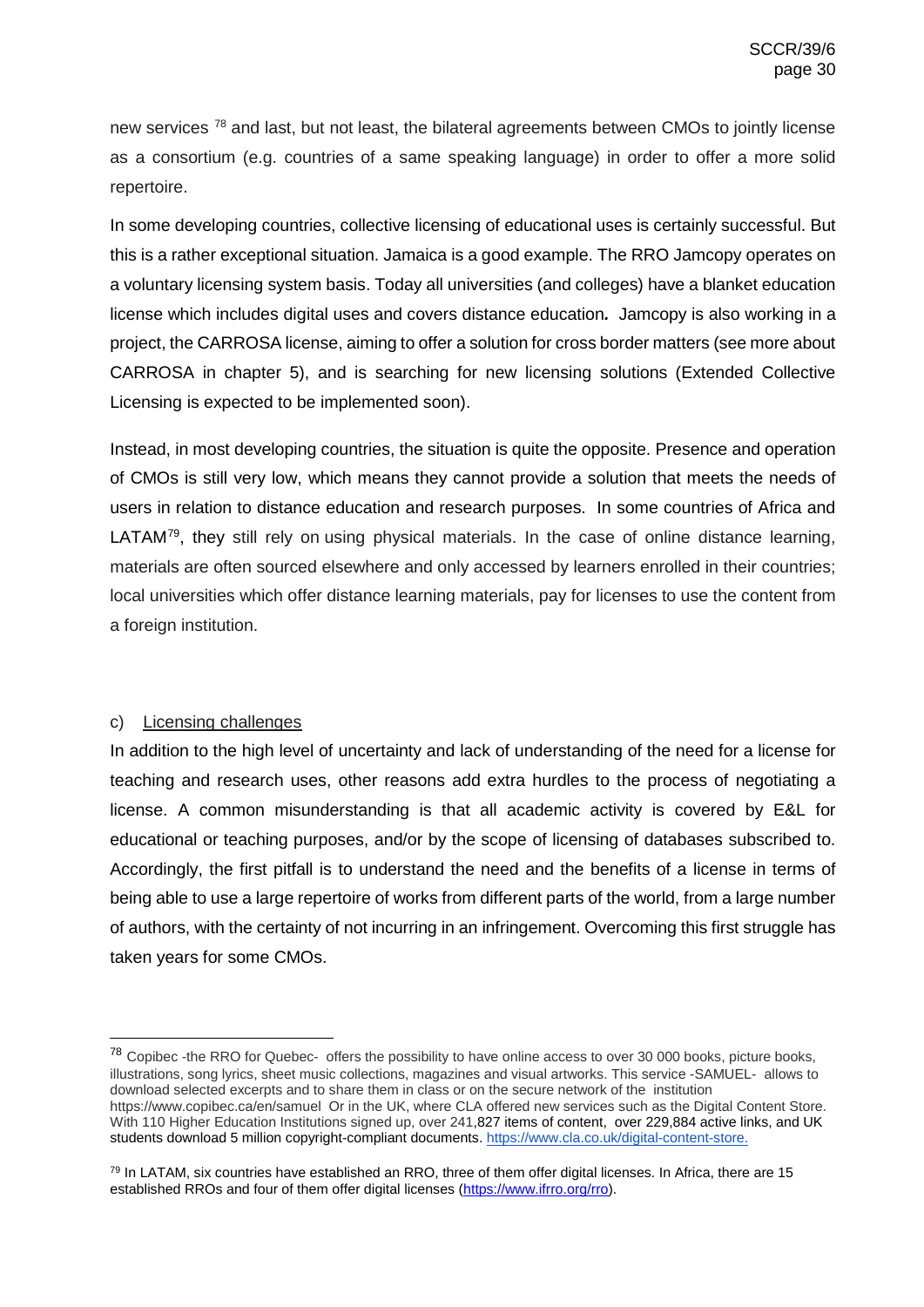Copyright owners and CMOs also identify the **lack of clarity regarding the scope and application of exceptions and limitations,** as a main hurdle. Most teaching E&L present gray areas where it is unclear whether a license is required or not. Legal uncertainty weakens their claim and chances to sell licenses for teaching and research activities. Instead, when E&L are clear and academic institutions offer guidance and awareness programs to their staff (professors, researchers and students), all parties win: academics and institutions perform their activity at ease, students have access to copyrighted contents as needed, and right holders are properly remunerated.

Negotiating the scope of the license seems to be the most confusing one for academic institutions. First, because in exchange for payment, they expect to be able to copy the entire work; and second, because licenses (and their pricing) often fail to make a clear distinction between uses that are already exempted by an applicable E&L for "teaching" or "educational" purposes, and further uses which are being authorized by it.

Another challenge, as identified by CMOs relates to the **compatibility** between collective licensing (sometimes, non-voluntary) and the scope of licenses for databases and sources of teaching and research material granted by copyright owners. Academics understand, sometimes wrongly, that their teaching and research needs are covered with the databases they (rather, their libraries) have subscribed to, as well as with the materials produced by the University's staff itself. Beyond the specific terms of database licensing, this comment identifies a more general challenge regarding the compatibility of several licenses and right holders that operate within a same "licensing market".

In some cases, individual authors and publishers are concerned about the **impact that the collective license may have on their primary markets**; because of the security systems used by universities and the risk of downstream uses as a substitute to primary markets, they choose not to grant digital rights for RRO licensing. Some RROs pointed out that closing negotiations with educational institutions, in particular, cost too much time and resources even once they have acknowledged the need to obtain a license with the RRO.

From the users' perspective, major obstacles identified by academics **when trying to obtain a license from copyright owners, CMOs or Copyright Agencies are**: identifying and locating the author or copyright owner (especially when dealing with out of commerce work or the publisher or producer is no longer in business), obtaining timely responses and excessive pricing (pricing based on "per student" rather than "per access" make prices too expensive). The fact that small publishers may not be part of major clearance centers (or CMOs) further complicates clearance of rights (they need to be contacted on an individual basis and often fail to respond).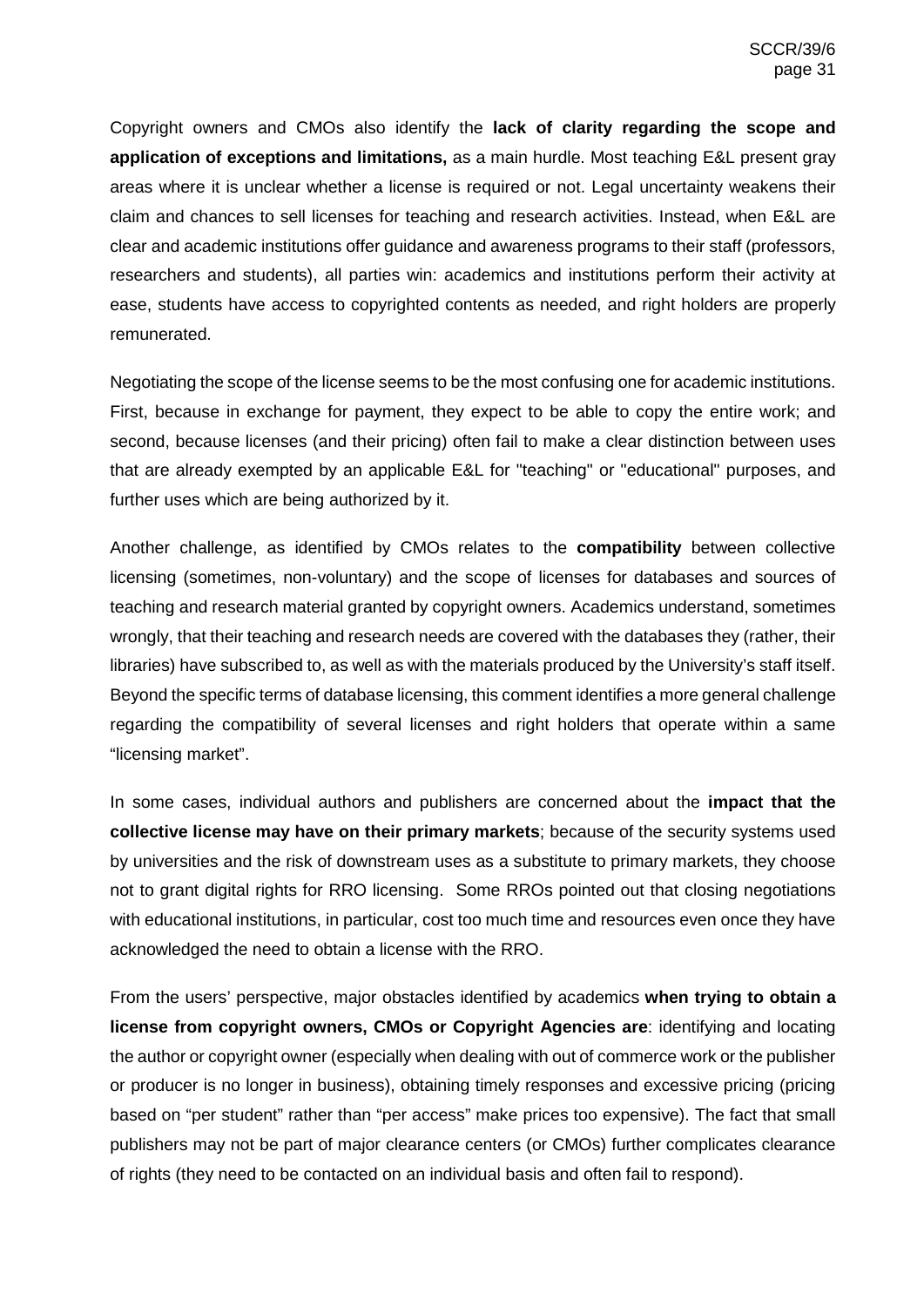**In summary**, collective licensing is called to play **an important role in the development of online education:** allowing legitimate access to works by users, assuring right holders an efficient management of their rights (and widespread dissemination of their works facilitated by digital technologies) and a fair share of the value obtained from the use of their works.

Yet, collective management will likely face **challenges,** such as regularly developing new licenses which respond to the emerging needs of online education (respecting primary markets of copyrighted works); extending licenses availability to new territories and markets, beyond textual and image works traditionally licensed, to cover other works used in digital teaching such as musical works, audiovisual works, video and audio recordings, interactive games, etc.; fostering awareness that allow users to know the existence, benefits and advantages of collective licensing, as well as the possibility of accessing a world-wide repertoire of copyright protected works without risk of infringement; additionally, making right holders aware of the value and importance of collective management of their works, in order to improve availability of licenses for online education; and lastly, working to broaden the presence and operation of collective management in different regions of the world.

**Copyright laws may do a lot to foster** the development of collective management licensing to meet the needs of online distance education and research. Examples include the "E&L failing licenses" solution implemented in the UK, Ireland and Jamaica – and that will soon be also implemented in Kenya: a statutory, non-remunerated E&L will apply for teaching purposes if no voluntary agreement is reached among parties. Other possibilities include the Extended Collective Licensing (ECL) - established in the Nordic countries, as well as in Malawi and soon in Jamaica- which enlarges the scope of a voluntary license agreed with a CMO, beyond its repertoire and associates to all works and authors of the same category, as well as compulsory (non-voluntary) licenses (*i.e.,* E&L subject to remuneration), as enacted in Japan for digital educational uses.

### <span id="page-31-0"></span>3.2. DIRECT LICENSING

Rather than through a CMO, right holders (publishers, in most of the cases) may negotiate licenses directly with individual institutions or via consortia of universities and research institutions, "consortia licenses".<sup>[80](#page-31-1)</sup> Right holders may choose to license directly to users due to a

<span id="page-31-1"></span><sup>80</sup> About 90% of larger publishers actively marketed to consortia, and about half of all publishers According to the last two ALPSP Scholarly Journals Publishing Practice reports (Cox & Cox, 2008; Inger & Gardner, 2013). In: STM Report 2018 "An overview of scientific and scholarly publishing". In Ghana, for example, the Consortium of Academic and Research Libraries (CARLIGH) with more than thirty (30) tertiary educational institutions as members, subscribe to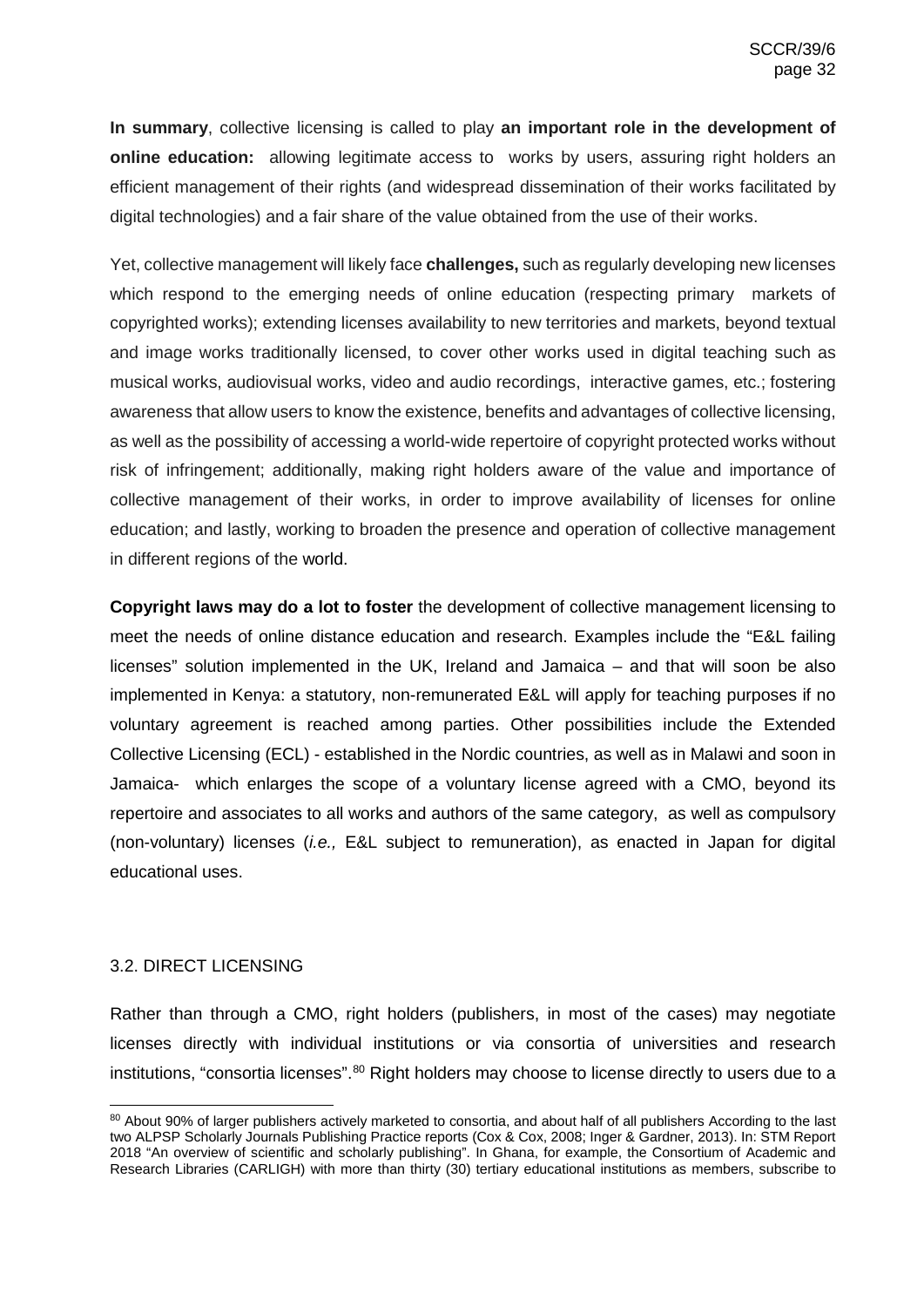concern about the impact of the use permitted under the CMO license on their primary markets, (for example, concerns about the security settings of the systems used by the university) and the risk of leaked content being used as a substitute in either primary markets or for RRO licenses that they participate in other countries. On the other hand, in order to avoid negotiating licenses' terms and conditions with a large number of publishers, libraries and universities have also grouped into consortia $81$ , which represent hundreds or thousands of libraries in different countries and regions of the world.<sup>[82](#page-32-1)</sup>

**Academic content** being licensed online is constantly increasing. It is a vast offer. Not only because of the diversity of digital resources that exist today in the market for academic licenses and their new developments, but also because of the different business models generated, different ways of using content, the number of actors involved in this market, or the various market niches.

Today, we are not only talking about the production and licensing of digital resources for online distance learning and research, which is already a complex world, but also about new developments that go beyond the sole licensing of contents, to cover a great range of services and solutions for academic institutions, that includes design of courses, support and content, offered from the large publishers own platforms<sup>[83](#page-32-2)</sup>.

In this study, we will focus on aspects that are closely related to the availability and the way in which users of digital content, i.e: universities and research institutions, effectively access to content, through licenses that negotiate directly with rights-holders, consortia of owners, or through distributors and content aggregators, all of whom sell and license content (which in turn have been previously negotiated with the corresponding owners).

online materials (covering different subject area) directly from the right holders or database service providers, without the involvement of CopyGhana (RRO of Ghana).

<span id="page-32-0"></span><sup>81</sup> Consortia centralize services, including content acquisition and negotiation with rights holders, mainly publishers. The vast majority (61-97% depending on the publisher) of publisher-library contracts, is done through consortia. In: STM Report 2018

<span id="page-32-1"></span><sup>&</sup>lt;sup>82</sup> The numbers of consortia have been growing strongly: the Ringgold Consortia Directory Online lists over 500 consortia in 126 countries, representing over 32,000 individual institutions; of these, about 350 are responsible for licensing content. The International Coalition of Library Consortia has about 200 members. The size and nature of consortia vary considerably, from national consortia to small regional ones, and include academic, medical, public, school and government libraries. In STM Report 2018, p. 20.

<span id="page-32-2"></span><sup>83</sup> For example Pearson [https://www.pearson.com/uk/educators/higher-education-educators/products-and](https://www.pearson.com/uk/educators/higher-education-educators/products-and-services/course-development.html)[services/course-development.html,](https://www.pearson.com/uk/educators/higher-education-educators/products-and-services/course-development.html) Wiley Education Services [https://edservices.wiley.com/why-partner/services-and](https://edservices.wiley.com/why-partner/services-and-solutions/)[solutions/](https://edservices.wiley.com/why-partner/services-and-solutions/) Mc Graw-Hill<https://www.mheducation.co.uk/>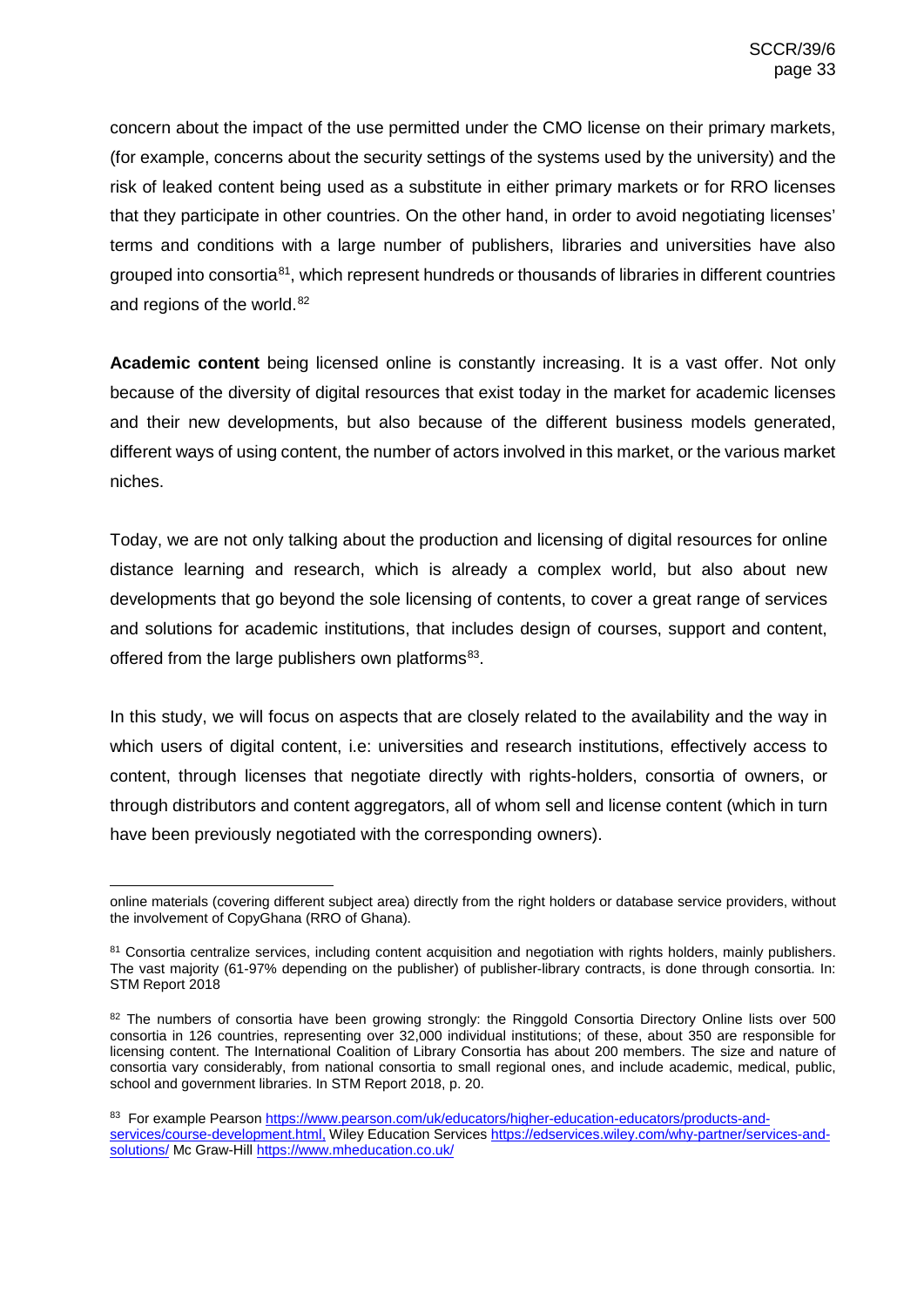As far as the **publishing industry** is concerned, products normally used for online education and research purposes are e-journals<sup>[84](#page-33-0)</sup>, e-books, and databases. In the field of publications, journals are the largest market.<sup>[85](#page-33-1)</sup> According to PRC Open Access Licensing Study: currently, all Scientific Technical and Medical (STM) journals are available online as well as the vast majority of journals in the field of arts, humanities and social sciences (AHSS).  $86$ 

The vast majority of e-journals are sold as bundles of titles, either directly to libraries, universities or through consortia (this last one being the most widely used model). $87$  In recent past years, publishers have increased the offer of content different to journals in order to include it as "bundles" in their sales, particularly ebooks (entire or chapters), <sup>[88](#page-33-4)</sup> especially monographs, anthologies, reference works, which were the first to migrate to the digital environment or "born digital". **Fragmented ebooks** allow users to edit their own books, which is ideal for the teaching and academic field. [89](#page-33-5) Or the sale of **individual articles,** [90](#page-33-6) and also article and article bundle rental, or offering the **same book in several downloadable formats:** PDF, chapters, modules, etc. Students are allowed to read educational content in open, while sales are made through print on demand (POD) or digital format.<sup>[91](#page-33-7)</sup>

<span id="page-33-4"></span>88 Historically there has been a big difference between the market figures of books and journals. However, according to experts, electronic books can gradually become more important both for libraries and for end users.

<span id="page-33-0"></span><sup>84</sup> There were about 33,100 active scholarly peer-reviewed English-language journals in 2018, collectively publishing some 3 million articles a year. CrossRef database includes over 97 million DOIs, of which 73 million refer to journal articles from a total of almost 60,000 journals. the Web of Science 'Core Collection' included about 70 million article records as of June 2018, out of a total of 150 million items across all WoS databases. Journals which published only original research articles comprise about 95% of journals. In: STM Report 2018, p.25.

<span id="page-33-1"></span><sup>85</sup> OC&C Strategy Consultants have estimated global spending on academic and scientific content by academic libraries alone at just over €7 billion. Academic libraries have traditionally been the primary source of journal revenues, estimated at 68-75% of the total. In: STM Report 2018.

<span id="page-33-2"></span><sup>86</sup> In 2008, the ALPSP released an international survey reporting on scholarly publishing practice (Cox & Cox 2008 via the STM Report) finding that 96% of STM and 87% of Arts, Humanities and Social Sciences (AHSS) journals were already accessible electronically or 'born digital'. In: PRC Open Access Licensing Study by Carlo Scollo Lavizzari and René Voljoen, 2015, p 9.

<span id="page-33-3"></span><sup>87</sup> Sales of individual journal subscriptions fell in favor of bundles, while electronic publishing was arising. Cox & Cox (2008) found that nearly all (95%) of large and most (75%) of medium publishers offered bundles of content, and 40% of small publishers. In: STM Report, 2018.

<span id="page-33-5"></span><sup>89</sup> Publishers such as McGraw Hill Education, HarperCollins, Ingram, Penguin-Random House, publish through SliceBooks Store, and also offer their users and readers the service of editing their own ebooks from fragments of the digital books offered in the store. In: *Evolución de los nuevos modelos de negocio en la era digital.* Study by DosDoce and CEDRO, 2016. [http://www.dosdoce.com/evolucion\\_nuevos\\_modelos\\_negocio\\_en\\_la\\_era\\_dgital\\_v2.pdf](http://www.dosdoce.com/evolucion_nuevos_modelos_negocio_en_la_era_dgital_v2.pdf)

<span id="page-33-6"></span><sup>90</sup> Already in 2012, it amounted to be 83% (Inger & Gardner, 2013). In: STM Report 2018.

<span id="page-33-7"></span><sup>91</sup> DosDoce and CEDRO Study, 2016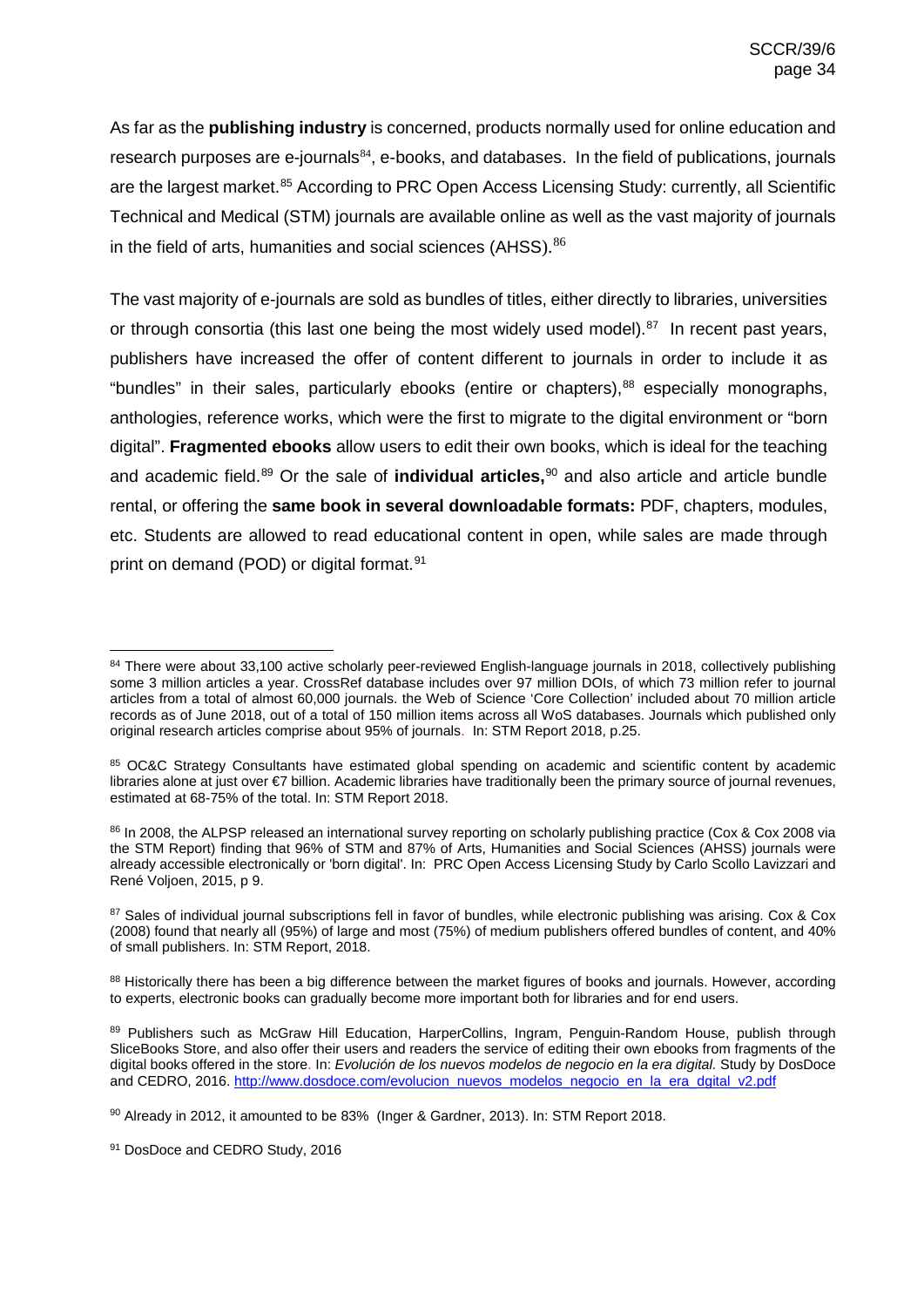The following subchapters a), b) and c) will focus on the **publishing sector**.

### <span id="page-34-0"></span>a) Direct licensing of educational and research activities

Right holders (in most of the cases publishers, acting as copyright owner or as licensor) offer and license their own products directly to institutions thus avoiding the need for a CMO to manage their rights on their behalf. To some extent, academic licensing for digital and online uses (mostly, via databases) has become a "primary market."<sup>[92](#page-34-1)</sup>. An example of this are the course and content development products offered by Wiley and Sons, Elsevier, Springer, Taylor and Francis, Pearson-from their own platforms, just to mention the largest and best-known publishers in the academic market. And of course, also the largest Universities<sup>[93](#page-34-2)</sup> sell their copyrighted contents - journals and books- through their own platforms.

Small publishers also join together in order to strengthen their catalog and services in this market, or to sell directly from their platforms to users, taking advantage of their niche market, (with the difficulties that this entails due to the lack of visibility in the academic market) as well as through aggregators and distributors platforms, which is one of the most widespread ways of content distribution. In recent years, a considerable number of digital start-ups that focus on educational content have emerged in both, developed and in developing countries. There are many examples, but we highlight Snapplify,<sup>[94](#page-34-3)</sup> as one of the main digital aggregators of the African continent. It distributes the electronic books of more than 250 publishers and integrates them into its virtual education platform. In 2014, Snapplify presented the SnappBox, a device that allows students to access electronic content through an intranet, instead of online.

Although most of the digital resources are offered as a "paid" model (accessible through purchase, subscription, rental, lending, pay-per-view or similar licensing model), academic institutions also use **Open Access** contents in their online distance education and research activities. OA is presented as a supplementary model, to commercial licensing solutions; teachers and researchers may use contents available in OA formats for their educational and research uses, in addition to contents commercially licensed to their institutions. However, the impact of OA is

<span id="page-34-1"></span><sup>92</sup> A 2013 Association of Learned & Professional Society Publishers -ALPSP- report suggests that the market had reached near saturation in terms of online availability, with the large majority of publishers having over 90% of their content available online. In: STM Report 2018 "An overview of scientific and scholarly publishing", p. 28

<span id="page-34-2"></span><sup>93</sup> Cambridge.org/es/academic/subjects/arts-theatre-culture/titles/?options[]=Textbooks: [https://global.oup.com/academic/product/productivity-and-the-bonus-culture-9780198836117?lang=en&cc=es:](https://global.oup.com/academic/product/productivity-and-the-bonus-culture-9780198836117?lang=en&cc=es) <https://yalebooks.yale.edu/>

<span id="page-34-3"></span><sup>94</sup> Se[e https://www.snapplify.com/](https://www.snapplify.com/)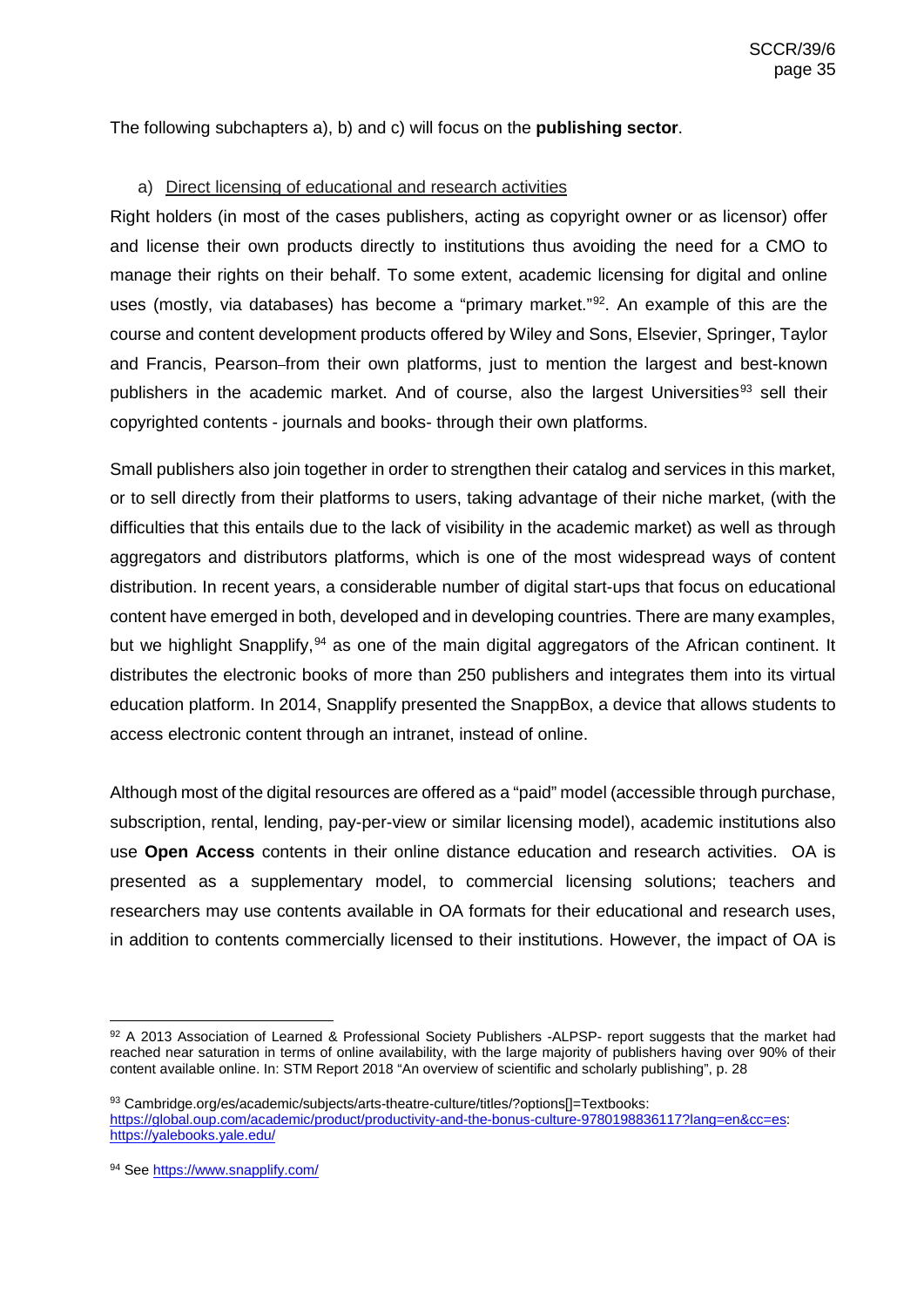fundamental on specific projects and contexts, such as OER and MOOCs, that will be examined in chapter 4 of this report.

**Open Access repositories** tend to authorize academic uses (educational and research activities), for free. The most commonly used licenses in Open Access are the *Creative Commons* licenses which always allow use, reuse and distribution for any non-commercial purposes - for free, forever and worldwide – as long as the name of the author and source are mentioned. Some CC licenses go beyond this "nuclear" scope of permitted uses and also authorize commercial uses; A few require subsequent works to be subject to the same CC license (the "copyleft" requirement). There are other licenses used in OA platforms, such as those launched by STM publishers, (as complementary to the CC licenses), as well as "taylor-made" licenses, or a combination of all of the above.

Depending on the specific terms and conditions of his assignment of rights to the publisher, <sup>[95](#page-35-1)</sup> if an author takes the option to publish in Open Access, he may do so himself or through the publisher (i.e., by granting the publisher an exclusive license to publish his work under a *Creative Commons* license).

In fact, the same content or digital resource could be licensed by its right-holders through open access licenses and also by "commercial" licenses, for example, by offering e-books through an Open Access license and printed books under a commercial license, or some specialized contents through OA license and others through commercial licensee.

### b) Licensing terms

<span id="page-35-0"></span>Of course, each publisher has its own license model, as well as several organizations, including publishing organizations, libraries and consortia have developed model (standard) licenses, which simplify transactions and generally represent the "best practice" after negotiation between interested parties. We highlight the database subscription license model recommended by the consortia to its members for being the most widely used in different countries and regions of the world. [96](#page-35-2)

<span id="page-35-1"></span><sup>95</sup> In general terms, authors transfer their rights to the publisher -but usually maintaining some of their rights- or grant an exclusive license to the publisher (this last option offers great security regarding the specific rights and uses included).

<span id="page-35-2"></span><sup>96</sup> https://support.ringgold.com/cdo-useful-info/). Licenses included academic libraries, academic consortia, corporate library, public library, ebooks and 30/60-day free trials[. http://www.licensingmodels.org](http://www.licensingmodels.org/)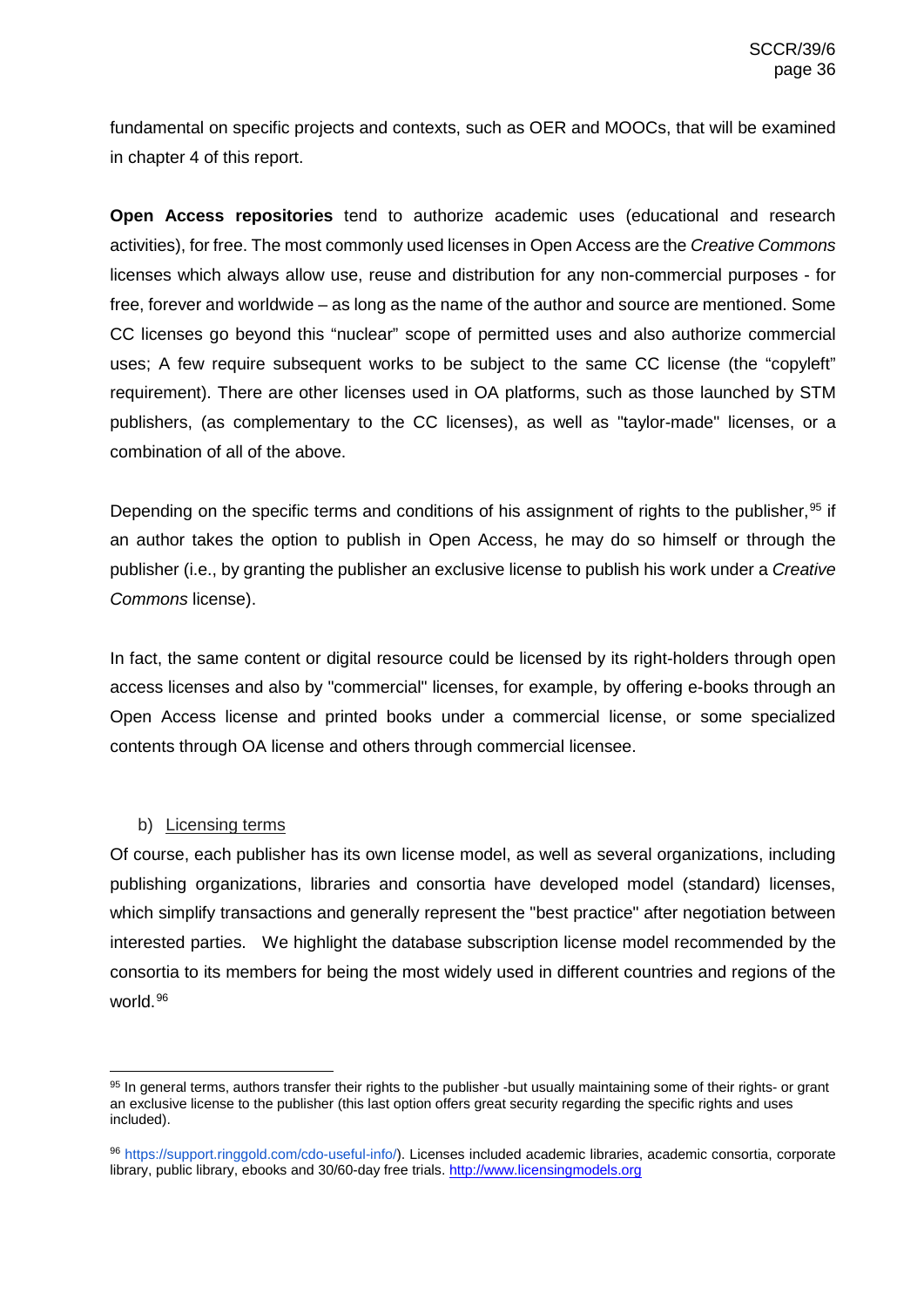The following are some of the clauses that could generate some conflict with the users' access to licensed content, which is our focus in this study:

- A **non-exclusive and non-transferable** license that is granted, throughout the world, to give authorized users access to the licensed materials via a Secure Network. There are also cases of licenses that cover just selected countries. This could be a restriction to access for learners enrolled in an e-learning course, but located abroad.
- **Authorized users:** refers to current members of the faculty and other staff of the Licensee (whether on a permanent, temporary, contract or visiting basis) and individuals who are currently studying at the institution, who are permitted to access via Secure Network. Today, what is preferred is unlimited concurrence licenses, although this may affect the rate.
- **Licensed Materials** usually described in annexes, may be agreed by the parties from time to time. Including auxiliary or supplementary materials, including podcasts, datasets, blogs, images, music, games, tests and questionnaires. The publisher often reserves the right to remove some titles from the licensed catalog, which may cause problems for the institution when trying to access a teaching material that is no longer available under the license.
- **Rights and uses allowed include:** Acts of reproduction, making available and distribution are included and uses detailed as follows**:** • to load and access on the Secure Network, reading/viewing in streaming contents, single printed or electronic copies of single articles at the request of any authorized user, • display, download or print for internal use or for training, search, view, retrieve and display print a copy or download and save individual articles for personal use, • use individual parts of the Licensed Materials within Learning Objects for the Licensee's teaching, learning or training purposes, • use Text Mining technologies to derive information from the Licensed Materials, • distribute a copy of individual articles in print or electronic form to other Authorized Users or to other individual scholars collaborating with Authorized Users but only for the purposes of research and private study, • download a copy of individual articles and share the same with Authorized Users or other individual scholars collaborating in a specific research project with such Authorized Users provided that it is held and accessibly within a closed network that is not accessible to any person not directly involved in such collaboration and provided that it is deleted from such network immediately upon completion of the collaboration.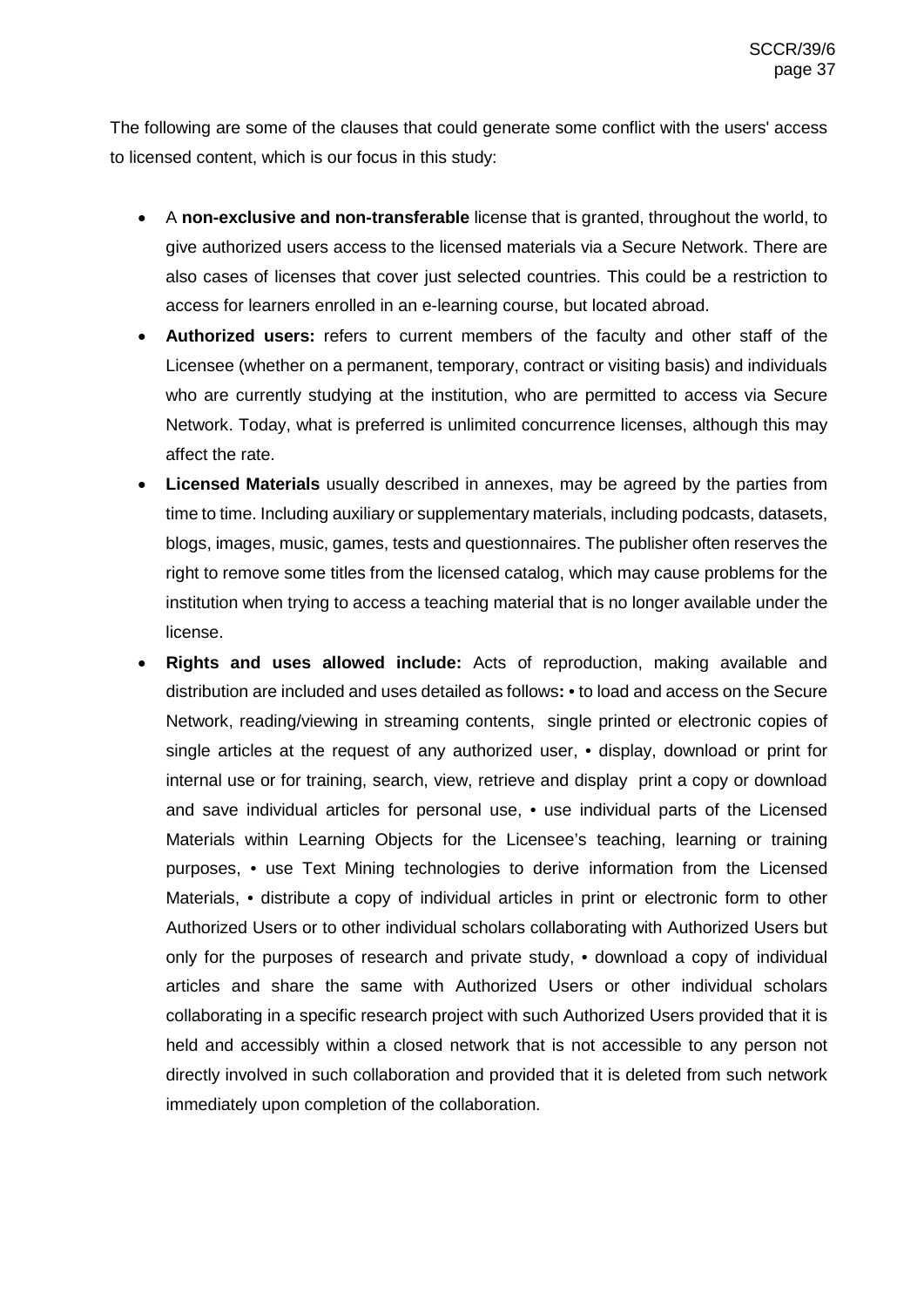The license also includes the possibility of assembling print course packs and electronic reserve collections of fragments of the licensed content and using it in Virtual Learning Environment (VLE) in the course of instruction, but not for commercial use (each item must mention the source, title and author of the extract, title and author of the work, and publisher).<sup>[97](#page-37-0)</sup> It is a sensitive issue for rights holders and not all of them agree to allow collections of fragments of their works.

This wide range of rights and uses included, certainly allows the development of online distance education activities, in VLE, face to face, and all forms of e-learning and researching (including TDM). Users are also allowed to access online content through any device, including of course mobile devices, (as tablets and smartphones). Important point, given that in some developing countries, student access is mostly through smartphones.

The uses and rights included in license agreements are some of the issues that hold the most lack of understanding in the negotiations and therefore the misinterpretations of what is allowed and what is not. Consortia or even right holders themselves have teams dedicated to training about this. Institutions also have to train educators and students about the uses allowed and not allowed, bearing in mind that any copyright infringement would terminate the agreement of license. Also related to this point, licenses embedded in machine readable formats – as CC and software licenses – might be a solution. Machine readable embedded licenses offer the advantage of clarity and briefness.<sup>[98](#page-37-1)</sup>

Most of commercial licenses include DRMs to guarantee compliance of terms and conditions established for allowed uses, authorized persons, territories from where access is permitted. An Open Access license generally does not allow the distribution of content with DRM, as it restricts some uses and this would be contrary to what it intends. DRMs may restrict uses of licensed materials by learners and teachers which are permitted under applicable E&L.

<span id="page-37-0"></span><sup>97</sup> Make difference between course packs, as a collection or compilation of printed materials (e.g. book chapters, journal articles) for use by students in a class (face to face), and electronic reserve, electronic copies of materials (e.g. book chapters, journal articles) made and stored on the Secure Network by the Licensee for use by students in connection with specific courses of instruction offered by the Licensee to its students.

<span id="page-37-1"></span><sup>98</sup> Example of **a** *Creative Commons Attribution License (CC BY) machine readable embedded license: This* article is available under the terms of the [Creative Commons Attribution License \(CC BY\).](http://creativecommons.org/licenses/by/4.0/) You may copy and distribute the article, create extracts, abstracts and new works from the article, alter and revise the article, text or data mine the article and otherwise reuse the article commercially (including reuse and/or resale of the article) without permission from Elsevier. You must give appropriate credit to the original work, together with a link to the formal publication through the relevant DOI and a link to the Creative Commons user license above. You must indicate if any changes are made but not in any way that suggests the licensor endorses you or your use of the work.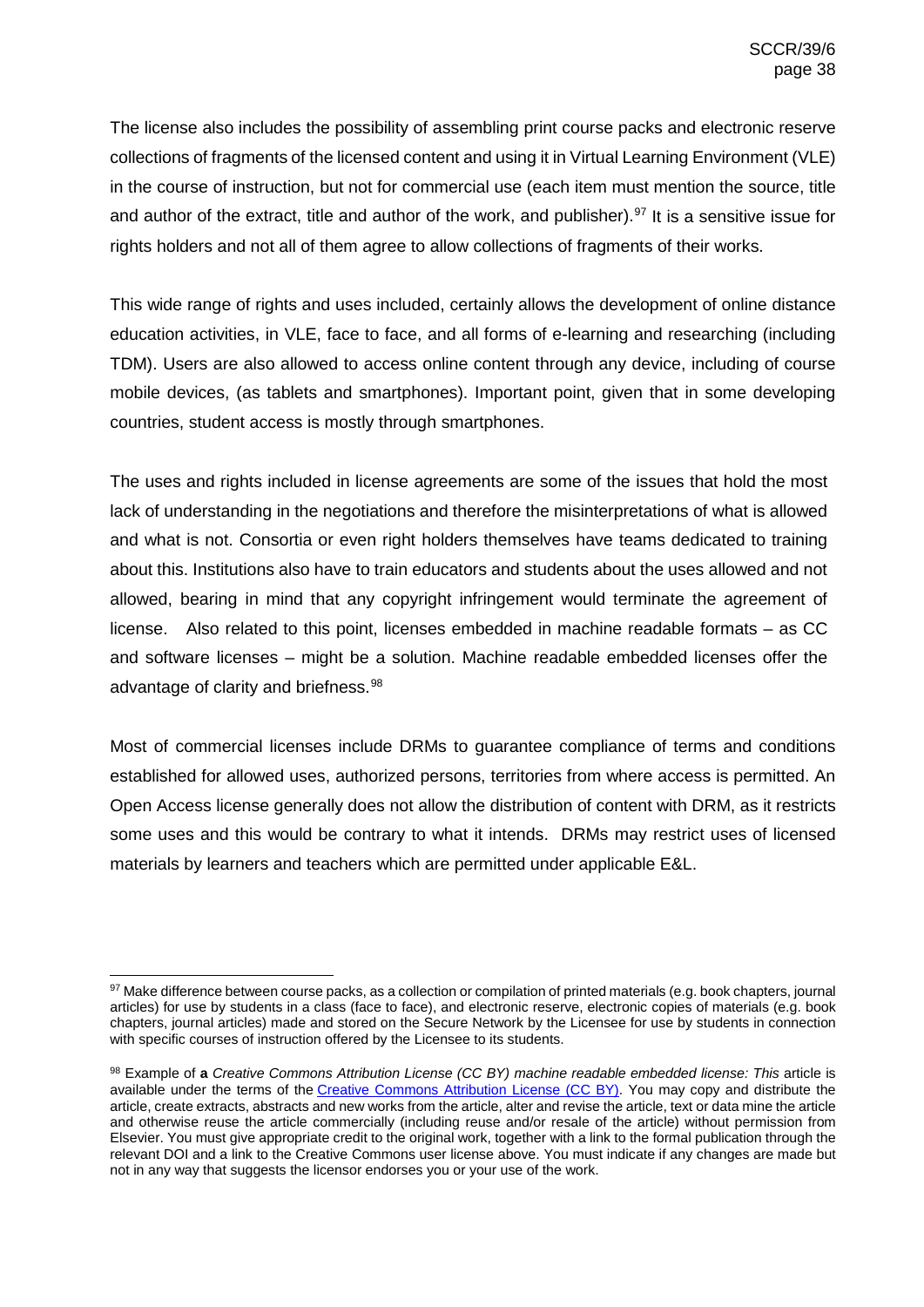### <span id="page-38-0"></span>c) Licensing challenges

In terms of availability of quality content by rights holders, it seems that we can affirm that the level is high and even tends to the saturation of the market, but we cannot say the same about access for users. **Most of the reasons are related to the high cost of journals subscriptions, the high prices charged for individual articles and the reduction of the budgets of the institutions.** For these reasons, behind others, the "bundle" model of content is being reassessed by some academic libraries and universities that prefer to have less volume, paying more for individual content surely, but ensuring quality and effective use. It is observed an urgency to privilege content based on its effective use and its relevance, over amounts of collections that may end up not being used due to their lack of value.

One key issue at the moment is to prioritize the selection of content. The business of buying large amounts of academic content (bundles) that still leads the market<sup>99</sup>, has been questioned in past years. Prior to investing large budgets in the purchase of content bundles, the idea of prioritizing quality returning to title by title, is being considered. These large purchases that involve large budgets, particularly in developing countries, do not have their balance in the effective use of such materials, especially with e-learning. This seems to be a pattern in various developing countries<sup>100</sup>.

Conditions for the use of available digital resources must be clear and transparent to the user from the beginning, for example, if the license establishes a time limit for the contents to be accessible, or if some contents may be removed from it, the user must be expressly warned (and with enough time to find alternative resources). Otherwise access to resources, and academic activities, are put at risk.<sup>[101](#page-38-3)</sup>

Language is also a fundamental element to explain why specific licensing practices and availability of licenses vary from one country to another.

<span id="page-38-1"></span><sup>99</sup> A 2012 survey conducted by the Association of Research Libraries reported that more than 90% of libraries bought "content packages" from major publishers. (Strieb and Blixrud, 2013). In: STM Report 2018 "An overview of scientific and scholarly publishing", p 19

<span id="page-38-2"></span><sup>100</sup> [https://www.semana.com/educacion/articulo/bases-de-datos-universitarias-presupuesto-para-investigacion-en](https://www.semana.com/educacion/articulo/bases-de-datos-universitarias-presupuesto-para-investigacion-en-colombia/524572)[colombia/524572](https://www.semana.com/educacion/articulo/bases-de-datos-universitarias-presupuesto-para-investigacion-en-colombia/524572)

<span id="page-38-3"></span><sup>101</sup> De la distribución de libros electrónicos y los nuevos escenarios de compra y uso a nivel institucional. Pau Torres y Edgar Forero, Hipertexto Study, 2019.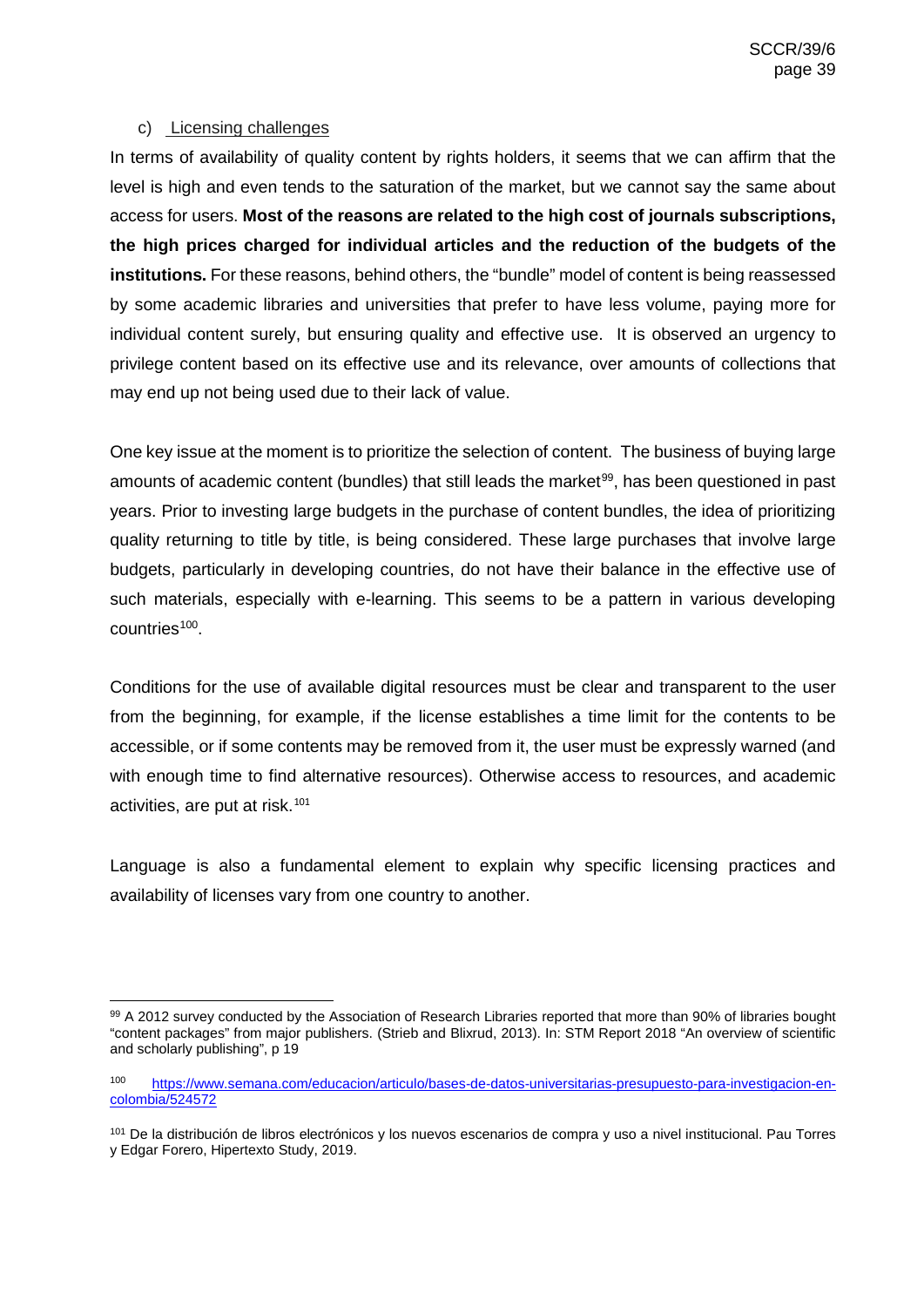Nowadays, the user, finds numerous digital resources available in the market, thus, it faces a fragmented panorama in terms of tools to manage and license types of each provider (which usually have particular scope and limitations in legal terms). For example, some digital resources allow unlimited access of users to a title, while other resources have a user license that restricts access to a single user per title and a part of the community of these users can be excluded<sup>102</sup>.

Even though most licenses cover all territories, copyright principles allow right holders to grant online use licenses of materials in specific territories or around the world. Accordingly, right holders or licensors can block the use in a territory not authorized by the license (geoblocking), as a result of which, students physically located in that territory would be out of access to the content, even if they are enrolled in the e-learning course.

In some cases, there are misunderstandings about the rights available to users. That is why uses and rights allowed by the license, are issues extremely important to be defined so clearly since the initial assignment or license agreement between author and publisher, to further be sure about acts users really can do or not with licensed materials.

Not all publishers in the world and in different countries are able to offer their content from their own platforms, as do the large STM publishers in the world, therefore, there is a great part of this content that is left out of the direct licensing market. It is very difficult for a small publisher to reach these international markets. In some cases, large national budgets are usually aimed at acquiring large databases and not national repositories. **Academic institutions also intend to access multiple and varied types of content, not only those offered by large publishers.**

# d) Other content available

<span id="page-39-0"></span>In addition to published contents, **licenses for music and audiovisual** contents are increasingly available in the e-learning market. An example of this, is the MediaPlus<sup>[103](#page-39-2)</sup> portal, a service delivered to the UK HE and FE community in association with Jisc, with more than 100,000 videos, images and sound recordings. Users can purchase these contents directly from the platform.

<span id="page-39-1"></span> <sup>102</sup> Hipertexto Study, 2019.

<span id="page-39-2"></span><sup>103.</sup>See <https://search.alexanderstreet.com/mpls>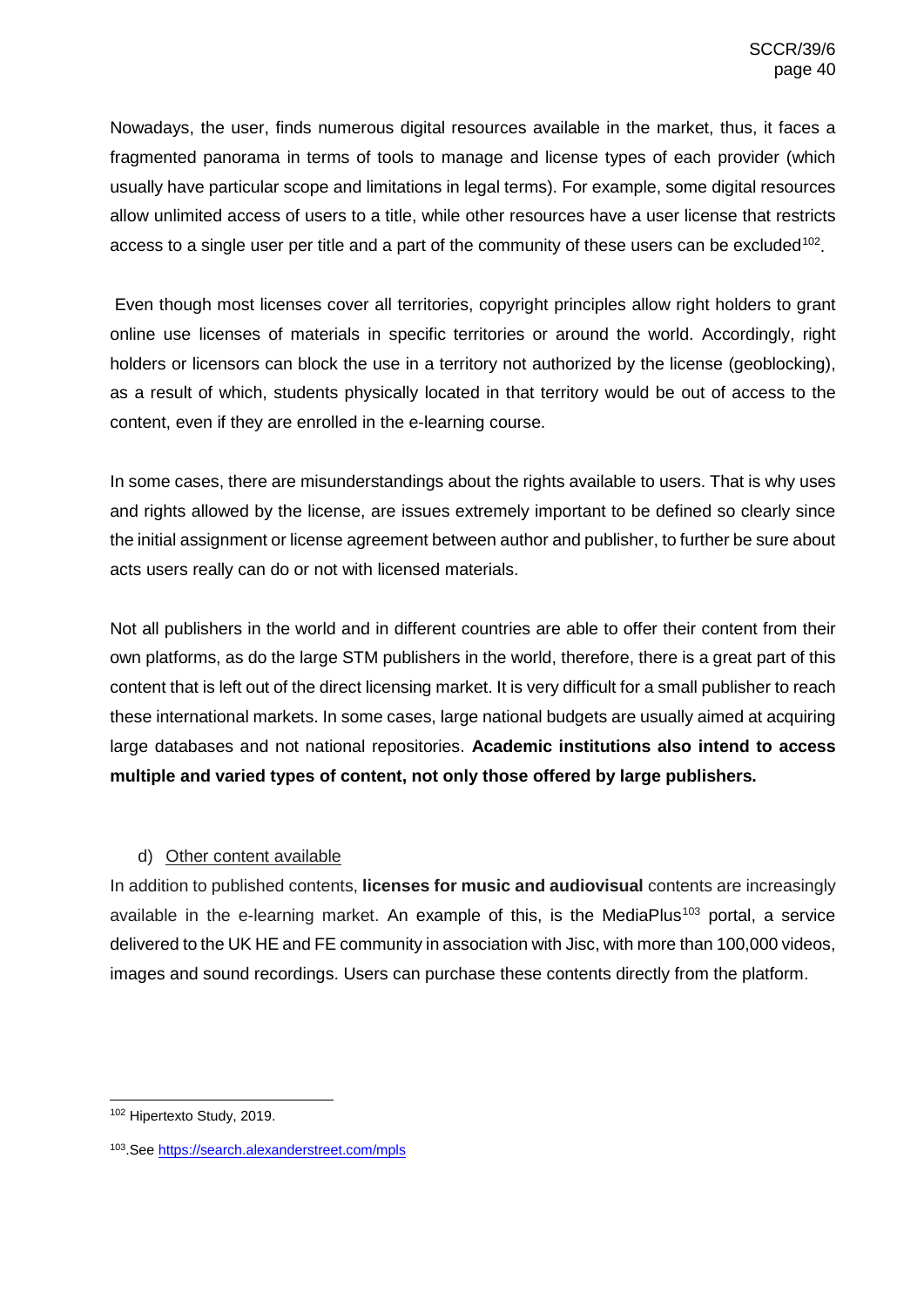Another example is the Umbrella License of MPLC,<sup>[104](#page-40-1)</sup> that gives legal access to public exhibition of audiovisual content from more than 900 right holders (or more, it depends on the territory). It is granted for each territory, in this way the specificities and conditions for each territory are detailed in accordance with the national copyright legislation of each country. [105](#page-40-2) It is offered for different types of business and activities. Licensees may use all the repertoire without having to report uses. Institutions pay an annual fee, depending of the number of final users accessing the repertoire included in the license. The MPLC license is available in different countries and regions of the world. It is generally seen as too expensive for academic institutions.

Instead, other audiovisual operators (namely Netflix and Amazon) refuse to license their productions for use in teaching and research purposes. In some instances, academic institutions turn to streaming services (such as CANOPY) or to video licenses available (in some countries) from public institutions (National Film Archives and National Broadcasting Corporations). More often, universities simply prefer to license audiovisual works on an individual basis – to avoid collective licensing prices they find excessive.

Licensing markets for audiovisual and music digital resources for online education activities are still incipient. As far as collective licensing, where the CMOs of the audiovisual and music sectors, do not yet consider the online educational activity, as a market to cover. Similarly, direct licensing of this type of content specifically for academic markets, such as the MediaPlus and MPLC examples, is beginning to be developed.

# <span id="page-40-0"></span>**4. OER AND MOOCS: A SPECIAL SCENARIO**

**Open Educational Resources<sup>[106](#page-40-3)</sup> and MOOCs<sup>107</sup> are being widely developed by universities** as well as teaching and research institutions, and offered online, to a global audience, usually for

<span id="page-40-1"></span><sup>&</sup>lt;sup>104</sup> See<https://www.mplc.org/> which is available in different countries.

<span id="page-40-2"></span><sup>&</sup>lt;sup>105</sup> For instance, the Umbrella License for Schools in Ireland that includes this advertisement related to a specific limitation in their Copyright Act: …some educational screenings are exempt. This exemption is narrowly defined and applies only for educational use where the content is shown in the classroom, as part of the curriculum course or study programme. All other school showings require a separate licence.

<span id="page-40-3"></span><sup>&</sup>lt;sup>106</sup> The Open Educational Resources (OER) movement aims at providing high-quality digitized educational materials, tools, and implementation resources offered freely and openly for anyone with access to the Internet (see <http://www.hewlett.org/oer> ) The Open Education *Consortium* assembles more than 200 universities worldwide promoting universal access to knowledge on a nonprofit basis<https://www.oeconsortium.org/>

<span id="page-40-4"></span><sup>107</sup> MOOCs figures are impressive (see [https://www.class-central.com/report/mooc-stats-2018/\)](https://www.class-central.com/report/mooc-stats-2018/): in 2018, 2500 new courses, 20 million new learners signed up for at least one MOOC.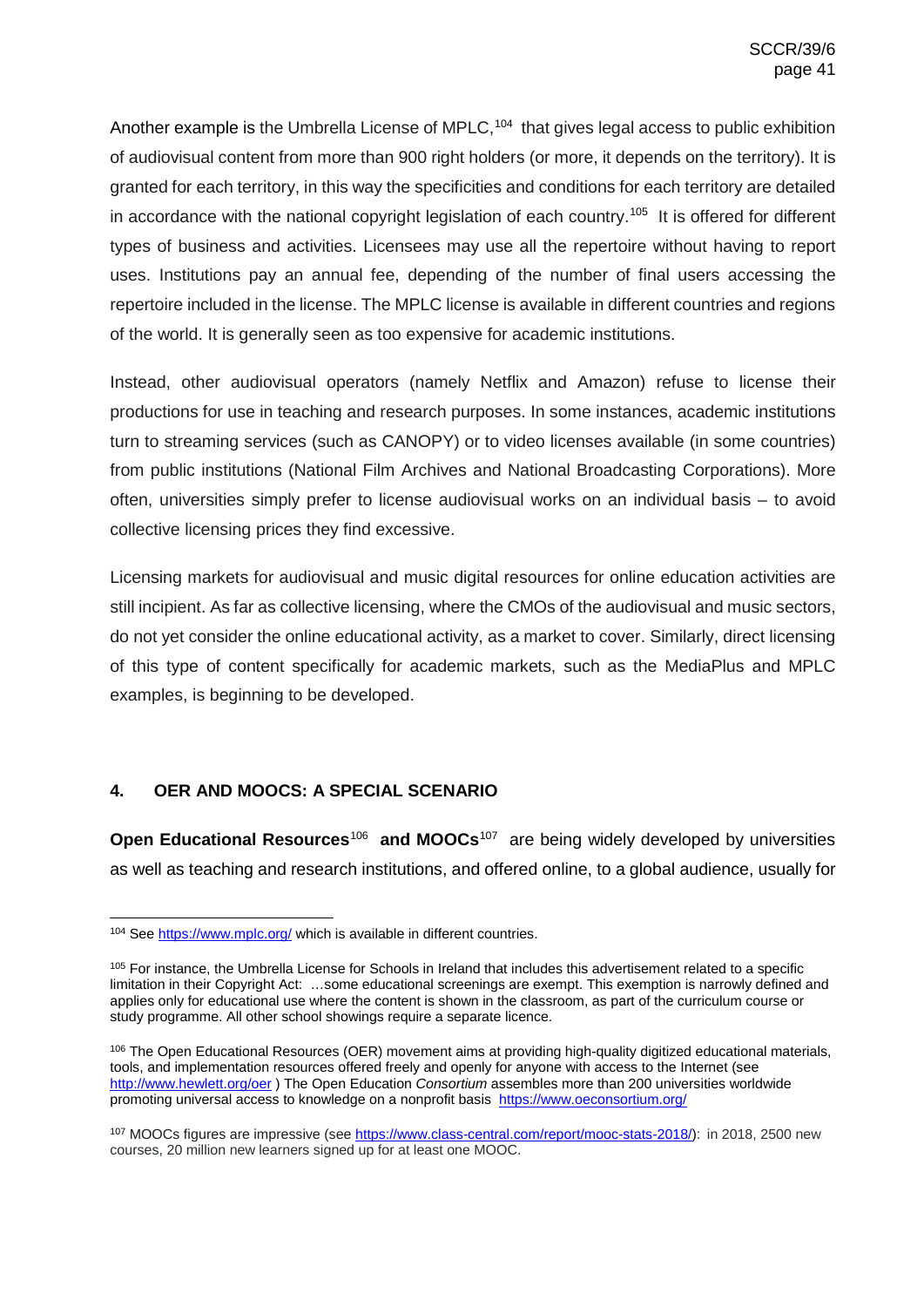free.[108](#page-41-0) OER and MOOCs are not aimed at granting any university degree or academic credits; at most, students may be granted a certificate for participation in or completion of MOOC courses.

**For copyright purposes, OER and MOOCs present a completely different scenario** from teaching and research activities examined above.

Firstly, because OER and MOOCs are heavily based on materials which **are** *ex novo* **created by academics** (teachers, professors and researchers) and, as a general rule, they retain ownership (copyright and IP rights) over them. Despite the use of third-party copyrighted material in OER and MOOCs is far less significant than in regular teaching and research activities, copyright compliance is an important issue and a real cause for liability concerns, given the massive public exposure of these actions. Platforms supporting the development of OER and MOOCs offer **guidelines** for academics (authors),<sup>[109](#page-41-1)</sup> and identify a unit (or someone) to help them with copyright clearance process. [110](#page-41-2)

Secondly, because OER and MOOCs **can be hardly exempted by teaching and research E&L** available in copyright laws. Several reasons may account for this:

- OER and MOOCs are offered to a wide and general public (rather than to specific "students" and within "classrooms") and, even when materials are only offered to preregistered students within "closed fire-walled networks," they will hardly qualify as the kind of teaching activities (regulated, primary, secondary, university) that are regularly exempted under national E&L. Even in countries where teaching uses are subject to statutory licensing, this does not extend to OER and MOOCs.<sup>111</sup>
- Because of the ubiquitous nature of online exploitation and differences in national laws: a specific use that may be exempted as fair use in one country may not be so in another. At most, the use of copyrighted material as part of an OER or MOOC may benefit from general E&L, such as **quotations** (e.g. Art.10.2 Berne Convention) or from general **fair**

<span id="page-41-0"></span><sup>&</sup>lt;sup>108</sup> Private platforms (businesses) have also started offering MOOCs, usually in exchange of a fee or other indirect payment. MOOCs top providers are Coursera, edX , XuetangX (Chinese), Udacity, FutureLearn or Miriadax (Spanish).

<span id="page-41-1"></span><sup>109</sup> The MIT's "Code of Best Practices in Fair Use for OpenCourseWare" provides a good example. OpenCourseWare was launched by the Michigan Institute of Technology (MIT) back in 2002, as an initiative to adapt the MIT course materials and publish them as OCW for use by MIT educators. It soon turned out that independent learners, widely distributed around the globe, quickly became OCW's principal audience. <https://ocw.mit.edu/index.htm>

<span id="page-41-2"></span><sup>110</sup> The copyright clearance process (verifying ownership of rights, obtaining authorizations, assessing conditions, fair use and E&L exemptions) imposes an important burden on the Institution developing OER or MOOCs initiatives.

<span id="page-41-3"></span><sup>111</sup> This is the case of Australia.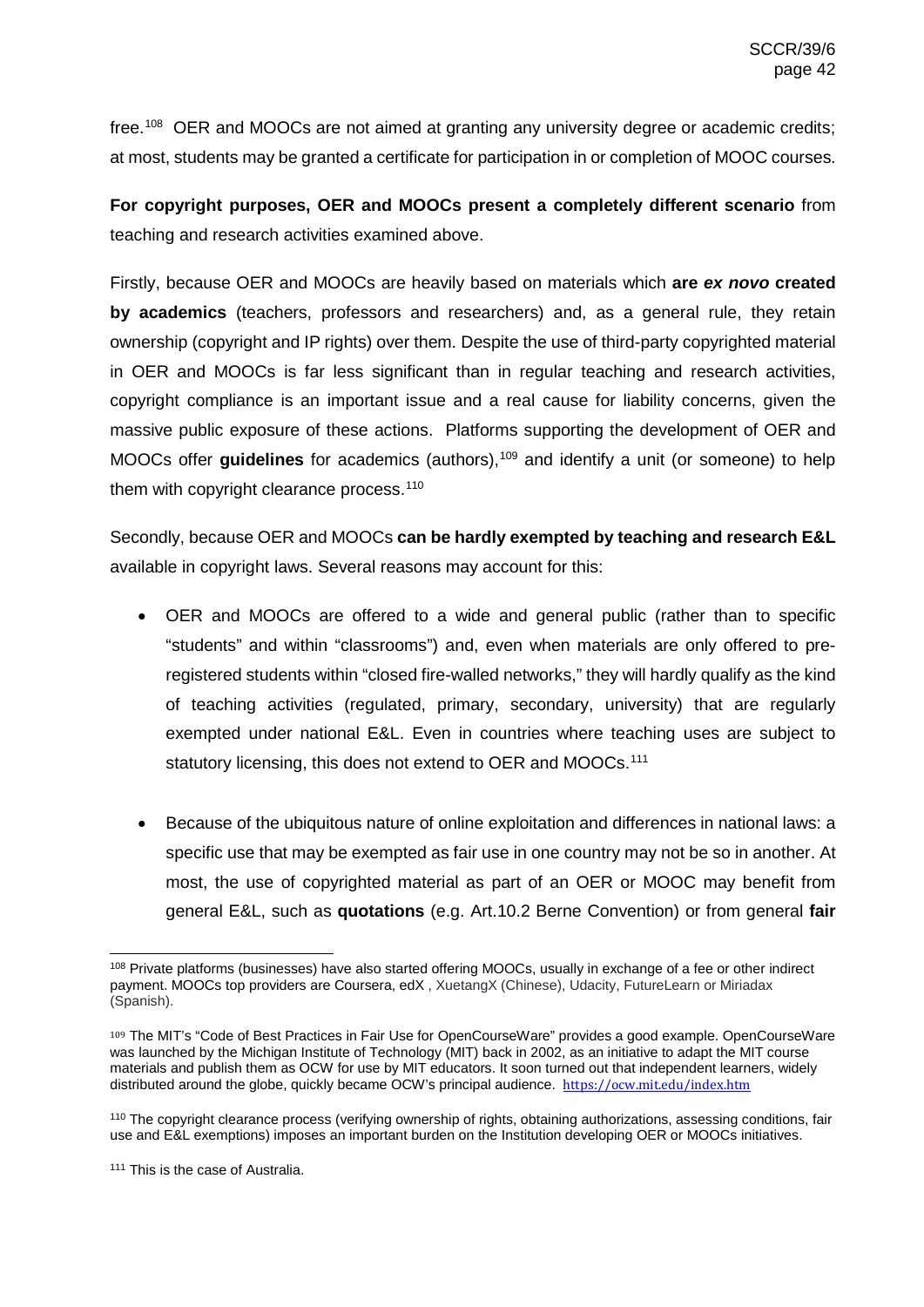**use defenses** (e.g. sec.107 USCA). Yet, these exempted uses are not always easy to define (not even under one law). Third, because beyond clearly exempted uses, OER and MOOCs guidelines advise academics to use **public domain and open-licensed contents**, and avoid -as far as possible- using any contents that requires "traditional" licensing or licensing that requires payment.

- OER and MOOCs scenarios welcome the use of **public domain works** and of contents **previously licensed with an open license** (especially when it allows transformation) because in these cases, neither an E&L nor another license will be necessary. However, **other challenges** arise, such as identifying when a work has entered the public domain (i.e., term of protection is not always based on the death of the author or may be subject to different terms)<sup>[112](#page-42-0)</sup> or assessing the authenticity and legitimacy of an open license (i.e., it would not be uncommon that a work is subject to an open-license without its owner's consent thus, unfolding a cascade of *bona fide* infringements by subsequent users who rely on the licensing terms).
- Sometimes, OER and MOOCs link to contents stored in open repositories, with the subsequent risk of "disappearing" at any time during the development of the course (a risk that they cannot bear).

Thirdly, if the above are not possible, **authorization must be secured on a world-wide basis and without time-restrictions[113](#page-42-1)** – otherwise, contents licensed for the OER or MOOC will not be consistent with the open-license conditions imposed on the OER / MOOC. Academics and copyright owners have a very different experience when talking about licensing for OER and MOOCs.

• For academics, "the process of securing permissions or licenses from copyright owners is rarely an easy, inexpensive, certain, or straightforward enterprise."<sup>[114](#page-42-2)</sup> As we have seen above, academics often refer to difficulties to identify or locate the owner, obtain timely responses, excessive pricing and too restrictive conditions as the main hurdles to obtain copyright licenses.

<span id="page-42-0"></span> <sup>112</sup> For instance, under US law, works published in the USA before 1924 are in the public domain – but this may not be so according to other national terms of protection.

<span id="page-42-1"></span><sup>&</sup>lt;sup>113</sup> Since OER material will be used worldwide (under a CC license) and subject to multiple national copyright laws, academics are advised to only use material that has been licensed on a world-wide basis without time or territorial restrictions.

<span id="page-42-2"></span><sup>114</sup> See OCW Best Practices, p. 1.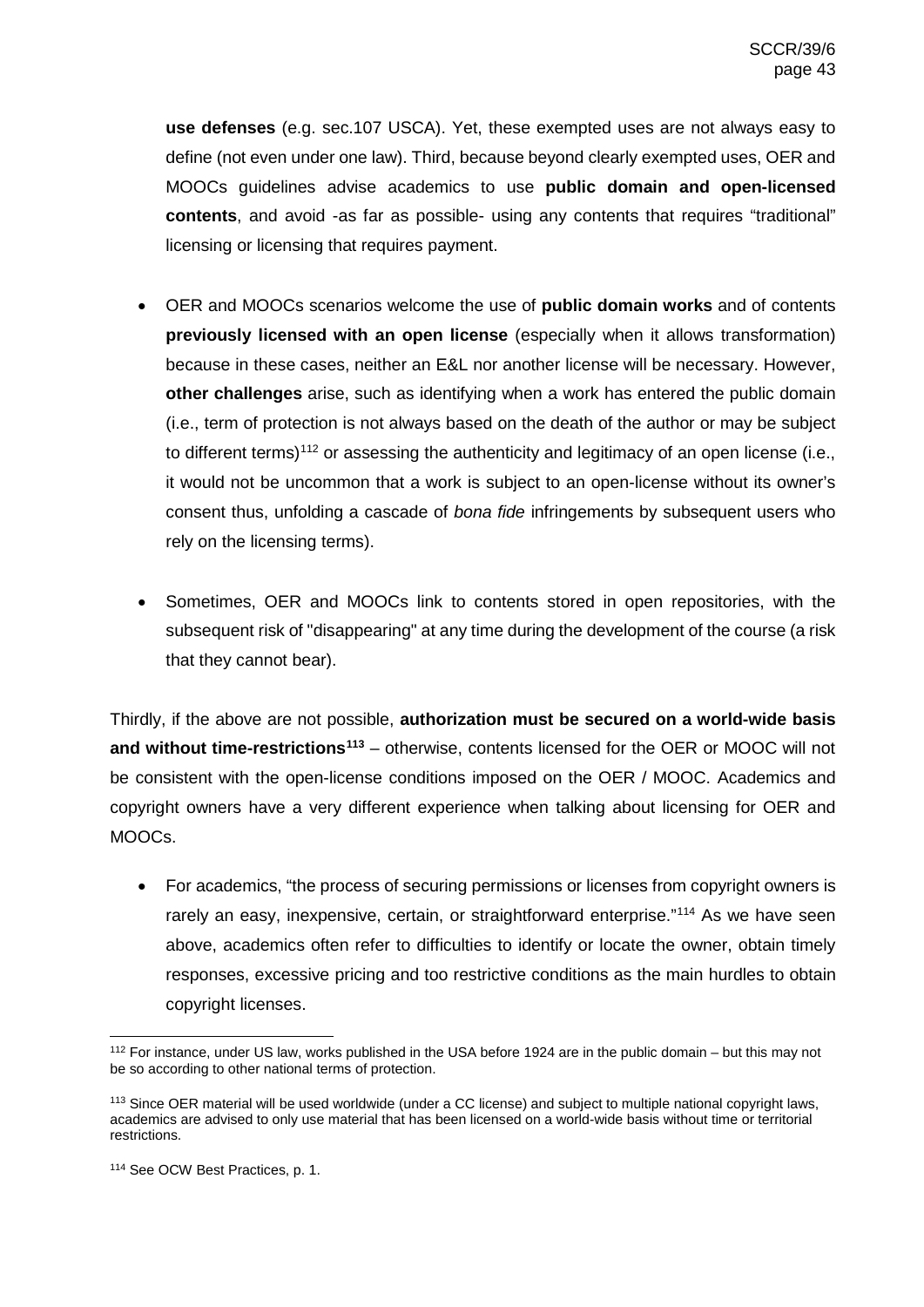• Not all CMOs and right holders are in a position to grant world-wide licenses without time restriction. Only a few CMOs that have world-wide mandates can do so. In fact, some of them have explored licensing opportunities for MOOCs, concluding that blanket-type licensing is not the right solution for MOOC platforms, because almost all content is either original or licensed from non-traditional providers under CC licenses. Instead, where necessary, transactional permissions for MOOCs and OER platforms are granted -on a petition basis- by copyright owners (e.g., the Publishers Association).

And lastly, in order to make them as widely available as possible to public-access and allow subsequent re-use (including transformation, translation), OER materials are **subject to openlicenses (e.g.** *Creative Commons***).**[115](#page-43-1)

On the one hand, the requirement of CC licensing helps overcome the territoriality of copyright laws: applying on a worldwide basis and without any time-restrictions and enlarging the amount of source materials that may be reused as OER without restrictions. On the other, CC licensing adds extra-pressure to the copyright clearance process<sup>[116](#page-43-2)</sup> forcing academics to either obtain unnecessary licensing or to use alternative contents so as to avoid any liability for copyright infringement.

Open-licensing, instead, allows overcoming both obstacles through contractual terms and has, thus, become a fundamental tool for the development of OER and MOOCs online and worldwide and across borders. However, open-licensing remains a contractual solution – a private-ordering solution, with the challenges it entails: diverging judicial interpretation of contractual terms and enforcement challenges.

# <span id="page-43-0"></span>**5. SPECIFIC TERRITORIALITY CHALLENGES FOR ONLINE ACTIVITIES**

A common challenge for E&L and licensing of online academic activities results from the **territoriality of copyright laws**.

<span id="page-43-1"></span> <sup>115</sup> Transformation is always allowed (Non-Derivative clauses are not considered OER); commercial purposes may or may not be permitted. See OER Commons:<https://www.oercommons.org/>

<span id="page-43-2"></span><sup>116</sup> Before publishing an OER or MOOCs, intellectual property in the materials is duly cleared by the institution – yet, practices differ widely. Some institutions exert heavy revision and clearance processes before publishing OER materials, while others simply rely on their academic staff to follow guidelines and assign to them (at least, on paper) any liability for infringement.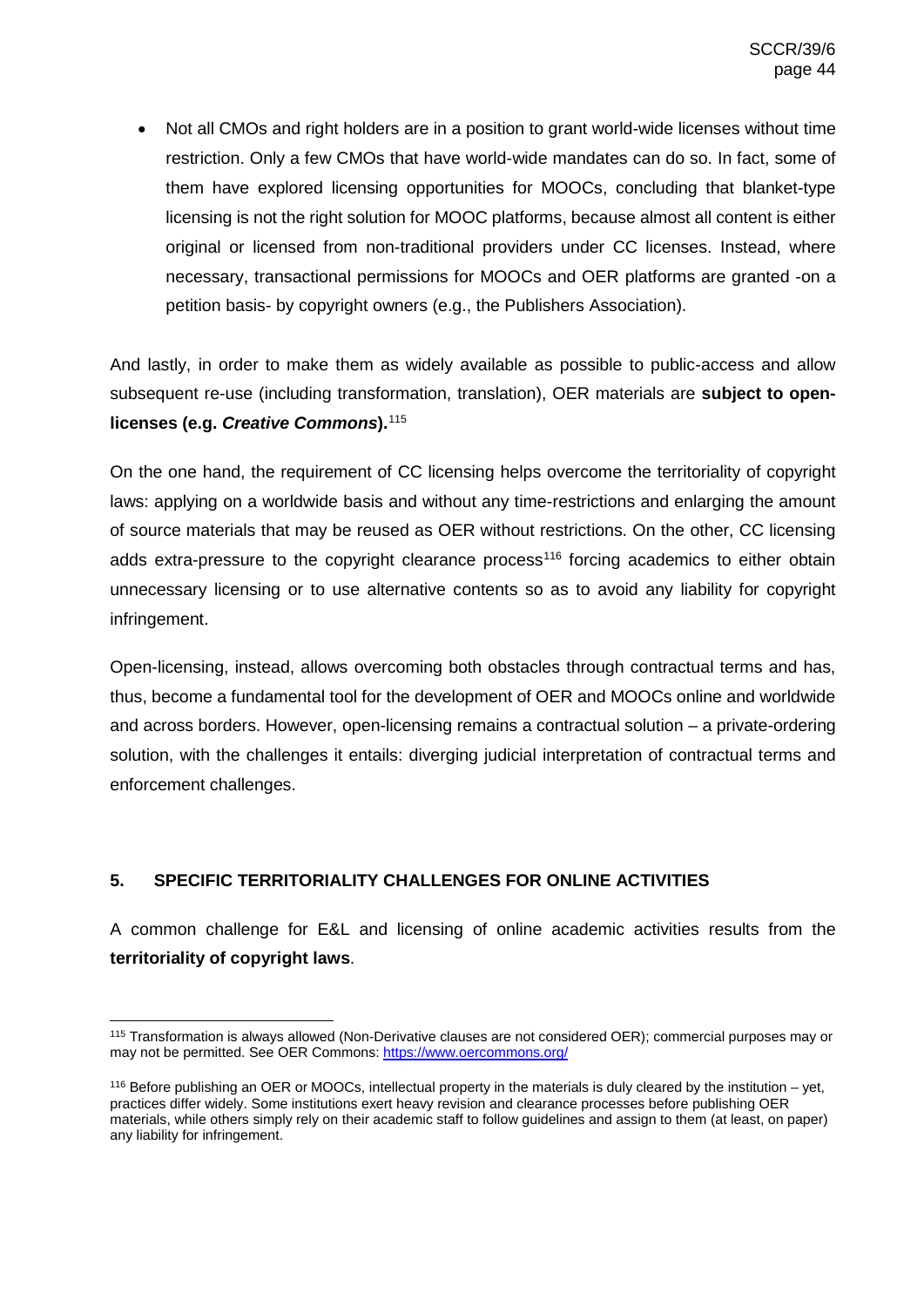In online teaching scenarios, students are often located in a country (or countries) other than the country where the educational institution is based. A student subscribed in a University located in a certain country, may have access to course content via the intranet of the University, regardless of the country in which it is located. Furthermore, a teacher or a researcher may access the content for their research or teaching activity in the place where they are located.

In fact, educational institutions **may not be in a position to exercise any control regarding the territorial scope of their activities**; even when intending to restrict the scope of their activity to one or a few specific territories, students and researchers may be (temporarily or permanently) residing in countries other than those identified as country of residence.

In such scenarios, multiple national copyright laws should be consulted and enforced. Institutions (and, to some extent, academics) are aware that multiple territorial laws apply and should be considered when assessing whether a specific teaching or research use that takes place online may be exempted under statutory E&L. However, it is hardly feasible to consider all these laws. The territorial scope of statutory E&L may result in **eventual liability issues** when specific uses exempted "at origin" have effects beyond the territory of that country. As pointed by academic respondents, in some Nordic countries, researchers have been sued for using copyrighted images (exempted under ECL) at conferences outside campus or in other countries. This may likely hold true not only for "brick and mortar" institutions (offering face-to-face teaching and online teaching), but also for those institutions that only offer online teaching.

In order to avoid that strict compliance with multiple national copyright laws deters the development of online education, academic institutions and CMOs have been exploring several contractual solutions.

Academic institutions tend to *de facto* rely on E&L in one national law – the **law of the country where the institution is located** – regardless of where their students and researchers are located and hoping that similar results might be achieved under other national copyright laws. This basically implies an acceptance that the acts of exploitation of works (through reproduction, making available, communication to the public) used for teaching and research purposes are deemed to take place in the country where the institution is located.

This position is especially visible in OER and MOOCs scenarios. These platforms are very aware that their materials will need to be complying with **multiple national copyright laws;** yet, there is general consensus among academics and OER platforms that only one law will be taken into account: the country where the OER is being produced/created. And this is so, regardless of any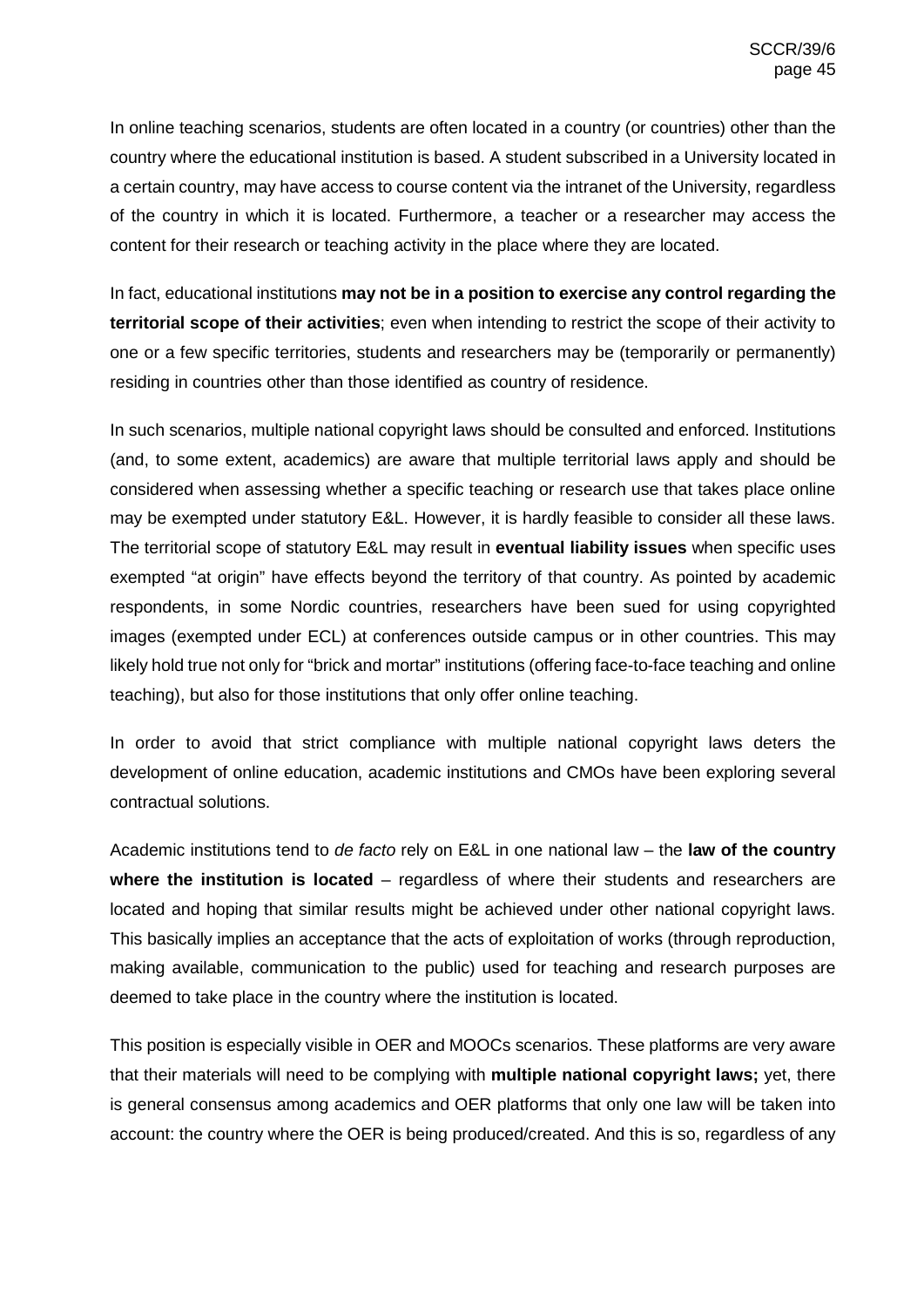copyright laws of the countries where the material originates or of the countries where the OER will be available.<sup>[117](#page-45-0)</sup>

In fact, this "law of origin" approach has been formally adopted by the EU *acquis* in several instances; most notably, it is the solution adopted in Art.5 of the recently adopted Directive 2019/790/EU on Copyright and related rights in the Digital Single Market: online cross-border teaching uses (exempted under a mandatory E&L in all EU countries) will be deemed to occur only in the country where the educational institution is established.<sup>[118](#page-45-1)</sup> Thus, by means of a statutory "legal fiction," online teaching and research activities will be formally subjected to only one national law.

The same "territorial" discrepancy may be identified in terms of licensing. There is often a gap between the territorial scope of licenses obtained for teaching and research purposes (often formally restricted to one country) and the territorial scope of teaching activities conducted online, across multiple territories (where students are located). This is especially so when licensing is obtained from CMOs (which are basically commissioned to grant territorial licenses).

Most collective licenses already foresee the possibility that students, professors and researchers of the licensed University may access the contents and material protected **through the intranet** of the University, regardless of the place where they are located.

Through Bilateral Agreements with other CMOs, CMOs may offer licenses of **a solid repertoire, as a consortium** (e.g. countries of a same speaking language). A good example of this, is the project from Jamaica CMO, together with the 4 other RROs in the Caribbean, formed a regional body, CARROSA, to conduct negotiations with The University of the West Indies (The UWI), the largest higher-education provider in the English-speaking Caribbean. The UWI is a regionally based university with three landed campuses in three Caribbean Countries –an Open Campus operating in 17 Caribbean Countries; and offshore locations in South Africa, China and New York. The CARROSA license will attach to each student irrespective of physical location and provides the rights to make copies/reproduction, in any material form whatever, including a digital copy.

<span id="page-45-0"></span> <sup>117</sup> For instance, an OER produced in the USA would only take into account US Copyright law (and the fair use doctrine) to identify if a French material may be freely used as part of an OER course material; however, the academic is advised to also consider if the use would also be exempted under other national copyright laws' E&L of quotations, incidental use, teaching and research, etc.

<span id="page-45-1"></span><sup>&</sup>lt;sup>118</sup> Member States may choose whether to require compensation or not, and whether to set aside this mandatory E&L when "adequate licenses … are easily available in the market."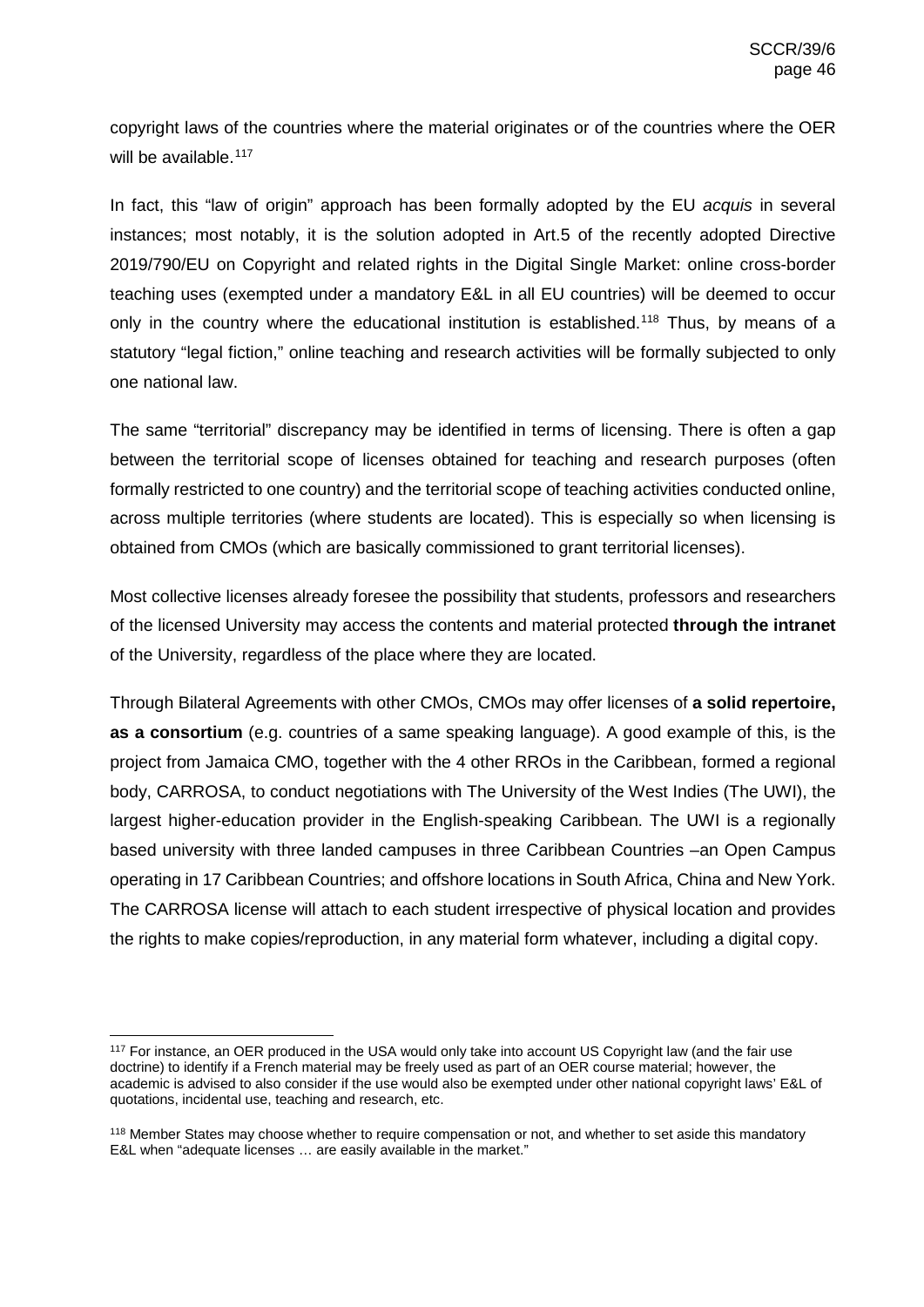Some collective education and research licenses permit the making available of digital copies to Authorized Persons outside the national territory, including students studying at overseas campuses<sup>[119](#page-46-1)</sup>. The solution followed by Australian universities, is to include the number of students and teachers at "branch campuses" in the calculations for the main campus license fee.<sup>120</sup> Another solution is for the branch campus to be separately licensed directly by the RRO in the country of the branch campus. This is the case for many foreign universities operating in Singapore.

International Federation of Reproduction Rights Organisations -IFRRO- considers that territoriality remains an important principle of copyright and must be respected. But, at the same time, they contractually accept that once a student or teacher is given access to works, this authorization applies also across borders. To manage this situation, IFRRO- as a community of RROs, agreed as a practical solution that students/teachers/researchers who have been granted access to the educational institutions internal network, such as students who have paid the tuition fees and have been admitted to a course and provided access to the internal network, shall be able to legally access all works made available under a RRO license or remuneration rights system no matter where they live and study.

Direct licenses from right holders may easily overcome the cross-border elements, by identifying the territorial scope of the licensed rights and contents.

# <span id="page-46-0"></span>**6. CONCLUSIONS**

This report shows that teaching and research in the digital environments is a complex issue and that one-size fits all solutions are unlikely to bring optimal results to this very important sector.

In most countries, current E&L do not adequately address the needs of online teaching and research. There is room for E&L in national copyright laws to further explore the scope of permitted uses under Art.10(2) BC and formally exempt online education uses under the guidance of the Three-Step test. National E&L are the best tools to secure the public interest behind

<span id="page-46-1"></span> <sup>119</sup> This is the case of the UK since 2014 CLA -UK RRO- has operated a pilot licensing scheme for universities wishing to make digital copies available to students studying for a UK degree at overseas campuses. The Overseas Campus Based Students pilot was developed at the request of the Copyright Negotiation and Advisory Committee (CNAC) representing UK higher education institutions.

<span id="page-46-2"></span><sup>&</sup>lt;sup>120</sup> This approach is the solution preferred by Australian universities that offer the same course at a number of foreign campuses. for example, RMIT. <https://www.rmit.edu.au/>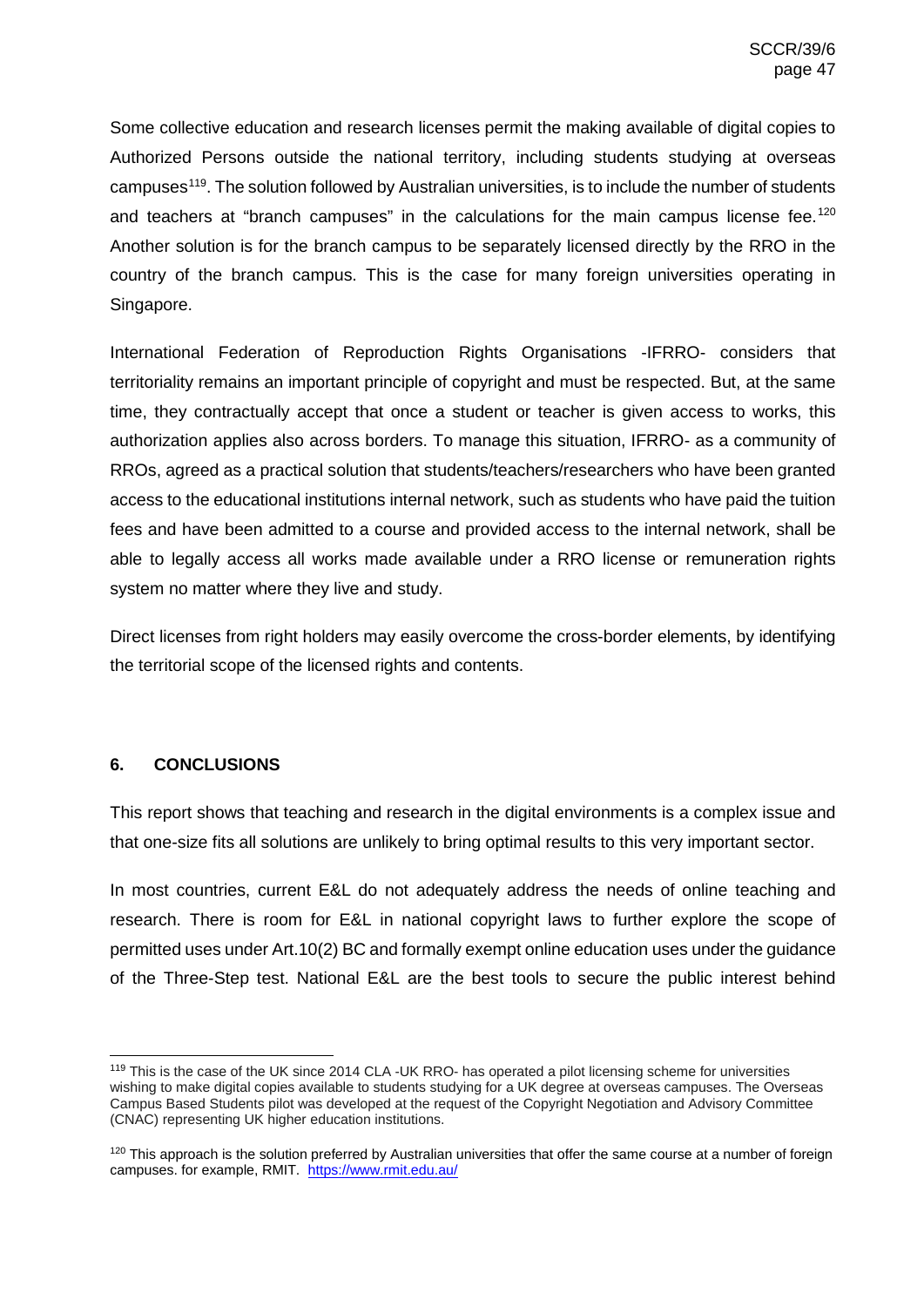teaching and research purposes, according to the specific circumstances and needs of each country.

Collective licensing is not uniformly available in all countries, and for all kind of works. Publishers and Producers are increasingly making their contents available for teaching and research purposes under licensing schemes. However, this content mostly comes from developed countries and major stakeholders, while content from other sources (small publishers and producers, local universities, minority languages, etc) remains more difficult to access undermining their possibilities of being used in e-learning markets.

It appears that a sensible way forward, to address the needs and foster the development of university teaching and research activities online, may be a combination of clearly defined but flexible E&L authorizing a core of academic uses (either for free or remunerated, according to the specific cultural, economic and market circumstances of each country), together with functional licensing systems that authorize further teaching and research uses according to the conditions agreed by the parties.